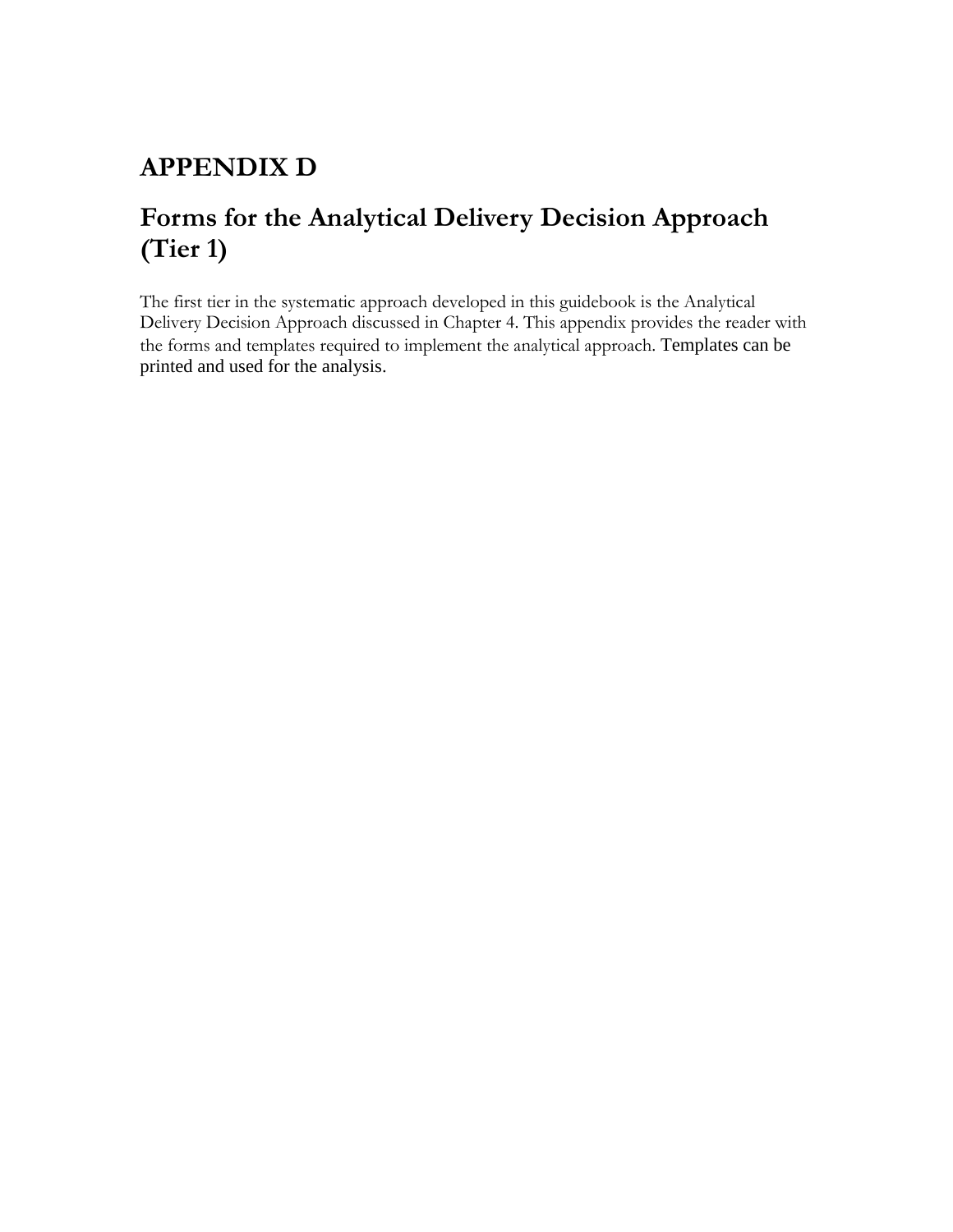# **Project Level Issues**

# **1) Project Size**

Project size reflects the dollar value and physical dimensions of the transit corridor.

| <b>DESIGN-BID-BUILD</b>                                 |                                                                                                             |  |
|---------------------------------------------------------|-------------------------------------------------------------------------------------------------------------|--|
| Advantages                                              | <b>Disadvantages</b>                                                                                        |  |
| DBB has been shown to work on projects of all<br>sizes. | As projects grow in size, the amount of owner<br>staffing required to oversee DBB can become<br>very large. |  |

|                                    | CONSTRUCTION MANAGEMENT AT RISK                         |  |                                                                                                     |
|------------------------------------|---------------------------------------------------------|--|-----------------------------------------------------------------------------------------------------|
| <b>Disadvantages</b><br>Advantages |                                                         |  |                                                                                                     |
| $\Box$                             | CMR has been shown to work on projects of all<br>sizes. |  | $\Box$ If not managed well, the use of multiple bid<br>packages to facilitate CMR can be difficult. |

|        | <b>DESIGN-BUILD</b>                                                                                                                 |  |                                                                                              |
|--------|-------------------------------------------------------------------------------------------------------------------------------------|--|----------------------------------------------------------------------------------------------|
|        | Advantages                                                                                                                          |  | <b>Disadvantages</b>                                                                         |
| $\Box$ | DB has been shown to work on projects of all<br>sizes.                                                                              |  | As projects grow in size, there can be large<br>peaks in owner staffing requirements with DB |
|        | Some owners have noted that DB can facilitate<br>better management of large projects due to the<br>single source of responsibility. |  | (e.g., during RFP development, during design<br>review, etc.).                               |

| DESIGN-BUILD-OPERATE-MAINTAIN                                                                                                                                       |                                                                                                                                                                                                       |  |
|---------------------------------------------------------------------------------------------------------------------------------------------------------------------|-------------------------------------------------------------------------------------------------------------------------------------------------------------------------------------------------------|--|
| Advantages                                                                                                                                                          | <b>Disadvantages</b>                                                                                                                                                                                  |  |
| DBOM is appropriate for large projects.<br>Similar to DB, DBOM can facilitate better<br>management of large projects due to the single<br>source of responsibility. | DBOM is not appropriate for smaller projects<br>due to the overhead costs (e.g., for<br>maintenance, etc.)<br>Similar to DB, DBOM can necessitate large<br>П<br>peaks in owner staffing requirements. |  |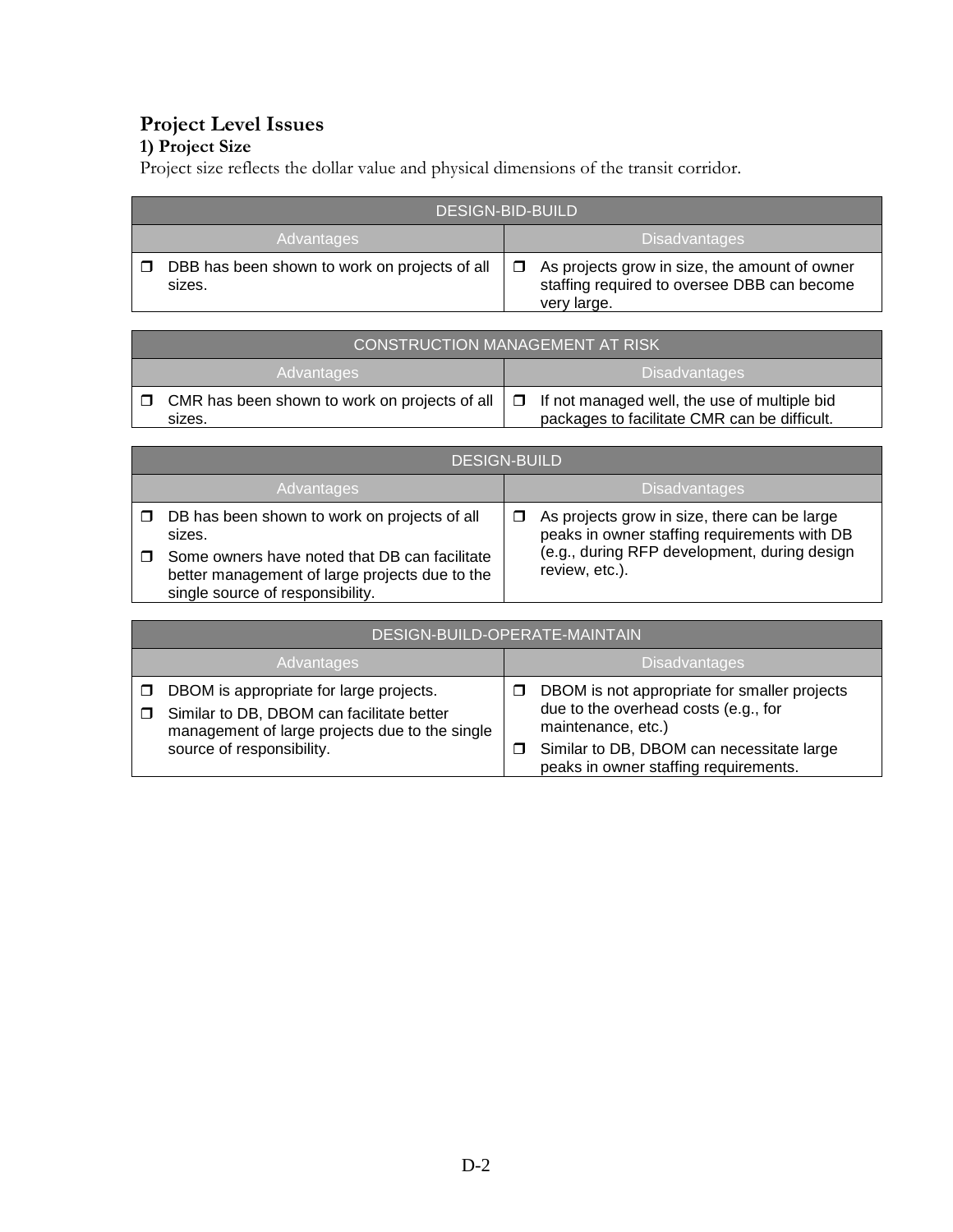### **Table D-1 - Project Size Advantages/Disadvantages Summary**

|                                                                                         | <b>DBB</b> | <b>CMR</b> | DB | <b>DBOM</b> |
|-----------------------------------------------------------------------------------------|------------|------------|----|-------------|
| 1. Project Size                                                                         |            |            |    |             |
| Key:<br>• Most appropriate delivery method<br><b>A</b> A considered a little considered |            |            |    |             |

 $\overline{\phantom{a}}$  ,  $\overline{\phantom{a}}$  ,  $\overline{\phantom{a}}$  ,  $\overline{\phantom{a}}$  ,  $\overline{\phantom{a}}$  ,  $\overline{\phantom{a}}$  ,  $\overline{\phantom{a}}$  ,  $\overline{\phantom{a}}$  ,  $\overline{\phantom{a}}$  ,  $\overline{\phantom{a}}$  ,  $\overline{\phantom{a}}$  ,  $\overline{\phantom{a}}$  ,  $\overline{\phantom{a}}$  ,  $\overline{\phantom{a}}$  ,  $\overline{\phantom{a}}$  ,  $\overline{\phantom{a}}$  $\overline{\phantom{a}}$  , and the contribution of the contribution of the contribution of the contribution of the contribution of the contribution of the contribution of the contribution of the contribution of the contribution of the

\_\_\_\_\_\_\_\_\_\_\_\_\_\_\_\_\_\_\_\_\_\_\_\_\_\_\_\_\_\_\_\_\_\_\_\_\_\_\_\_\_\_\_\_\_\_\_\_\_\_\_\_\_\_\_\_\_\_\_\_\_\_\_\_\_\_\_\_\_\_\_\_

**O** Appropriate delivery method

Least appropriate delivery method

**X** Not Applicable (discontinue evaluation of this method)

# Comments\_\_\_\_\_\_\_\_\_\_\_\_\_\_\_\_\_\_\_\_\_\_\_\_\_\_\_\_\_\_\_\_\_\_\_\_\_\_\_\_\_\_\_\_\_\_\_\_\_\_\_\_\_\_\_\_\_\_\_\_\_\_\_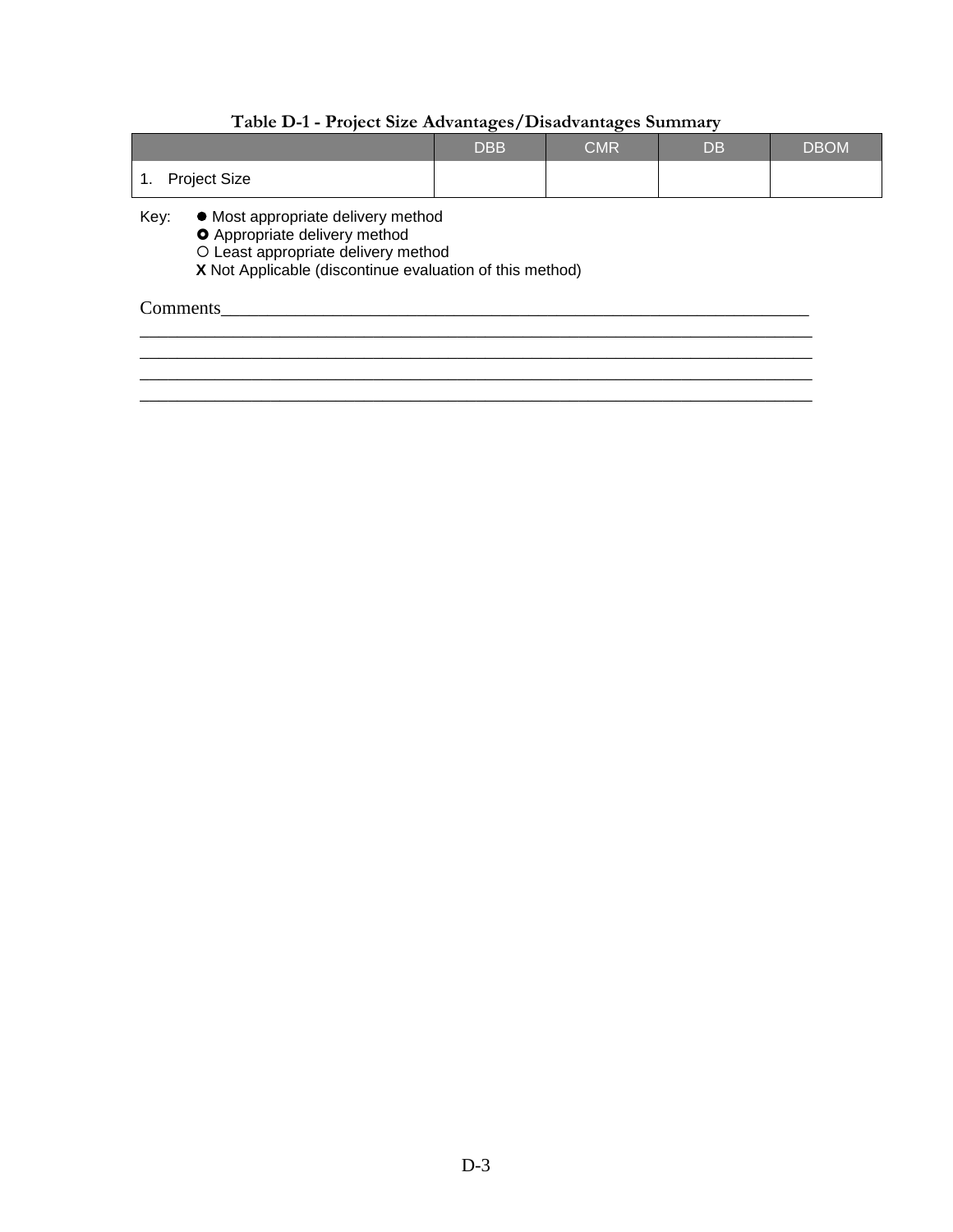# **2) Cost**

This issue represents several aspects of project cost like ability to handle budget restrictions, early and precise cost estimation, and consistent control of project costs.

| <b>DESIGN-BID-BUILD</b>                                                                                                                 |   |                                                                                                         |
|-----------------------------------------------------------------------------------------------------------------------------------------|---|---------------------------------------------------------------------------------------------------------|
| Advantages                                                                                                                              |   | <b>Disadvantages</b>                                                                                    |
| Costs are known at bid time, before<br>construction begins.                                                                             | □ | Construction costs are not fixed (or locked in)<br>until design is 100% complete.                       |
| Project can benefit from low-bid procurement.<br>Project can benefit from unit price bidding<br>because quantities are defined prior to | □ | Constructability advice and contractor<br>innovations are not available to save cost until<br>post bid. |
| procurement.                                                                                                                            | □ | The DBB process is prone to change orders and<br>cost growth after award.                               |

|        | CONSTRUCTION MANAGEMENT AT RISK                                                                                                             |                      |                                                                                                                              |
|--------|---------------------------------------------------------------------------------------------------------------------------------------------|----------------------|------------------------------------------------------------------------------------------------------------------------------|
|        | Advantages                                                                                                                                  | <b>Disadvantages</b> |                                                                                                                              |
| □      | CMR can be used in conjunction with a GMP<br>pricing structure, which can be useful in<br>negotiating and controlling costs.                | □                    | If multiple bid packages are used, the overall<br>project cost could grow if later bid packages<br>cost more than estimated. |
| □      | If open book pricing can be used, all costs will<br>be known by the owner.                                                                  | □                    | If a GMP pricing structure is used, owners may<br>have some difficulty in negotiation.                                       |
| □      | Costs will be known earlier when compared to<br>DBB.                                                                                        |                      |                                                                                                                              |
| $\Box$ | Early constructor involvement or construction<br>advice can lead to cost savings through value<br>engineering and constructability reviews. |                      |                                                                                                                              |

| <b>DESIGN-BUILD</b>                                                                                          |        |                                                                                                                                          |
|--------------------------------------------------------------------------------------------------------------|--------|------------------------------------------------------------------------------------------------------------------------------------------|
| Advantages                                                                                                   |        | <b>Disadvantages</b>                                                                                                                     |
| If a lump sum pricing structure is used, costs<br>will be fixed early in the project development<br>process. | $\Box$ | If a lump sum pricing structure is used,<br>constructors must develop prices before plans<br>are 100% complete and therefore must assume |
| DB has been shown to have lower average<br>cost growth than DBB or CMR.                                      |        | some risk in pricing.                                                                                                                    |

|            | DESIGN-BUILD-OPERATE-MAINTAIN                                                                                |                      |                                                                                                                                                                   |
|------------|--------------------------------------------------------------------------------------------------------------|----------------------|-------------------------------------------------------------------------------------------------------------------------------------------------------------------|
| Advantages |                                                                                                              | <b>Disadvantages</b> |                                                                                                                                                                   |
|            | Owner is provided with fixed cost for design,<br>construction, and maintenance very early in the<br>process. | □                    | Due to the large amount of risk being taken by<br>the DBOM provider, costs may be higher if the<br>providers are not given opportunities to find<br>efficiencies. |
|            |                                                                                                              | □                    | DBOM pricing may be hard to negotiate due to<br>the complexity and time frame of maintenance<br>contracts.                                                        |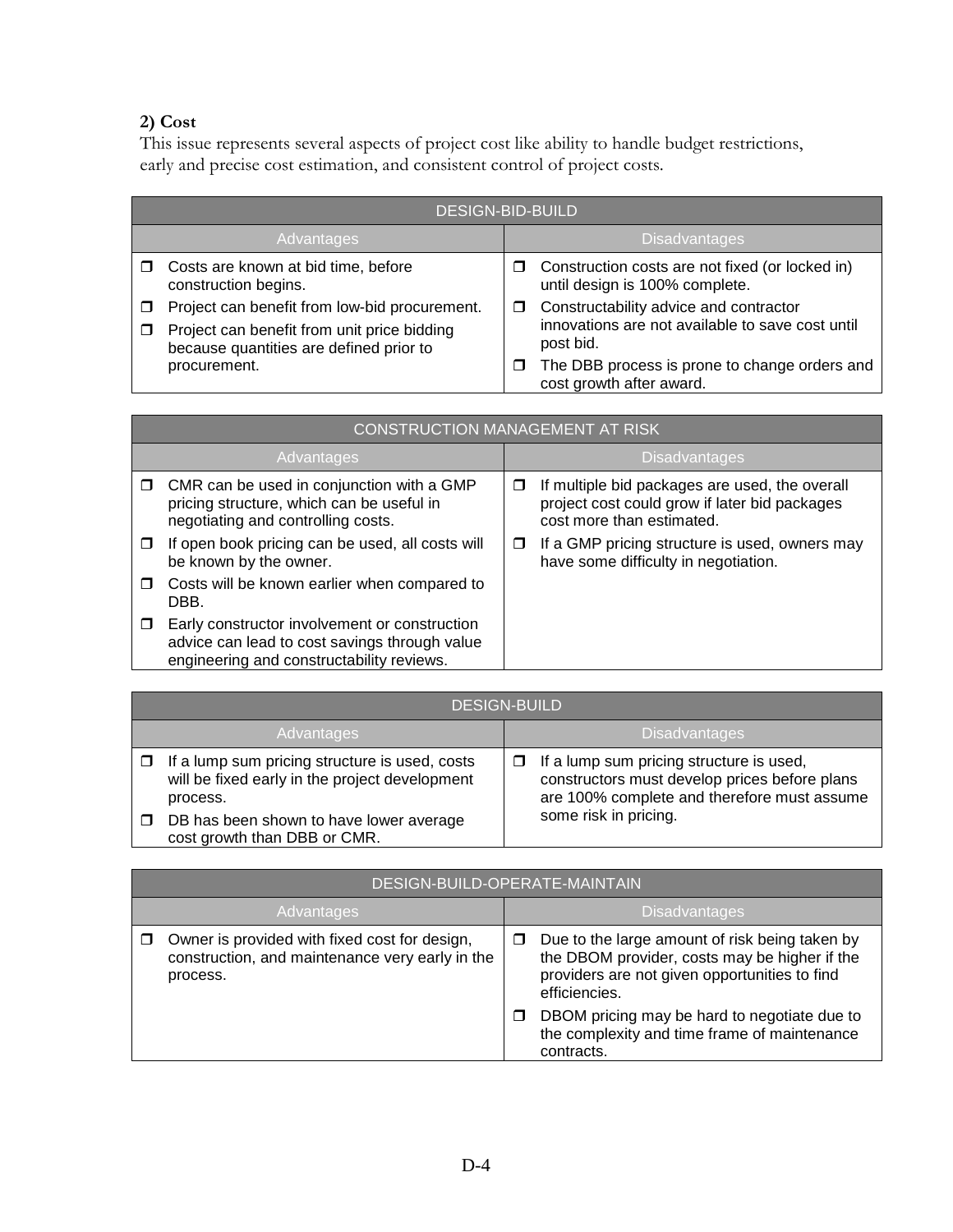|          | <b>DBB</b> | <b>CMR</b> | <b>DB</b> | <b>DBOM</b> |
|----------|------------|------------|-----------|-------------|
| 2. Cost  |            |            |           |             |
| Comments |            |            |           |             |
|          |            |            |           |             |

| Table D-2 - Cost Advantages/Disadvantages Summary |  |
|---------------------------------------------------|--|
|                                                   |  |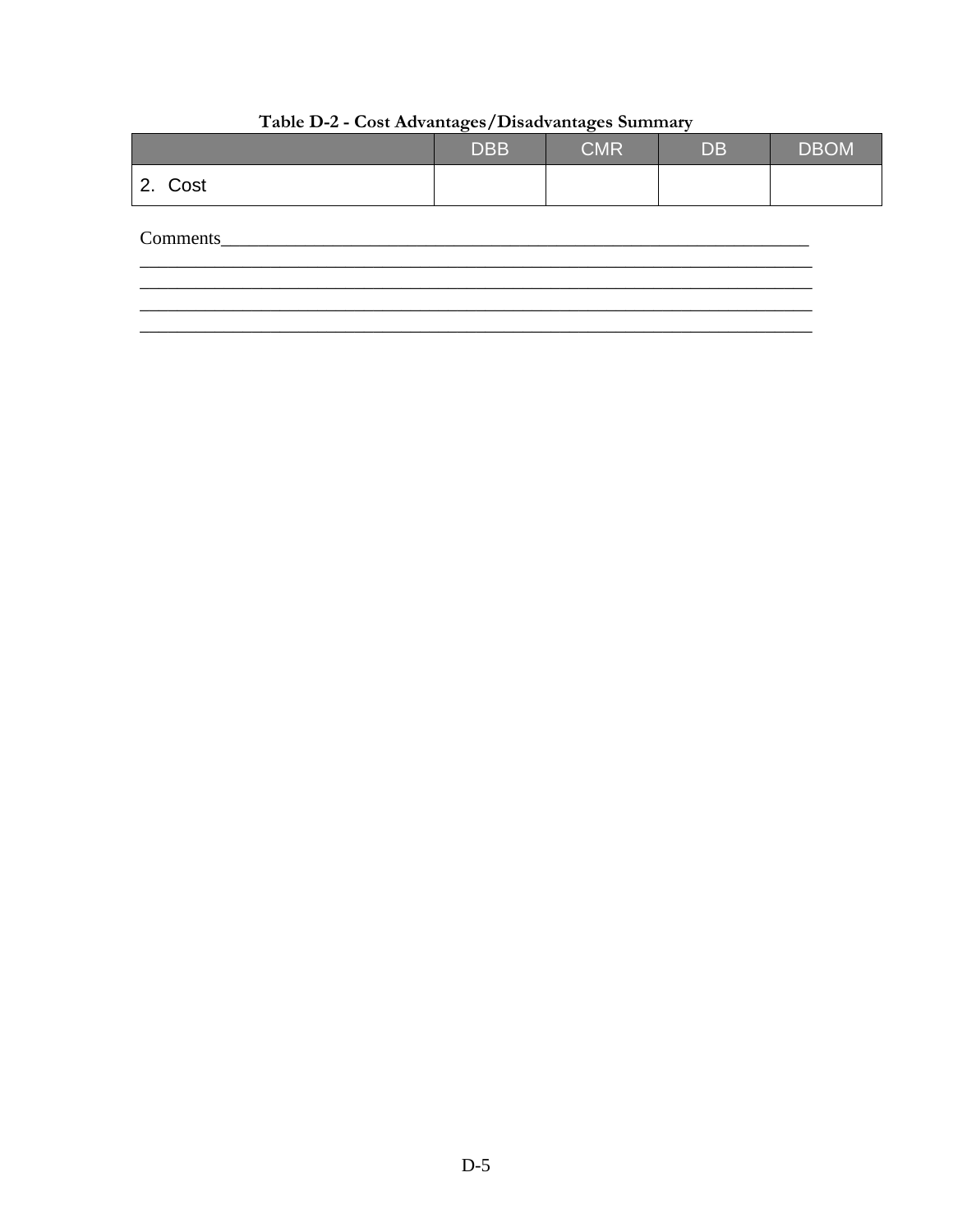# **3) Schedule**

This factor shows two aspects of project schedule and includes both the ability to shorten the schedule and the opportunity to control and prevent time growth.

| <b>DESIGN-BID-BUILD</b> |                                                                                                                                                                                                       |  |
|-------------------------|-------------------------------------------------------------------------------------------------------------------------------------------------------------------------------------------------------|--|
| <b>Advantages</b>       | <b>Disadvantages</b>                                                                                                                                                                                  |  |
| None.                   | □ Likely to yield longest delivery schedule.<br>$\Box$ Likely to yield the highest schedule growth.<br>$\Box$ There is a lack of opportunity to compress<br>schedule due to the linear nature of DBB. |  |

|            | <b>CONSTRUCTION MANAGEMENT AT RISK</b>                                                                                          |                      |                                                                                                             |  |
|------------|---------------------------------------------------------------------------------------------------------------------------------|----------------------|-------------------------------------------------------------------------------------------------------------|--|
| Advantages |                                                                                                                                 | <b>Disadvantages</b> |                                                                                                             |  |
|            | $\Box$ Facilitates fast-tracking or the ability to bid<br>multiple design packages.<br>Studies have shown that CMR is faster on |                      | Risk that overlapping design and construction<br>packages may create delays if not properly<br>coordinated. |  |
|            | average than DBB, but slower than DB.                                                                                           |                      | Fast-tracking schedule will require owner effort<br>in design and construction reviews.                     |  |

|        |                                                                                    | <b>DESIGN-BUILD</b> |                                                                                                    |
|--------|------------------------------------------------------------------------------------|---------------------|----------------------------------------------------------------------------------------------------|
|        | Advantages                                                                         |                     | <b>Disadvantages</b>                                                                               |
| $\Box$ | Provides a single point of responsibility (DB<br>contractor) for schedule control. |                     | Owner will sacrifice the checks and balances of<br>having a 100%-complete design prior to start of |
| □      | Provides early schedule certainty.                                                 |                     | construction.                                                                                      |
| □      | Historically, provides the least schedule<br>growth.                               |                     | Rapid schedule will require owner effort in<br>design and construction reviews.                    |
| $\Box$ | Provides opportunities for flexibility in schedule<br>compression.                 |                     |                                                                                                    |
| П      | Studies have shown that DB is faster on<br>average than DBB or CMR.                |                     |                                                                                                    |

|             | DESIGN-BUILD-OPERATE-MAINTAIN                                                                                           |   |                                                                                                 |  |
|-------------|-------------------------------------------------------------------------------------------------------------------------|---|-------------------------------------------------------------------------------------------------|--|
|             | Advantages                                                                                                              |   | <b>Disadvantages</b>                                                                            |  |
| □           | Provides a single point of responsibility (DB<br>contractor) for schedule control.                                      | □ | Owner will sacrifice the advantage of having<br>complete design prior to start of construction. |  |
| □<br>$\Box$ | Provides early scheduled certainty.<br>Historically, provides the least schedule<br>growth.                             | □ | Rapid schedule will require owner effort in<br>design and construction reviews.                 |  |
| □           | Provides opportunities for flexibility in schedule<br>compression.                                                      |   |                                                                                                 |  |
| $\Box$      | Will facilitate start-up process due to a single<br>point of responsibility for design, construction,<br>and operation. |   |                                                                                                 |  |
|             | Historically faster than DBB or CMR.                                                                                    |   |                                                                                                 |  |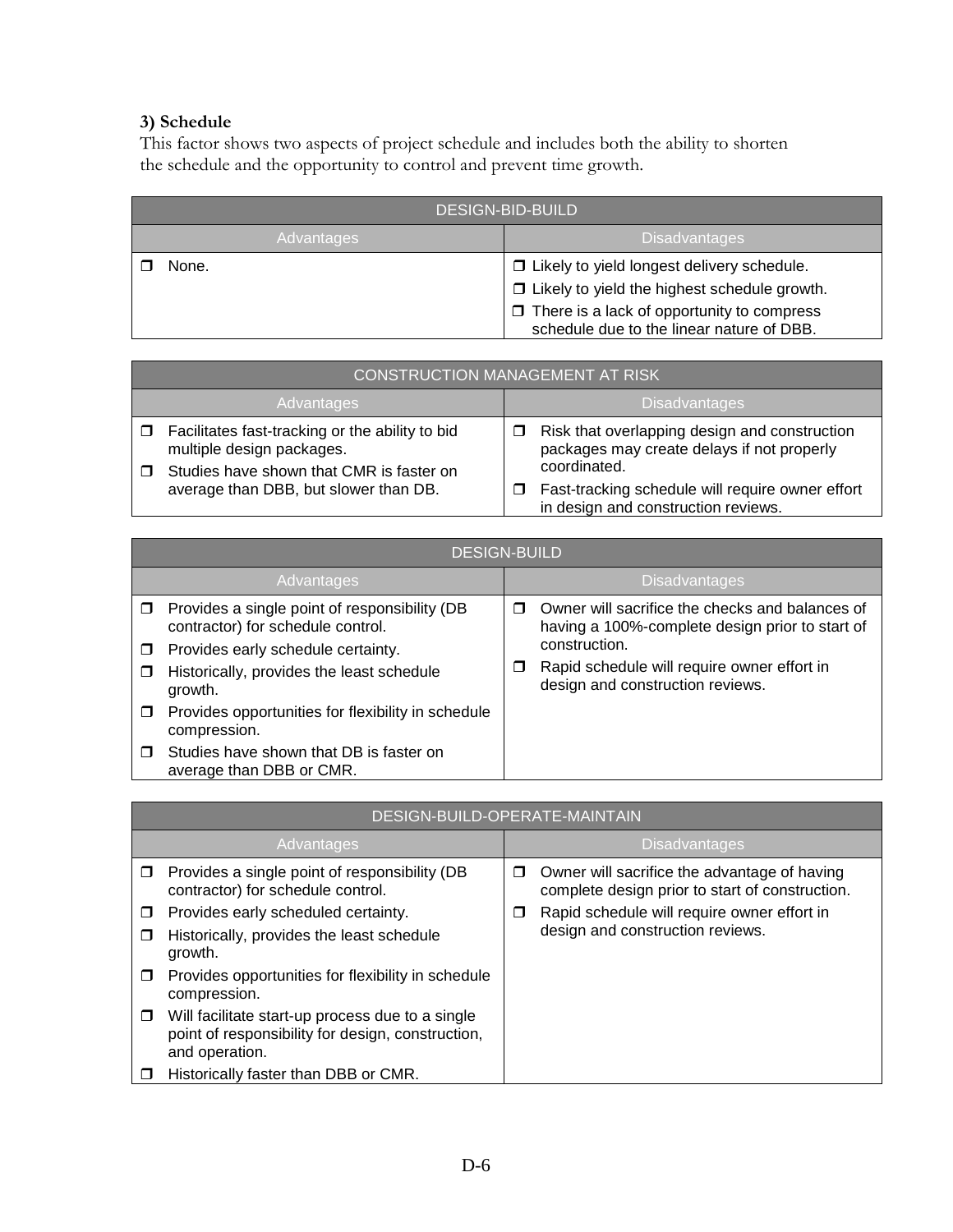|             | <b>DBB</b> | <b>CMR</b> | <b>DB</b> | <b>DBOM</b> |
|-------------|------------|------------|-----------|-------------|
| 3. Schedule |            |            |           |             |
| Comments    |            |            |           |             |
|             |            |            |           |             |

# Table D-3 - Schedule Advantages/Disadvantages Summary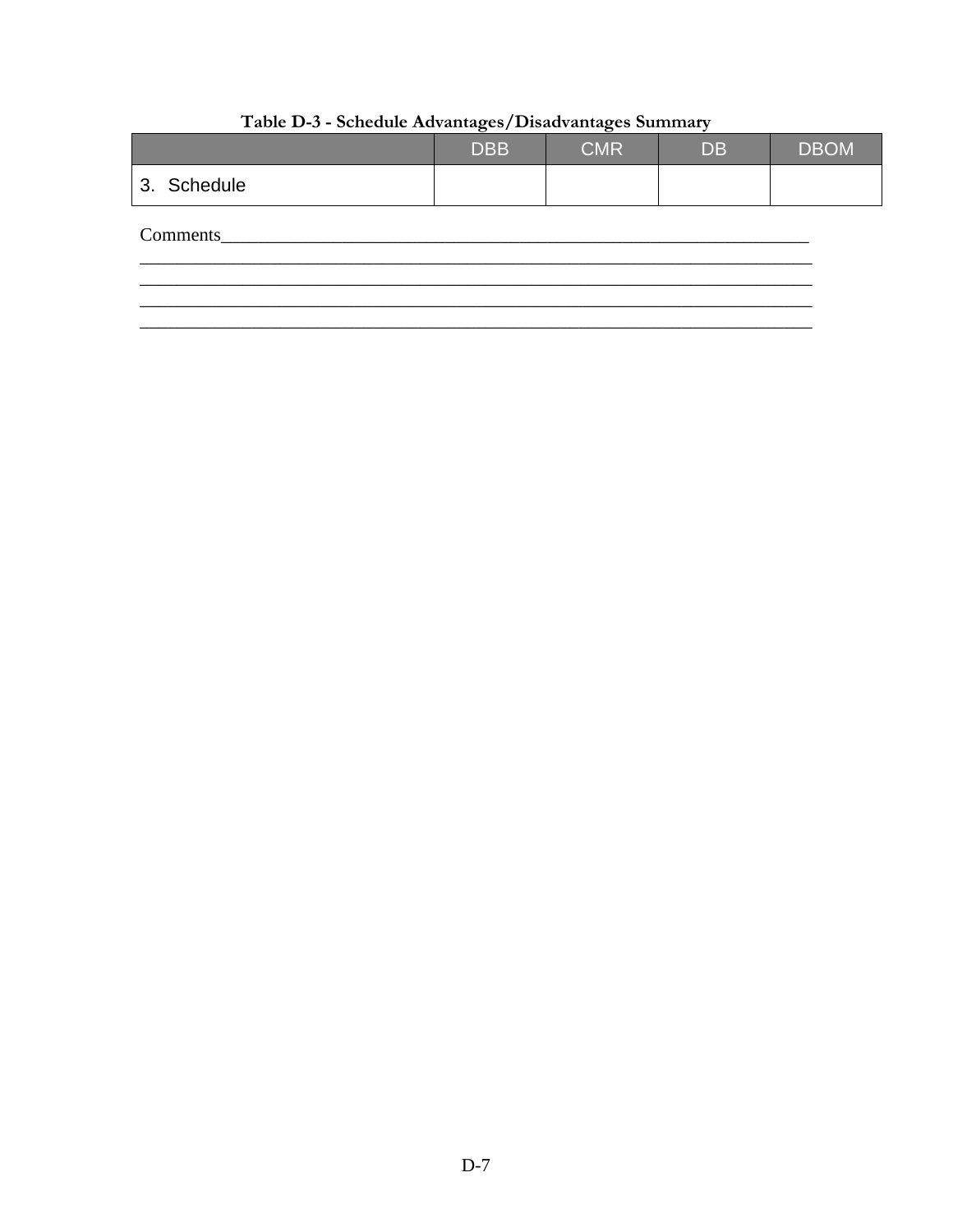#### **4) Risk Management**

The issue details methods to cope with project uncertainties that are inherent to each delivery method. For more detailed guidance, please see Tier 3 for a risk-based approach to selecting project delivery methods.

|                   | DESIGN-BID-BUILD                                                                        |   |                                                                                |  |  |
|-------------------|-----------------------------------------------------------------------------------------|---|--------------------------------------------------------------------------------|--|--|
| <b>Advantages</b> |                                                                                         |   | <b>Disadvantages</b>                                                           |  |  |
| $\Box$            | Provides historically well-defined and well-<br>understood risk management processes.   |   | Constructor cannot participate in risk<br>management during design.            |  |  |
|                   | Prescriptive designs and specifications allow<br>for greater detail in risk allocation. | □ | Constructor's ability to manage risk is<br>constrained by low-bid procurement. |  |  |

| <b>CONSTRUCTION MANAGEMENT AT RISK</b>                                                            |  |                                                                                                                                |
|---------------------------------------------------------------------------------------------------|--|--------------------------------------------------------------------------------------------------------------------------------|
| Advantages                                                                                        |  | <b>Disadvantages</b>                                                                                                           |
| Construction manager understands and<br>participates in risk management process during<br>design. |  | Risk management process can be more<br>complex due to separate design, construction,<br>and construction management contracts. |

| <b>DESIGN-BUILD</b>                                                               |                                                                               |  |
|-----------------------------------------------------------------------------------|-------------------------------------------------------------------------------|--|
| Advantages                                                                        | <b>Disadvantages</b>                                                          |  |
| Single point of responsibility for risk<br>management in design and construction. | Owner may lose some ability to participate in<br>the risk management process. |  |

|        | DESIGN-BUILD-OPERATE-MAINTAIN                                                                                 |        |                                                                                                                                       |
|--------|---------------------------------------------------------------------------------------------------------------|--------|---------------------------------------------------------------------------------------------------------------------------------------|
|        | <b>Advantages</b>                                                                                             |        | Disadvantages                                                                                                                         |
| $\Box$ | Single point of responsibility for risk allocation<br>in design, construction, operation, and<br>maintenance. | $\Box$ | Owner may lose some ability to participate in<br>the risk management process for design,<br>construction, operation, and maintenance. |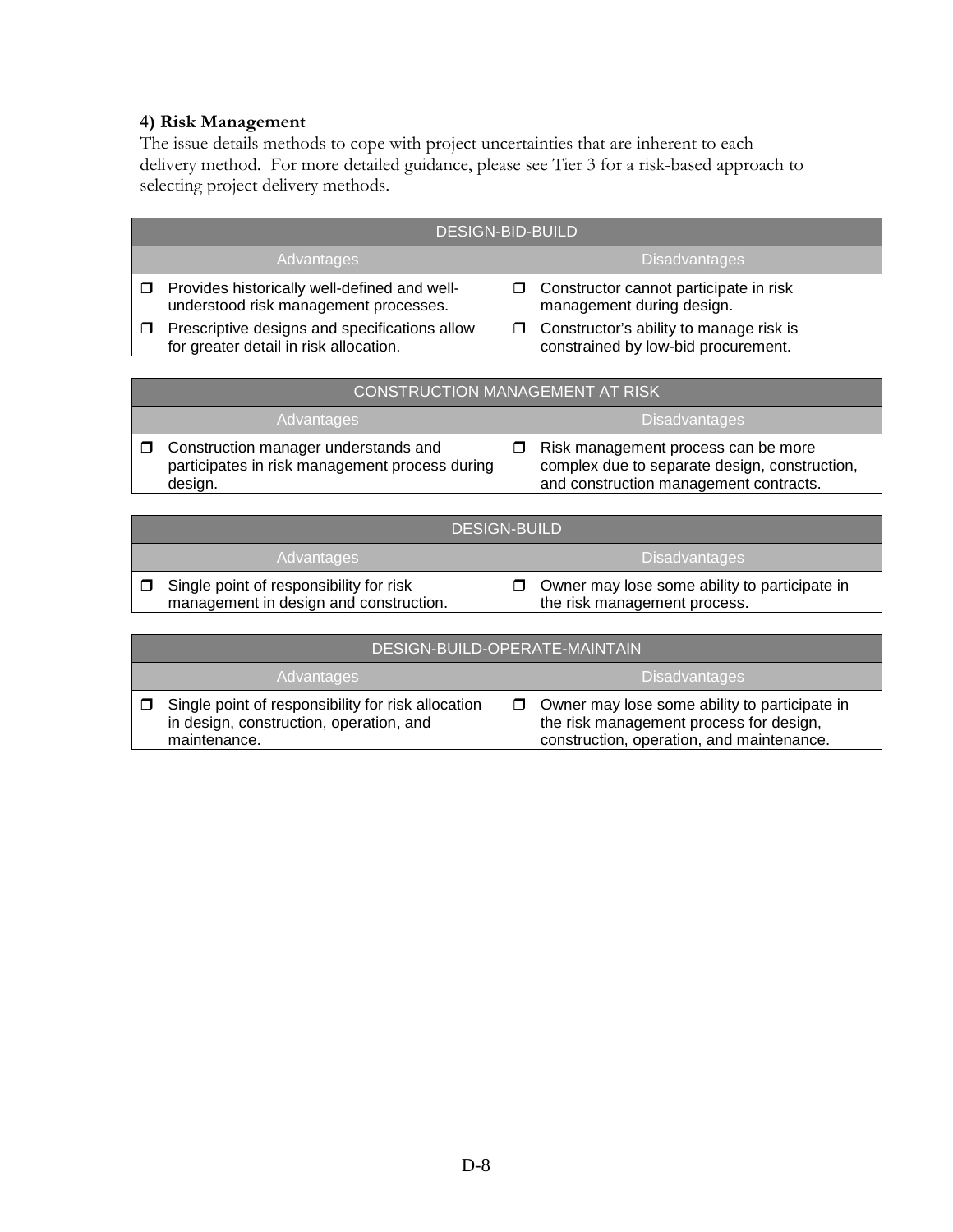|                    | <b>DBB</b> | <b>CMR</b> | <b>DB</b> | <b>DBOM</b> |
|--------------------|------------|------------|-----------|-------------|
| 4. Risk Management |            |            |           |             |
| Comments           |            |            |           |             |
|                    |            |            |           |             |

# Table D-4 - Risk Management Advantages/Disadvantages Summary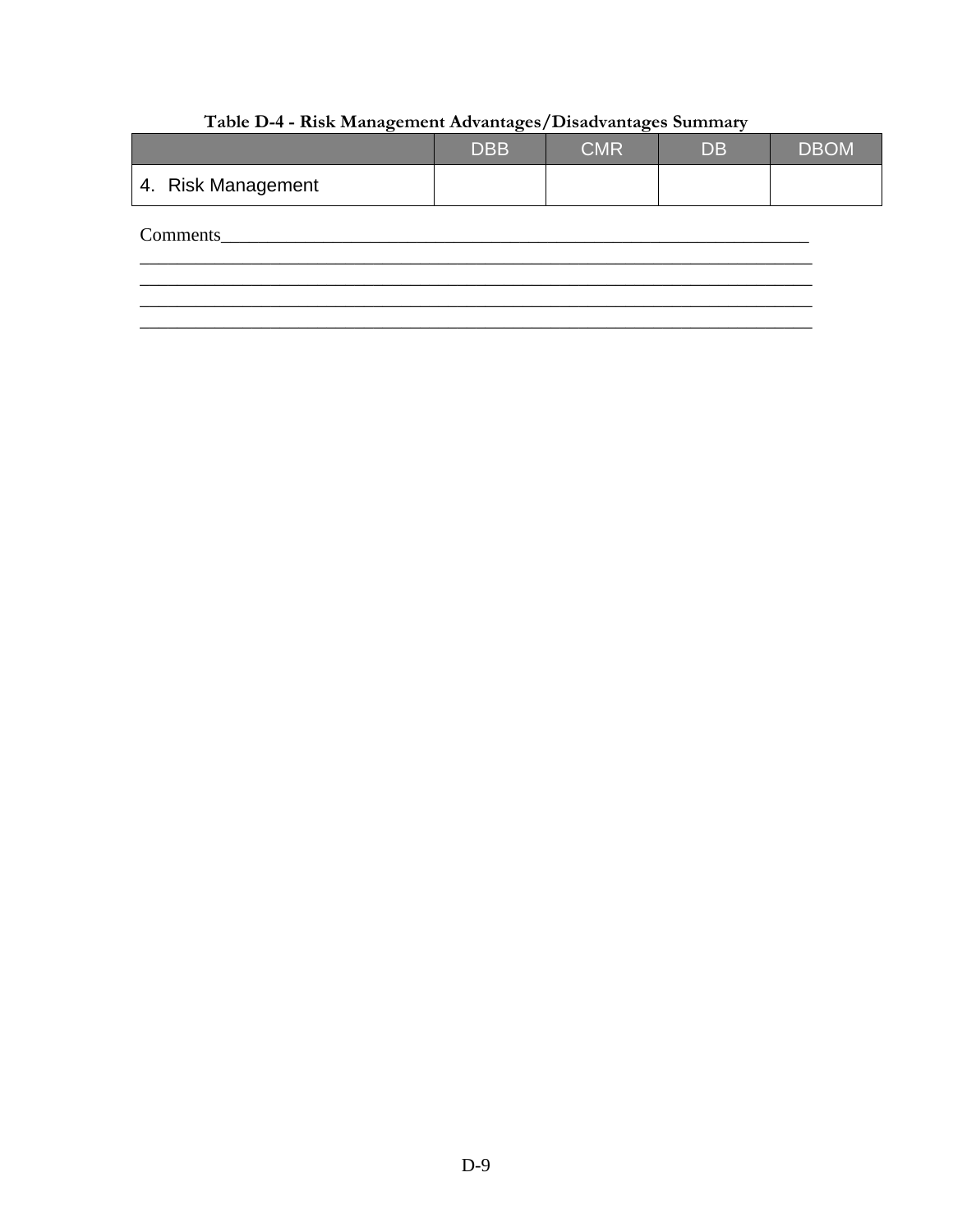#### **5) Risk Allocation**

Each project delivery method has inherent risk-allocation characteristics. The overarching goal should be to select the project delivery method with the best ability to assign project risks to the parties in the best position to manage them.

| <b>DESIGN-BID-BUILD</b>                                                                       |  |                                                                                               |  |  |
|-----------------------------------------------------------------------------------------------|--|-----------------------------------------------------------------------------------------------|--|--|
| <b>Advantages</b>                                                                             |  | <b>Disadvantages</b>                                                                          |  |  |
| A clear risk allocation has been established<br>due to history of use and statutory case law. |  | Constructor cannot participate in risk-allocation<br>discussions during design.               |  |  |
|                                                                                               |  | Conflicts can exist in risk allocation between<br>separate design and construction contracts. |  |  |

| <b>CONSTRUCTION MANAGEMENT AT RISK</b>                                                  |                                                                                                   |  |  |  |
|-----------------------------------------------------------------------------------------|---------------------------------------------------------------------------------------------------|--|--|--|
| <b>Advantages</b>                                                                       | <b>Disadvantages</b>                                                                              |  |  |  |
| Construction Manager understands and<br>participates in risk allocation during design.  | Conflicts can exist in risk allocation between<br>separate design, construction, and construction |  |  |  |
| Prescriptive designs and specifications allow<br>for greater detail in risk allocation. | management contracts.                                                                             |  |  |  |

| <b>DESIGN-BUILD</b>                                                             |                                                                                      |  |  |  |
|---------------------------------------------------------------------------------|--------------------------------------------------------------------------------------|--|--|--|
| Advantages                                                                      | <b>Disadvantages</b>                                                                 |  |  |  |
| Provides a single party for risk allocation in<br>both design and construction. | Risks must be allocated through conceptual<br>design and performance specifications. |  |  |  |
| Design-builder owns risk for design errors and<br>omissions.                    |                                                                                      |  |  |  |

| DESIGN-BUILD-OPERATE-MAINTAIN                                                                             |                      |                                                                                         |  |  |
|-----------------------------------------------------------------------------------------------------------|----------------------|-----------------------------------------------------------------------------------------|--|--|
| Advantages                                                                                                | <b>Disadvantages</b> |                                                                                         |  |  |
| Provides a single-party risk allocation in<br>design, construction, and maintenance.                      |                      | Risks must be allocated through conceptual<br>design and performance specifications for |  |  |
| Constructor owns risk for design errors and<br>omissions in construction, operations, and<br>maintenance. |                      | design, construction, operation, and<br>maintenance.                                    |  |  |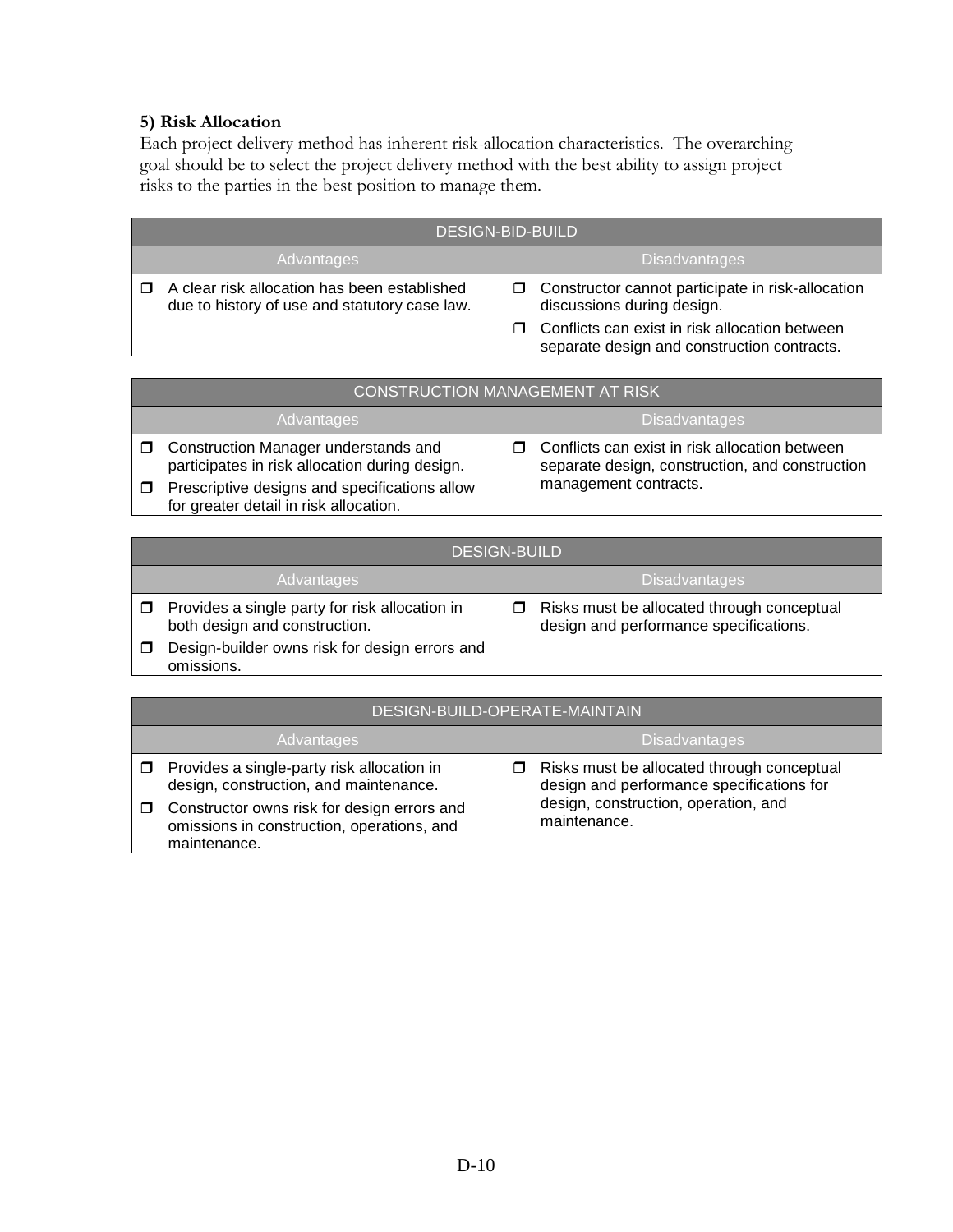|                    | <b>DBB</b> | <b>CMR</b> | <b>DB</b> | <b>DBOM</b> |
|--------------------|------------|------------|-----------|-------------|
| 5. Risk Allocation |            |            |           |             |
| Comments           |            |            |           |             |
|                    |            |            |           |             |

# Table D-5 - Risk-Allocation Advantages/Disadvantages Summary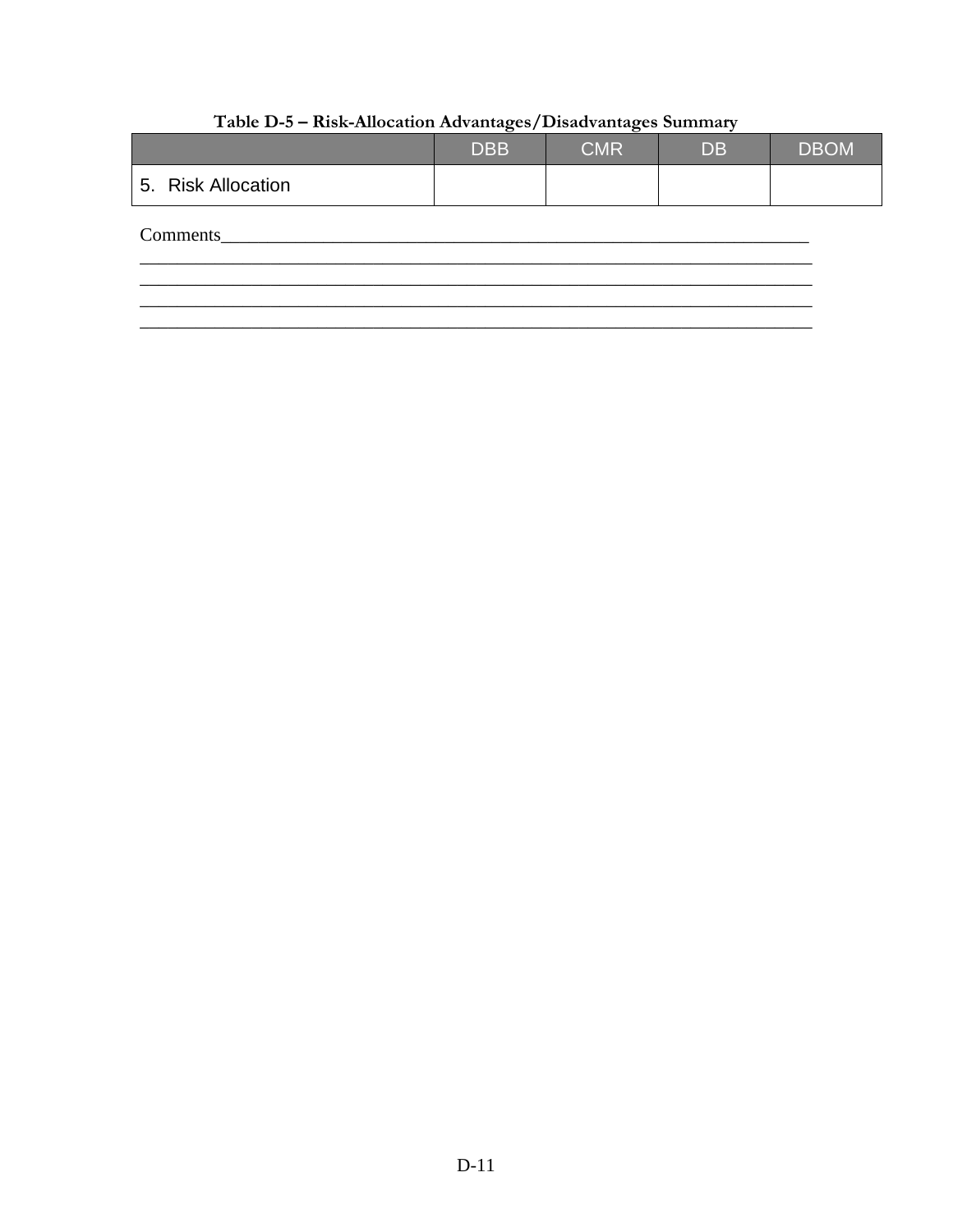# **6) LEED Certification**

Each project delivery method has some inherent abilities to include these features in accordance with the owner's needs.

| <b>DESIGN-BID-BUILD</b>                                                       |                                                                                                       |  |  |  |
|-------------------------------------------------------------------------------|-------------------------------------------------------------------------------------------------------|--|--|--|
| Advantages                                                                    | <b>Disadvantages</b>                                                                                  |  |  |  |
| LEED certification can be established in more<br>detail during design period. | Provides the least opportunity for constructor to<br>п<br>participate in LEED process during design.  |  |  |  |
|                                                                               | Separate design packages can create difficulty<br>□<br>in coordinating LEED elements in construction. |  |  |  |

|                   | <b>CONSTRUCTION MANAGEMENT AT RISK</b>                                                                            |        |                                                                                                  |  |  |
|-------------------|-------------------------------------------------------------------------------------------------------------------|--------|--------------------------------------------------------------------------------------------------|--|--|
| <b>Advantages</b> |                                                                                                                   |        | <b>Disadvantages</b>                                                                             |  |  |
|                   | Construction manager can offer its construction<br>expertise during design decisions that involve<br>LEED issues. | $\Box$ | Separate design packages can create difficulty<br>in coordinating LEED elements in construction. |  |  |

| <b>DESIGN-BUILD</b>                                                                              |                      |                                                     |  |  |
|--------------------------------------------------------------------------------------------------|----------------------|-----------------------------------------------------|--|--|
| <b>Advantages</b>                                                                                | <b>Disadvantages</b> |                                                     |  |  |
| Owner can use some LEED certification<br>elements to select constructor.                         | □                    | Owner may not be involved in all LEED<br>decisions. |  |  |
| Single point of responsibility is provided for<br>LEED certification in design and construction. |                      |                                                     |  |  |

| DESIGN-BUILD-OPERATE-MAINTAIN                                                                                                                                                                                                       |                      |                                                     |  |  |
|-------------------------------------------------------------------------------------------------------------------------------------------------------------------------------------------------------------------------------------|----------------------|-----------------------------------------------------|--|--|
| Advantages                                                                                                                                                                                                                          | <b>Disadvantages</b> |                                                     |  |  |
| Owner can use some LEED certification<br>elements to select constructor.                                                                                                                                                            |                      | Owner may not be involved in all LEED<br>decisions. |  |  |
| In addition to having a single point of<br>responsibility provided for LEED certification in<br>design and construction, many LEED principles<br>are in alignment with the constructor's<br>motivation to minimize operating costs. |                      |                                                     |  |  |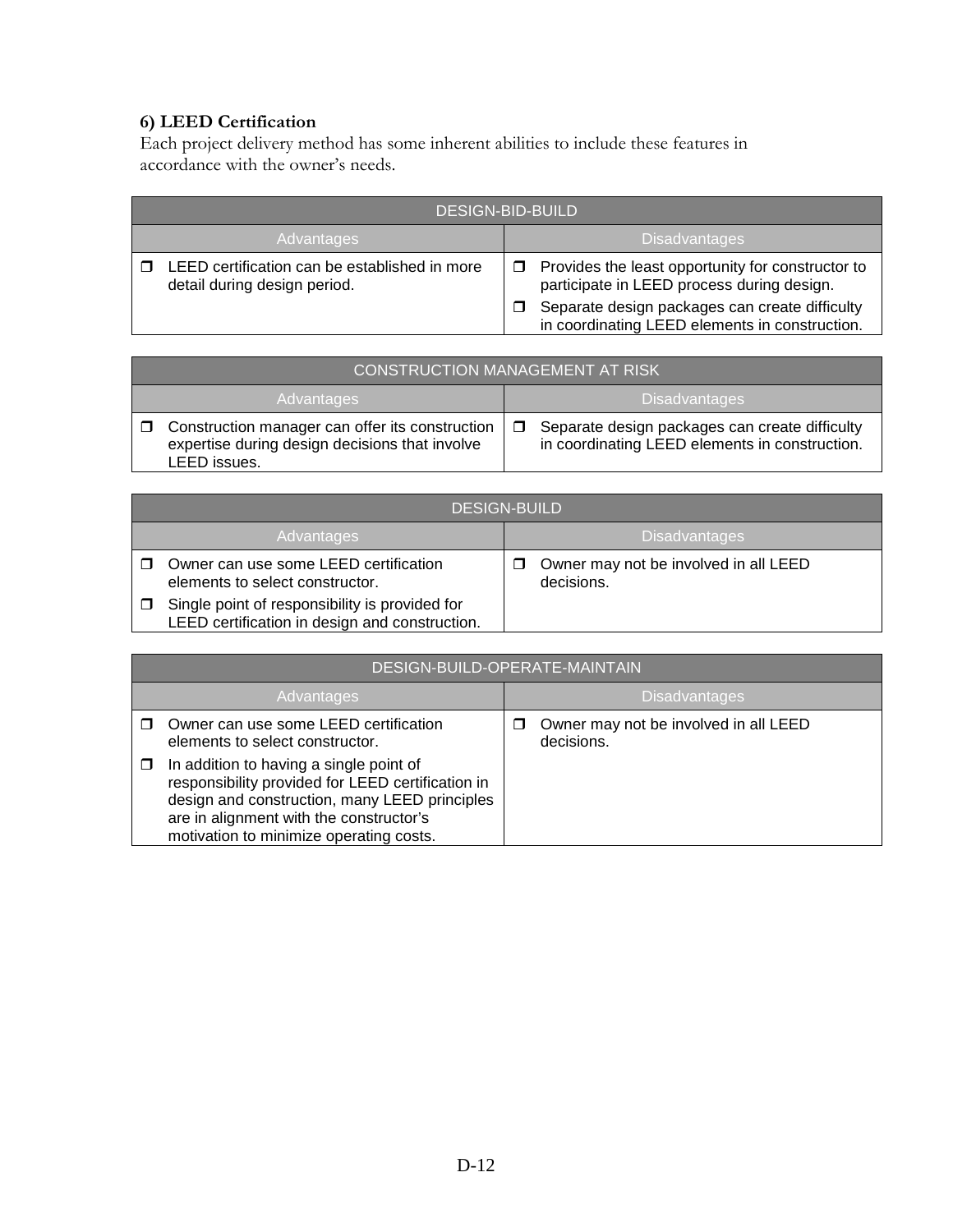|                       | <b>DBB</b> | <b>CMR</b> | <b>DB</b> | <b>DBOM</b> |
|-----------------------|------------|------------|-----------|-------------|
| 6. LEED Certification |            |            |           |             |
| Comments              |            |            |           |             |
|                       |            |            |           |             |

# Table D-6 - LEED Certification Advantages/Disadvantages Summary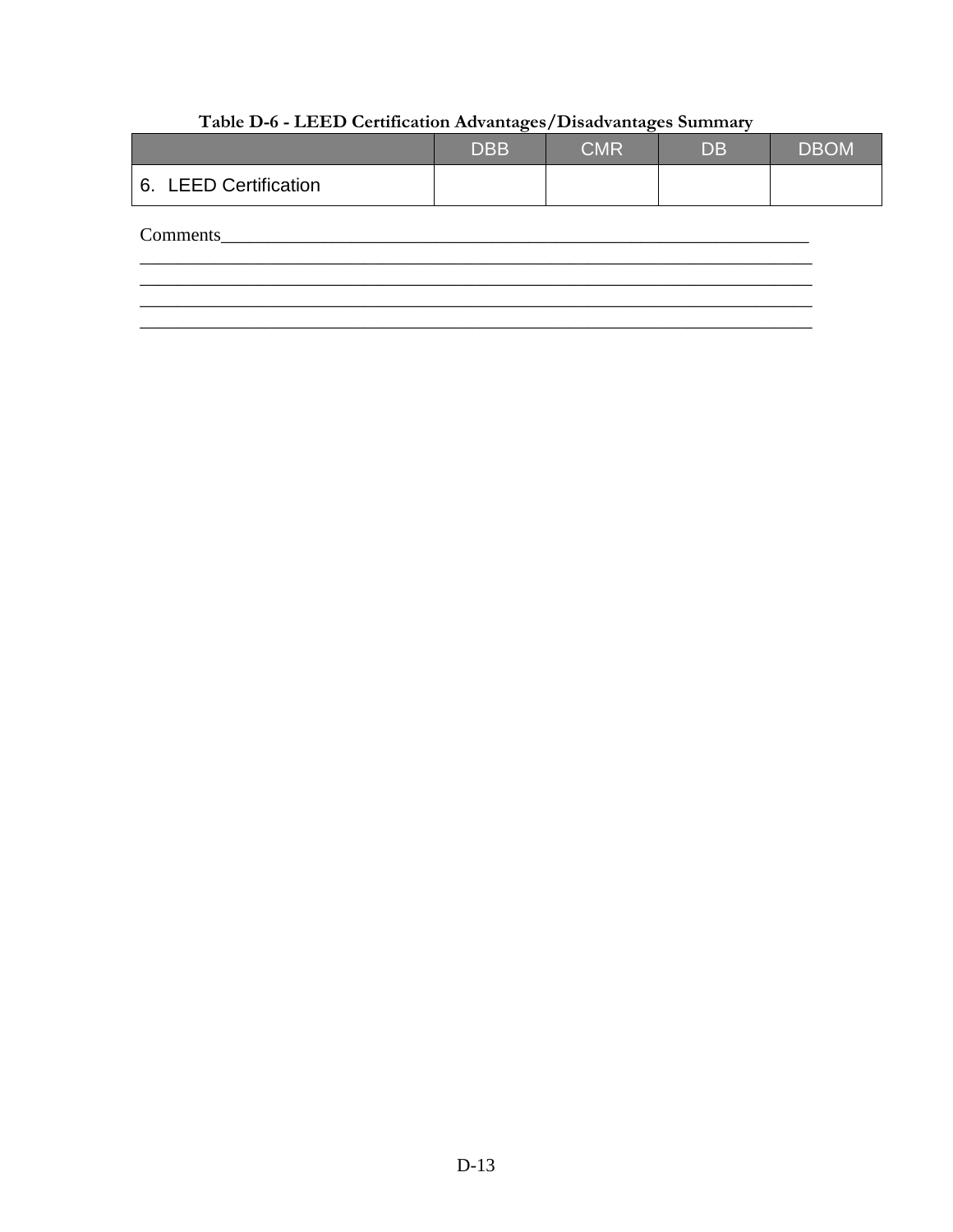# **Agency Level Issues**

### **7) Agency Experience**

The level of experience of an owner's staff can affect the success of an alternative delivery method application.

| <b>DESIGN-BID-BUILD</b>                                                                                                       |  |                      |  |  |
|-------------------------------------------------------------------------------------------------------------------------------|--|----------------------|--|--|
| <b>Advantages</b>                                                                                                             |  | <b>Disadvantages</b> |  |  |
| Since this is the traditional method of project<br>delivery, owners will likely have the most<br>experience with this method. |  | None.                |  |  |

| <b>CONSTRUCTION MANAGEMENT AT RISK</b>                                                                                               |                                                                                                                                                                                                                    |  |  |  |
|--------------------------------------------------------------------------------------------------------------------------------------|--------------------------------------------------------------------------------------------------------------------------------------------------------------------------------------------------------------------|--|--|--|
| Advantages                                                                                                                           | <b>Disadvantages</b>                                                                                                                                                                                               |  |  |  |
| $\Box$ CMR is similar to DBB in many key aspects<br>where agencies have experience (e.g.,<br>separation of design and construction). | Agencies may not have experience with GMP<br>pricing or the negotiation that can be involved.<br>Agencies may not have experience in the use of<br>multiple bid packages to facilitate fast-track<br>construction. |  |  |  |

| <b>DESIGN-BUILD</b>                                                                                                             |                                                                                                                                                                                                                                  |  |  |  |  |
|---------------------------------------------------------------------------------------------------------------------------------|----------------------------------------------------------------------------------------------------------------------------------------------------------------------------------------------------------------------------------|--|--|--|--|
| Advantages                                                                                                                      | <b>Disadvantages</b>                                                                                                                                                                                                             |  |  |  |  |
| Agencies can take advantage of the sole point<br>of responsibility for design and construction to<br>leverage their experience. | Agencies may not have experience authoring<br>□<br>DB RFPs and conducting procurements.<br>Agencies may not have experience<br>□<br>administering DB contracts, particularly in the<br>area of design review and administration. |  |  |  |  |
|                                                                                                                                 | DB necessitates experienced staff to manage<br>design and construction under one contract.                                                                                                                                       |  |  |  |  |

|            | DESIGN-BUILD-OPERATE-MAINTAIN                                                          |                                                                                                                        |                                                                                                                                    |  |  |
|------------|----------------------------------------------------------------------------------------|------------------------------------------------------------------------------------------------------------------------|------------------------------------------------------------------------------------------------------------------------------------|--|--|
| Advantages |                                                                                        |                                                                                                                        | <b>Disadvantages</b>                                                                                                               |  |  |
|            | Similar to DB, agencies can take advantage of<br>the sole point of contact for design, | $\Box$                                                                                                                 | Agencies may not have experience authoring<br>DBOM RFPs and conducting procurements.                                               |  |  |
|            | construction, and maintenance to leverage<br>their experience.                         |                                                                                                                        | Agencies may not have experience<br>administering DBOM contracts, particularly in<br>the area of design review and administration. |  |  |
|            |                                                                                        | DBOM necessitates the most experienced staff<br>to manage design, construction, and<br>maintenance under one contract. |                                                                                                                                    |  |  |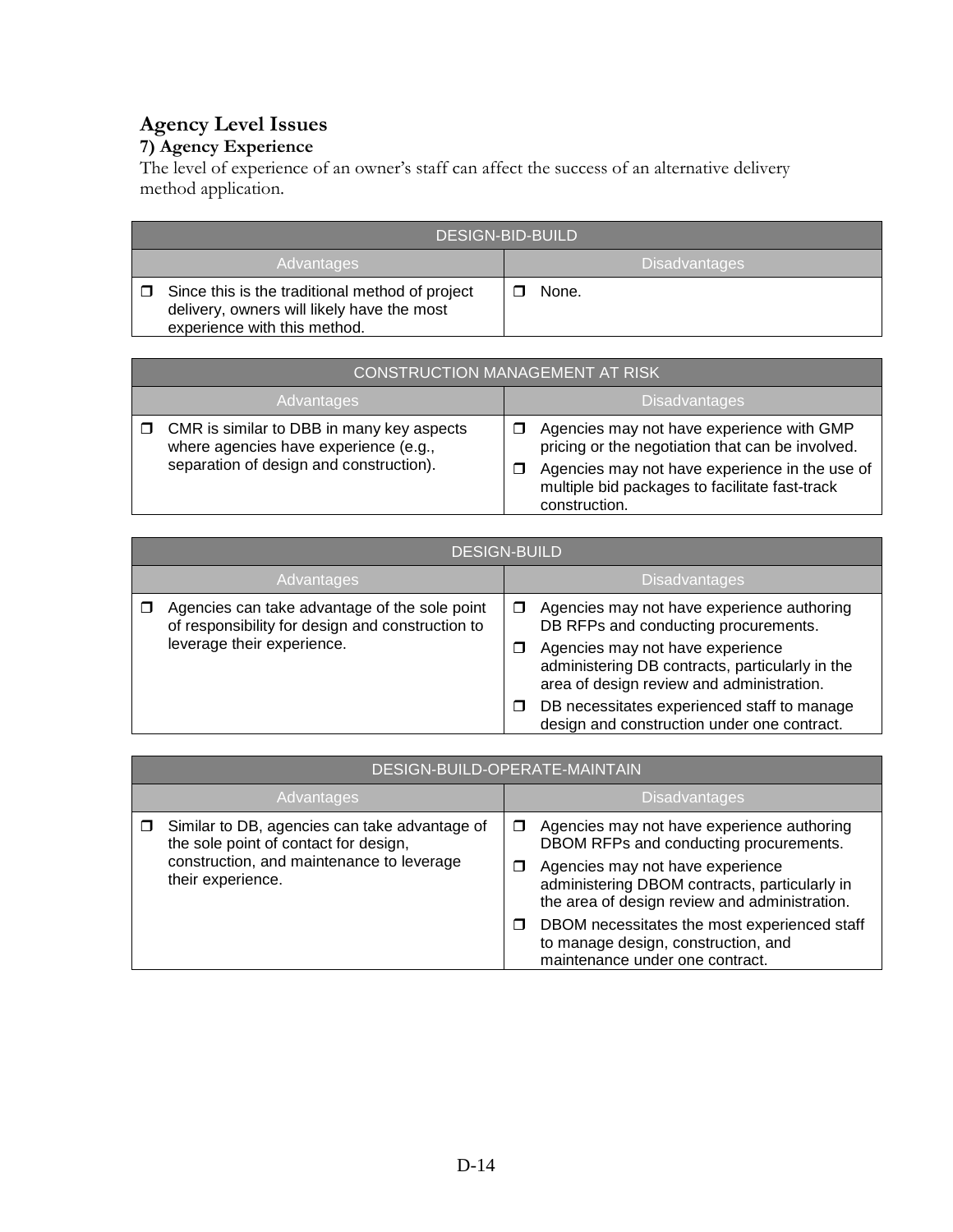|                      | <b>DBB</b> | <b>CMR</b> | <b>DB</b> | <b>DBOM</b> |
|----------------------|------------|------------|-----------|-------------|
| 7. Agency Experience |            |            |           |             |
| Comments             |            |            |           |             |
|                      |            |            |           |             |

# Table D-7 - Agency Experience Advantages/Disadvantages Summary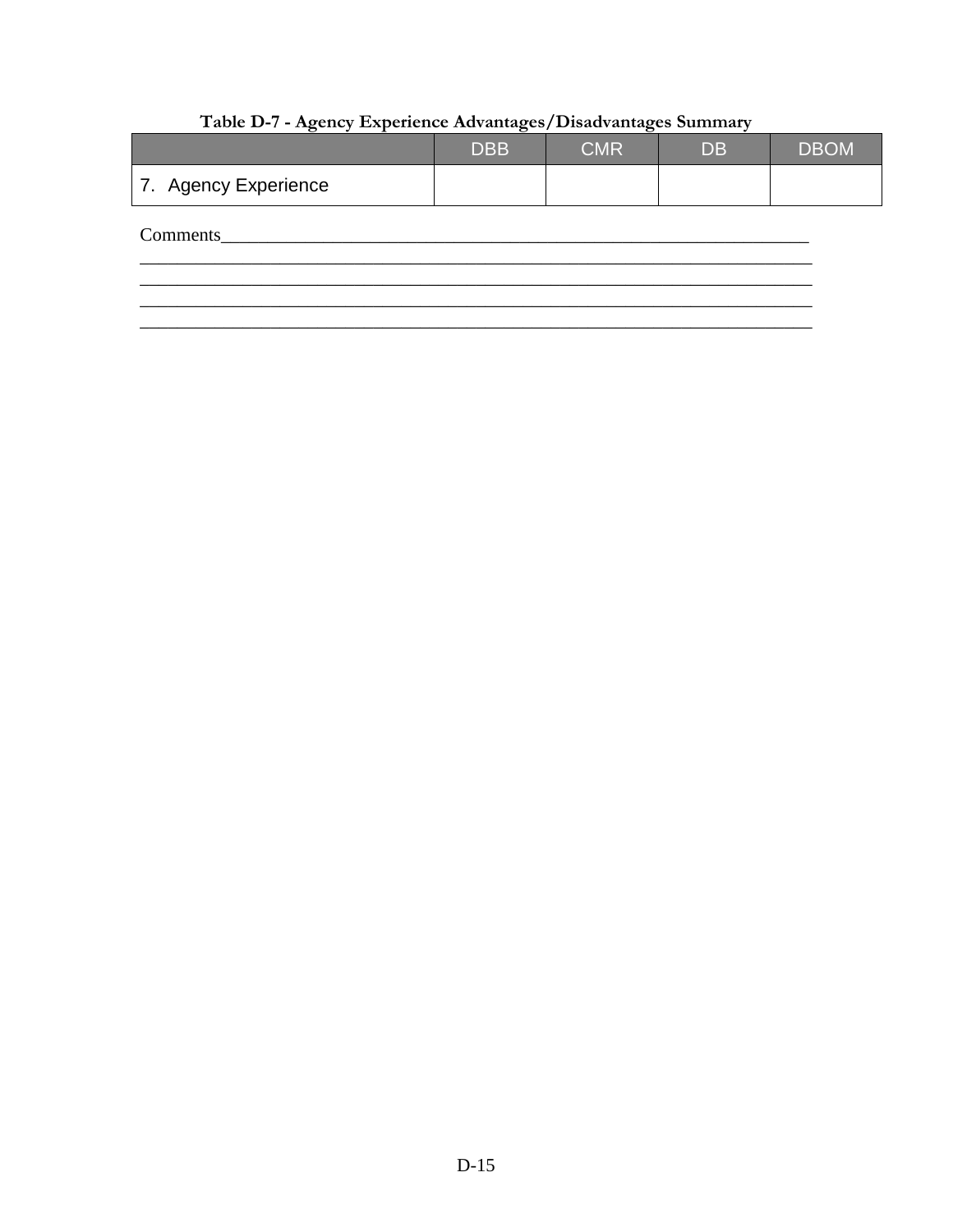# **8) Staffing Required**

The total number of required owner's employees for each delivery method is one measure of the extent of owner involvement. Another important measure for the owners is the variation in the number of staff required throughout the project development process.

| <b>DESIGN-BID-BUILD</b>                                                                       |                                                                                      |  |  |
|-----------------------------------------------------------------------------------------------|--------------------------------------------------------------------------------------|--|--|
| <b>Disadvantages</b><br>Advantages                                                            |                                                                                      |  |  |
| The separation of design and construction<br>phases provides less variation in owner staffing | DBB typically requires a larger owner staff than<br>□<br>the other delivery methods. |  |  |
| levels.                                                                                       | DBB typically requires a higher level of owner<br>involvement.                       |  |  |

| CONSTRUCTION MANAGEMENT AT RISK                                                                                                 |                                                                                                                                     |  |  |
|---------------------------------------------------------------------------------------------------------------------------------|-------------------------------------------------------------------------------------------------------------------------------------|--|--|
| <b>Advantages</b>                                                                                                               | <b>Disadvantages</b>                                                                                                                |  |  |
| The CMR alternative can use the least number<br>of owner staff if the CMR is allowed to take on<br>the traditional owner tasks. | The owner will need to have a number of staff<br>п<br>with the ability to oversee and negotiate with the<br>CMR during the process. |  |  |

|            | <b>DESIGN-BUILD</b>                                                                                         |  |                                                                                                            |  |
|------------|-------------------------------------------------------------------------------------------------------------|--|------------------------------------------------------------------------------------------------------------|--|
| Advantages |                                                                                                             |  | <b>Disadvantages</b>                                                                                       |  |
|            | DB can greatly reduce the number of required<br>owner staff.<br>Design and construction reviews can be done |  | DB creates peaks in owner staffing needs,<br>particularly during procurement and design<br>review periods. |  |
|            | in shorter periods of time.                                                                                 |  | While fewer owner staff is needed, more<br>experienced staff is required.                                  |  |

| DESIGN-BUILD-OPERATE-MAINTAIN                                                                                                                                      |                      |                                                                                                                                                                                    |  |
|--------------------------------------------------------------------------------------------------------------------------------------------------------------------|----------------------|------------------------------------------------------------------------------------------------------------------------------------------------------------------------------------|--|
| Advantages                                                                                                                                                         | <b>Disadvantages</b> |                                                                                                                                                                                    |  |
| $\Box$ Similar to DB, DBOM can greatly reduce the<br>number of required owner staff.<br>Design and construction reviews can be done<br>in shorter periods of time. |                      | DBOM can create larger peaks in owner staffing<br>needs during procurement and design review<br>due to the inclusion of maintenance and finance<br>issues involved in the process. |  |
|                                                                                                                                                                    |                      | While fewer owner staff is needed, more<br>experienced staff is required.                                                                                                          |  |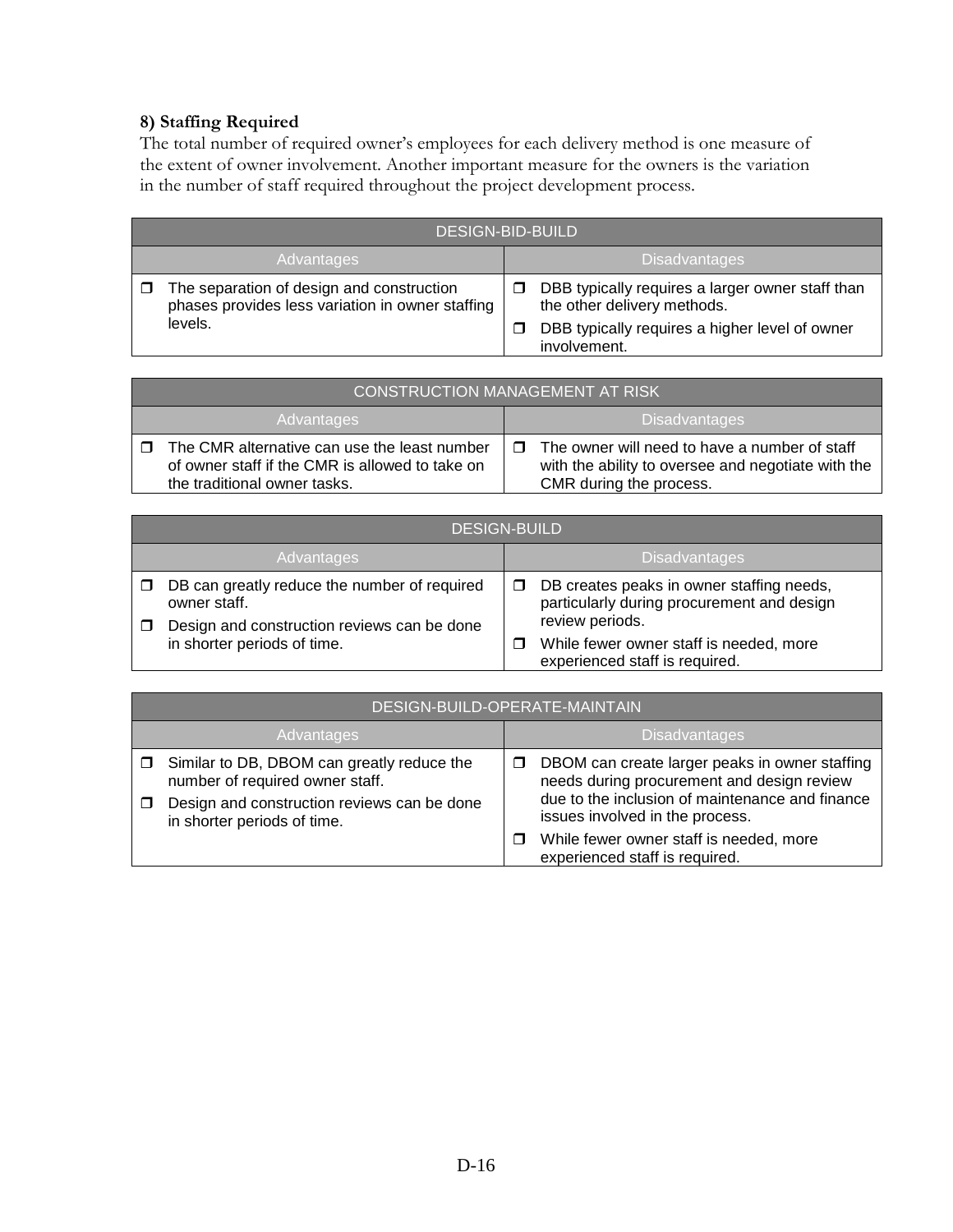|                   | <b>DBB</b> | <b>CMR</b> | <b>DB</b> | <b>DBOM</b> |
|-------------------|------------|------------|-----------|-------------|
| 8. Staff Required |            |            |           |             |
| Comments          |            |            |           |             |
|                   |            |            |           |             |

# Table D-8 - Staffing Required Advantages/Disadvantages Summary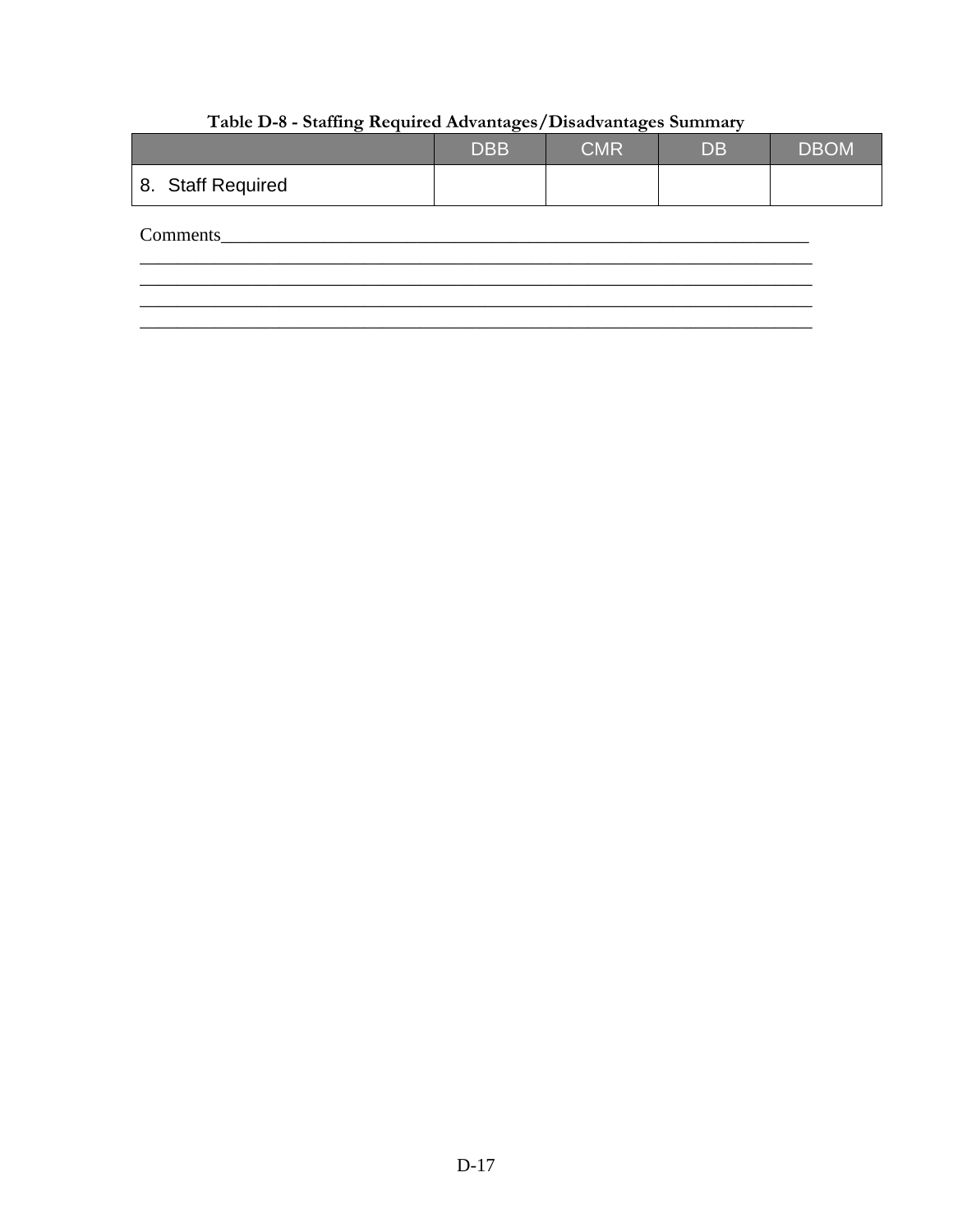# **9) Staff Capability**

This issue regards the owner's requirement to furnish a highly capable staff to complete the duties it must undertake in each delivery method.

| <b>DESIGN-BID-BUILD</b>                                        |                                                                                        |  |  |
|----------------------------------------------------------------|----------------------------------------------------------------------------------------|--|--|
| <b>Disadvantages</b><br>Advantages                             |                                                                                        |  |  |
| DBB is traditionally aligned with owner staff<br>capabilities. | As projects grow in size, more experienced staff<br>is required.                       |  |  |
|                                                                | Owners typically have different staff to oversee<br>design and construction processes. |  |  |

| <b>CONSTRUCTION MANAGEMENT AT RISK</b>                             |                                                                                                                                                                                                                   |  |  |
|--------------------------------------------------------------------|-------------------------------------------------------------------------------------------------------------------------------------------------------------------------------------------------------------------|--|--|
| Advantages                                                         | <b>Disadvantages</b>                                                                                                                                                                                              |  |  |
| The CMR can augment an owner's capabilities<br>with his own staff. | Owners must have experienced staff to oversee<br>the CMR.<br>Owners may lack some capabilities in<br>negotiating prices, developing designs, and<br>managing the constructor's inputs during the<br>design phase. |  |  |

| <b>DESIGN-BUILD</b>                                                                                     |                                                                                                                                   |  |  |
|---------------------------------------------------------------------------------------------------------|-----------------------------------------------------------------------------------------------------------------------------------|--|--|
| Advantages                                                                                              | <b>Disadvantages</b>                                                                                                              |  |  |
| The owners will be able to rely on one source<br>of responsibility for both design and<br>construction. | Similar to CMR, DB is an alternative delivery<br>□<br>method and it is advisable to have a staff with<br>DB oversight experience. |  |  |
|                                                                                                         | Owners will need capabilities to develop<br>procurement documents and performance<br>criteria.                                    |  |  |
|                                                                                                         | Owners will need to have capabilities of<br>reviewing design under a DB contract.                                                 |  |  |

|            | DESIGN-BUILD-OPERATE-MAINTAIN                                                                                                |                      |                                                                                                                                       |  |
|------------|------------------------------------------------------------------------------------------------------------------------------|----------------------|---------------------------------------------------------------------------------------------------------------------------------------|--|
| Advantages |                                                                                                                              | <b>Disadvantages</b> |                                                                                                                                       |  |
|            | The owners will be able to rely on one source<br>of responsibility for design, construction,<br>operations, and maintenance. | □                    | Similar to DB, DBOM is an alternative delivery<br>method and it is advisable to have staff<br>members with DBOM oversight experience. |  |
|            |                                                                                                                              | □                    | Owners will need capabilities to develop<br>procurement documents and performance<br>criteria.                                        |  |
|            |                                                                                                                              | ◘                    | Owners will need capabilities to analyze<br>complex financial proposals.                                                              |  |
|            |                                                                                                                              | □                    | Owners will need to have capabilities of<br>reviewing design under a DB contract.                                                     |  |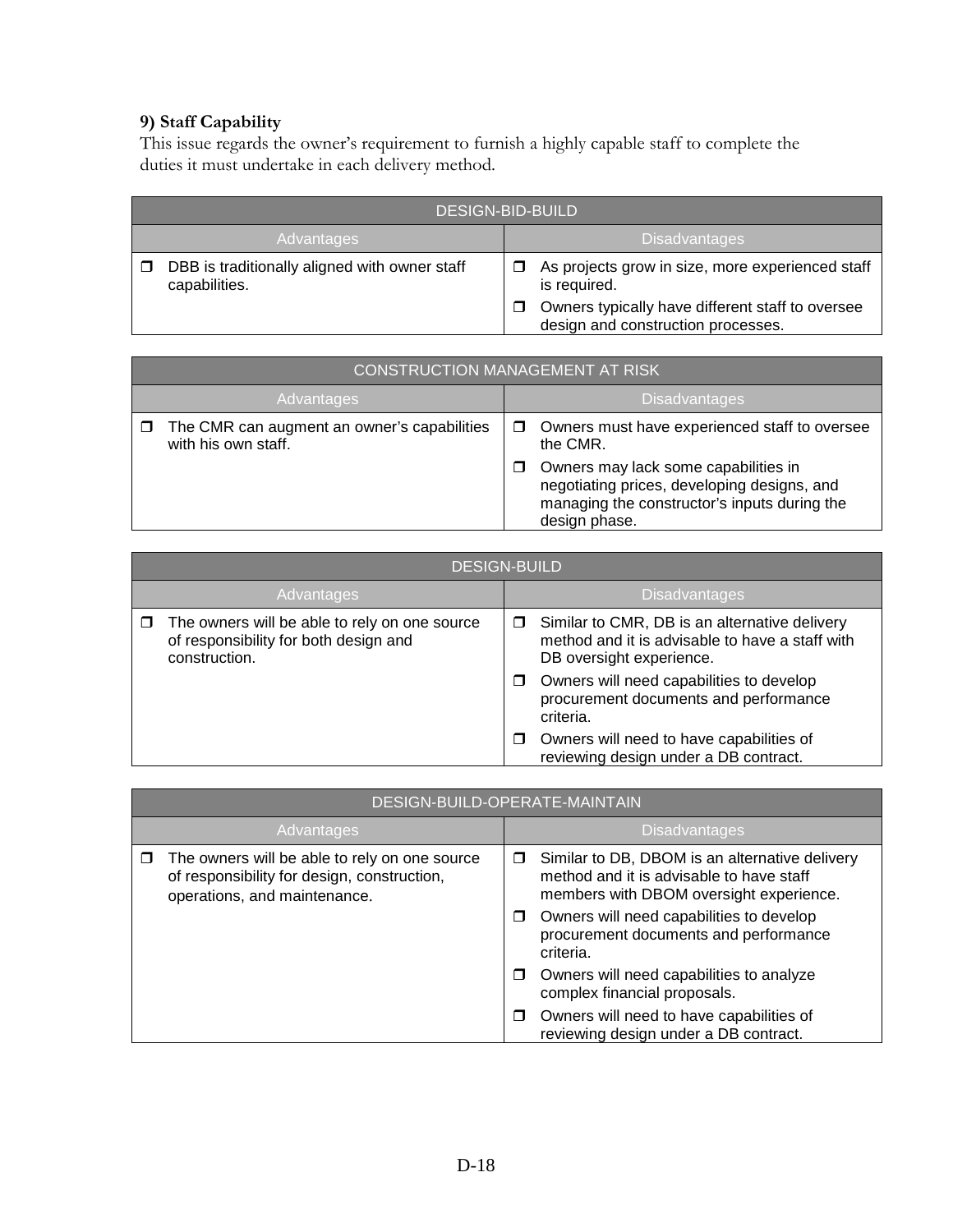|                     | <b>DBB</b> | <b>CMR</b> | <b>DB</b> | <b>DBOM</b> |
|---------------------|------------|------------|-----------|-------------|
| 9. Staff Capability |            |            |           |             |
| Comments            |            |            |           |             |
|                     |            |            |           |             |

# Table D-9 - Staff Capability Advantages/Disadvantages Summary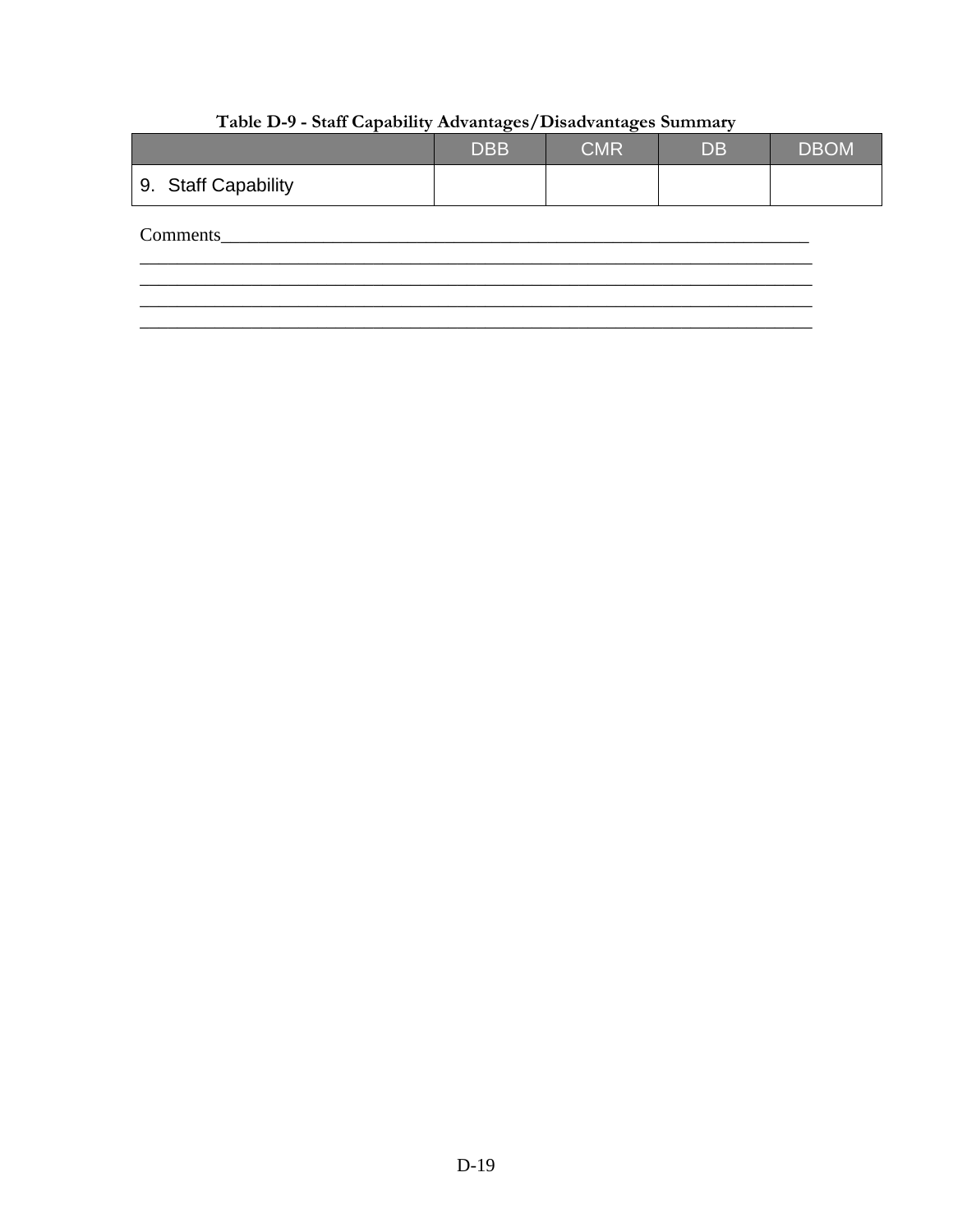# **10) Agency Goals and Objectives**

Agency goals define project success. The extent to which these goals align with the inherent attributes of each project delivery method has a significant bearing on delivery method selection.

|            | <b>DESIGN-BID-BUILD</b>                                                       |   |                                                                                                                    |  |
|------------|-------------------------------------------------------------------------------|---|--------------------------------------------------------------------------------------------------------------------|--|
| Advantages |                                                                               |   | <b>Disadvantages</b>                                                                                               |  |
| ⊓          | The DBB process allows for goals to be<br>defined through the design process. | □ | Separate design and construction contracts can<br>make goals more difficult to align and manage.                   |  |
|            |                                                                               | П | If not developed correctly, detailed designs and<br>prescriptive specifications can conflict with<br>agency goals. |  |

|            | <b>CONSTRUCTION MANAGEMENT AT RISK</b>                                                                          |   |                                                                                                                            |  |  |
|------------|-----------------------------------------------------------------------------------------------------------------|---|----------------------------------------------------------------------------------------------------------------------------|--|--|
| Advantages |                                                                                                                 |   | <b>Disadvantages</b>                                                                                                       |  |  |
|            | Agency can involve the CMR in refinement of<br>goals while working together to refine the<br>scope and the GMP. |   | The agency must have the goals substantially<br>developed when the construction manager<br>contract is awarded.            |  |  |
|            | Qualifications-based construction manager<br>selection can align the team with the project<br>goals.            | □ | The negotiation of a GMP may inhibit the<br>alignment of project goals between the agency<br>and the construction manager. |  |  |

|            | <b>DESIGN-BUILD</b>                                                                                                 |                      |                                                                                          |  |
|------------|---------------------------------------------------------------------------------------------------------------------|----------------------|------------------------------------------------------------------------------------------|--|
| Advantages |                                                                                                                     | <b>Disadvantages</b> |                                                                                          |  |
|            | Best-value design-builder selection can align<br>the team with the project goals.                                   |                      | To ensure success, agencies must completely<br>understand goals prior to awarding the DB |  |
|            | Properly written procurement performance<br>criteria can help design-builders innovate to<br>achieve project goals. |                      | contract.                                                                                |  |

| DESIGN-BUILD-OPERATE-MAINTAIN                                                                                          |                                                                                                     |  |  |
|------------------------------------------------------------------------------------------------------------------------|-----------------------------------------------------------------------------------------------------|--|--|
| <b>Advantages</b>                                                                                                      | <b>Disadvantages</b>                                                                                |  |  |
| In addition to the DB advantages, DBOM<br>allows owners to include lifecycle and<br>maintenance goals in the contract. | Similar to DB, agencies must completely<br>understand goals prior to awarding the DBOM<br>contract. |  |  |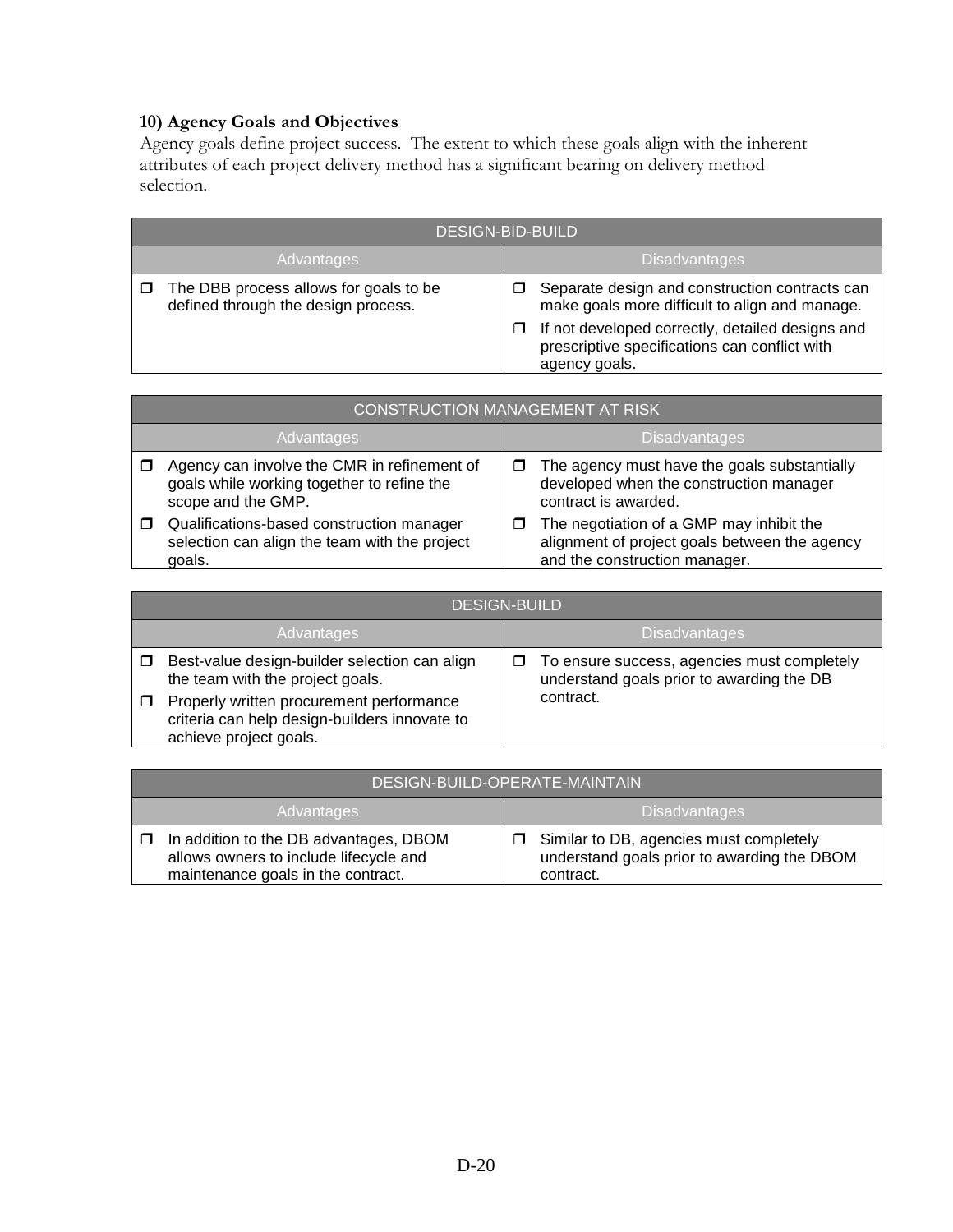# Table D-10 - Agency Goals and Objectives Advantages/Disadvantages Summary

|                                 | <b>DBB</b> | <b>CMR</b> | <b>DB</b> | <b>DBOM</b> |
|---------------------------------|------------|------------|-----------|-------------|
| 10. Agency Goals and Objectives |            |            |           |             |
| Comments                        |            |            |           |             |
|                                 |            |            |           |             |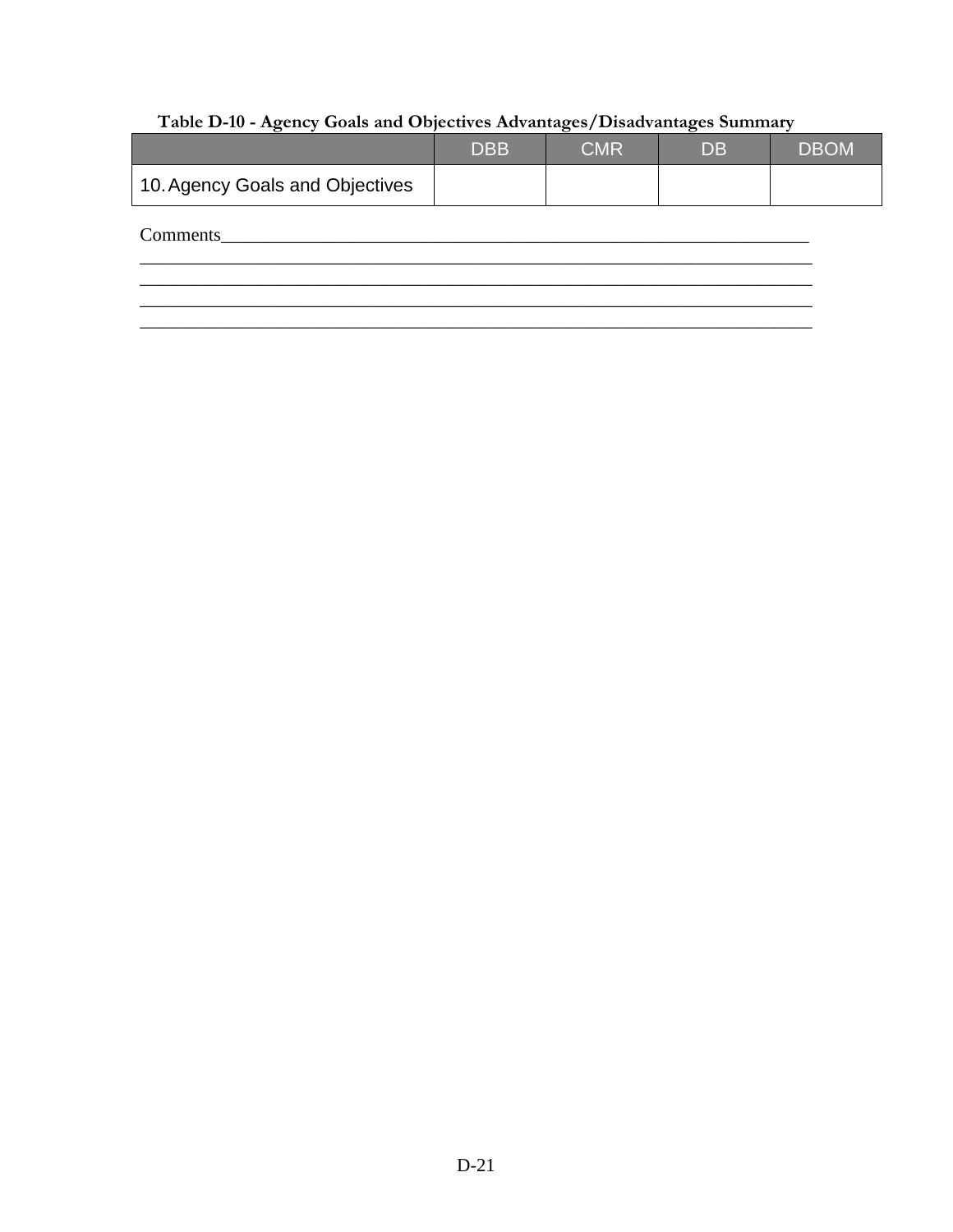#### **11) Agency Control of Project**

The owner's ability to control the details of design and construction varies with each project delivery method. (Note that cost control and time control are described in other issues).

|            | <b>DESIGN-BID-BUILD</b>                                                                                                                          |   |                                                                                                                                |  |
|------------|--------------------------------------------------------------------------------------------------------------------------------------------------|---|--------------------------------------------------------------------------------------------------------------------------------|--|
| Advantages |                                                                                                                                                  |   | <b>Disadvantages</b>                                                                                                           |  |
| □          | The use of prescriptive specifications and<br>complete designs at the time of award provides<br>agencies with the most control over the project. | □ | With additional control come added activities<br>and responsibility for agency staff.<br>The DBB method can be prone to change |  |
|            | Separate design and construction contracts<br>provide clear checks and balances.                                                                 |   | orders if any design conflicts or constructability<br>issues are found.                                                        |  |

| <b>CONSTRUCTION MANAGEMENT AT RISK</b>                                                                                                        |                                                                                                                                                        |  |  |
|-----------------------------------------------------------------------------------------------------------------------------------------------|--------------------------------------------------------------------------------------------------------------------------------------------------------|--|--|
| <b>Advantages</b>                                                                                                                             | <b>Disadvantages</b>                                                                                                                                   |  |  |
| The CMR method benefits from early<br>constructor involvement, but still has the<br>benefit of separate design and construction<br>contracts. | Agency control of CMR delivery requires more<br>□<br>effort due to the use of multiple design<br>packages and the need for a GMP pricing<br>structure. |  |  |

| <b>DESIGN-BUILD</b>                                                                  |                                                                                                                                  |  |  |
|--------------------------------------------------------------------------------------|----------------------------------------------------------------------------------------------------------------------------------|--|--|
| <b>Advantages</b>                                                                    | <b>Disadvantages</b>                                                                                                             |  |  |
| The transfer of design liability lessens the need<br>for agency control over design. | Award at a conceptual design level means that<br>$\Box$<br>the agency will lose control over the details of<br>the final design. |  |  |

|            | DESIGN-BUILD-OPERATE-MAINTAIN                                                                                            |                      |                                                                                                                                                                                                                                                                                 |  |  |
|------------|--------------------------------------------------------------------------------------------------------------------------|----------------------|---------------------------------------------------------------------------------------------------------------------------------------------------------------------------------------------------------------------------------------------------------------------------------|--|--|
| Advantages |                                                                                                                          | <b>Disadvantages</b> |                                                                                                                                                                                                                                                                                 |  |  |
|            | $\Box$ The transfer of design liability lessens the need<br>for agency control over design and<br>maintenance decisions. | □<br>□               | Award at a conceptual design level means that<br>the agency will lose control over the details of<br>the final design.<br>Since the DBOM will be responsible for<br>maintaining the project, the agency could lose<br>control over the detail of some maintenance<br>decisions. |  |  |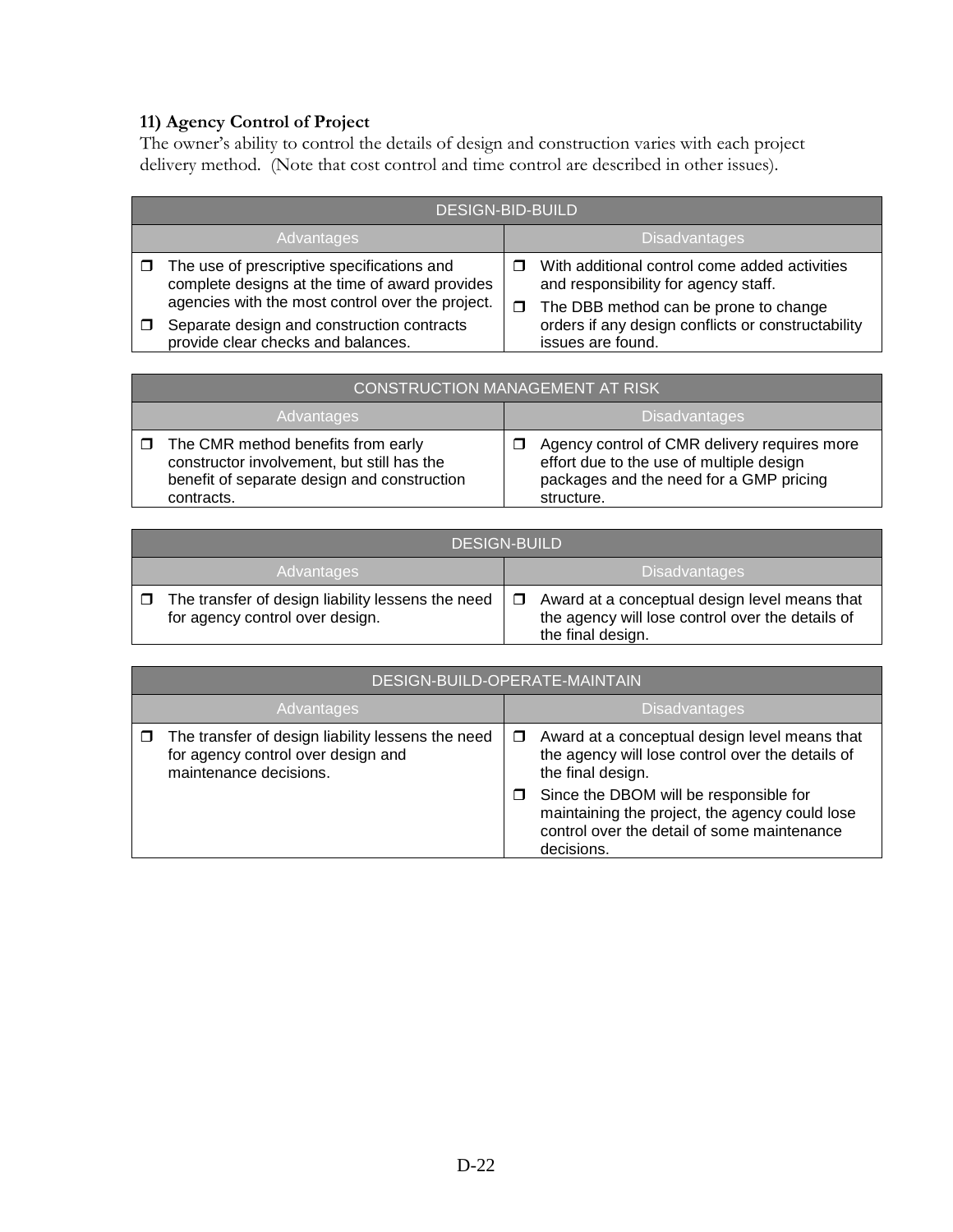# Table D-11 - Agency Control of Project Advantages/Disadvantages Summary

|                               | <b>DBB</b> | <b>CMR</b> | <b>DB</b> | <b>DBOM</b> |
|-------------------------------|------------|------------|-----------|-------------|
| 11. Agency Control of Project |            |            |           |             |
| Comments                      |            |            |           |             |
|                               |            |            |           |             |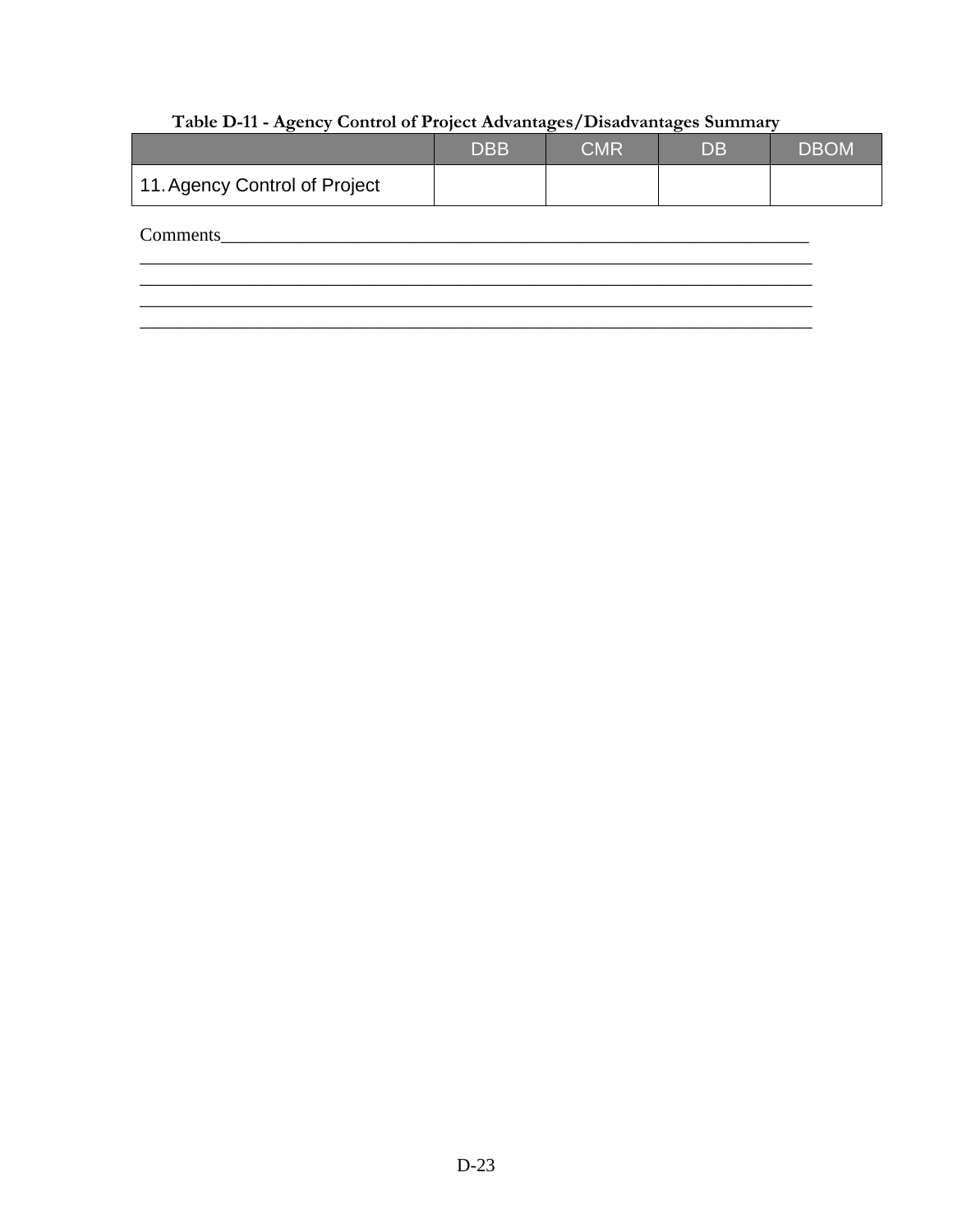#### **12) Third-Party Agreement**

Each delivery method can facilitate agreements with third parties, such as political entities, utilities, railroads, etc. in a different manner. The extent to which designers or constructors can facilitate third-party agreements is the basis for the advantages and disadvantages of each delivery method.

| <b>DESIGN-BID-BUILD</b>                                                                             |                                                                                              |  |  |
|-----------------------------------------------------------------------------------------------------|----------------------------------------------------------------------------------------------|--|--|
| Advantages                                                                                          | <b>Disadvantages</b>                                                                         |  |  |
| The use of complete plans and prescriptive<br>specifications facilitates third-party<br>agreements. | Expediting third-party agreements in the DBB<br>process can be cumbersome if it is required. |  |  |

| <b>CONSTRUCTION MANAGEMENT AT RISK</b>                                |                                                                                                                          |  |  |
|-----------------------------------------------------------------------|--------------------------------------------------------------------------------------------------------------------------|--|--|
| <b>Advantages</b>                                                     | <b>Disadvantages</b>                                                                                                     |  |  |
| Construction managers can help facilitate third-<br>party agreements. | $\Box$ Construction managers typically do not<br>guarantee costs that stem from problems with<br>third-party agreements. |  |  |

| <b>DESIGN-BUILD</b>                                                                          |                                                                                                                                                                              |  |  |
|----------------------------------------------------------------------------------------------|------------------------------------------------------------------------------------------------------------------------------------------------------------------------------|--|--|
| Advantages                                                                                   | <b>Disadvantages</b>                                                                                                                                                         |  |  |
| Design-builders can use innovative methods to<br>assist in obtaining third-party agreements. | Some third-party agencies can have codes that<br>negate the use of DB thereby excluding the DB<br>method from consideration (see Step 3 Review<br>Go/No-Go Decision Points). |  |  |
|                                                                                              | Design-builders typically do not guarantee costs<br>that stem from problems with third-party<br>agreements.                                                                  |  |  |

|            | DESIGN-BUILD-OPERATE-MAINTAIN                                                                |  |                                                                                                                                                                                  |  |
|------------|----------------------------------------------------------------------------------------------|--|----------------------------------------------------------------------------------------------------------------------------------------------------------------------------------|--|
| Advantages |                                                                                              |  | <b>Disadvantages</b>                                                                                                                                                             |  |
|            | Design-builders can use innovative methods to<br>assist in obtaining third-party agreements. |  | Some third-party agencies can have codes that<br>negate the use of DBOM thereby excluding the<br>DBOM method from consideration (see Step 3<br>Review Go/No-Go Decision Points). |  |
|            |                                                                                              |  | Design-builders typically do not guarantee costs<br>that stem from problems with third-party<br>agreements.                                                                      |  |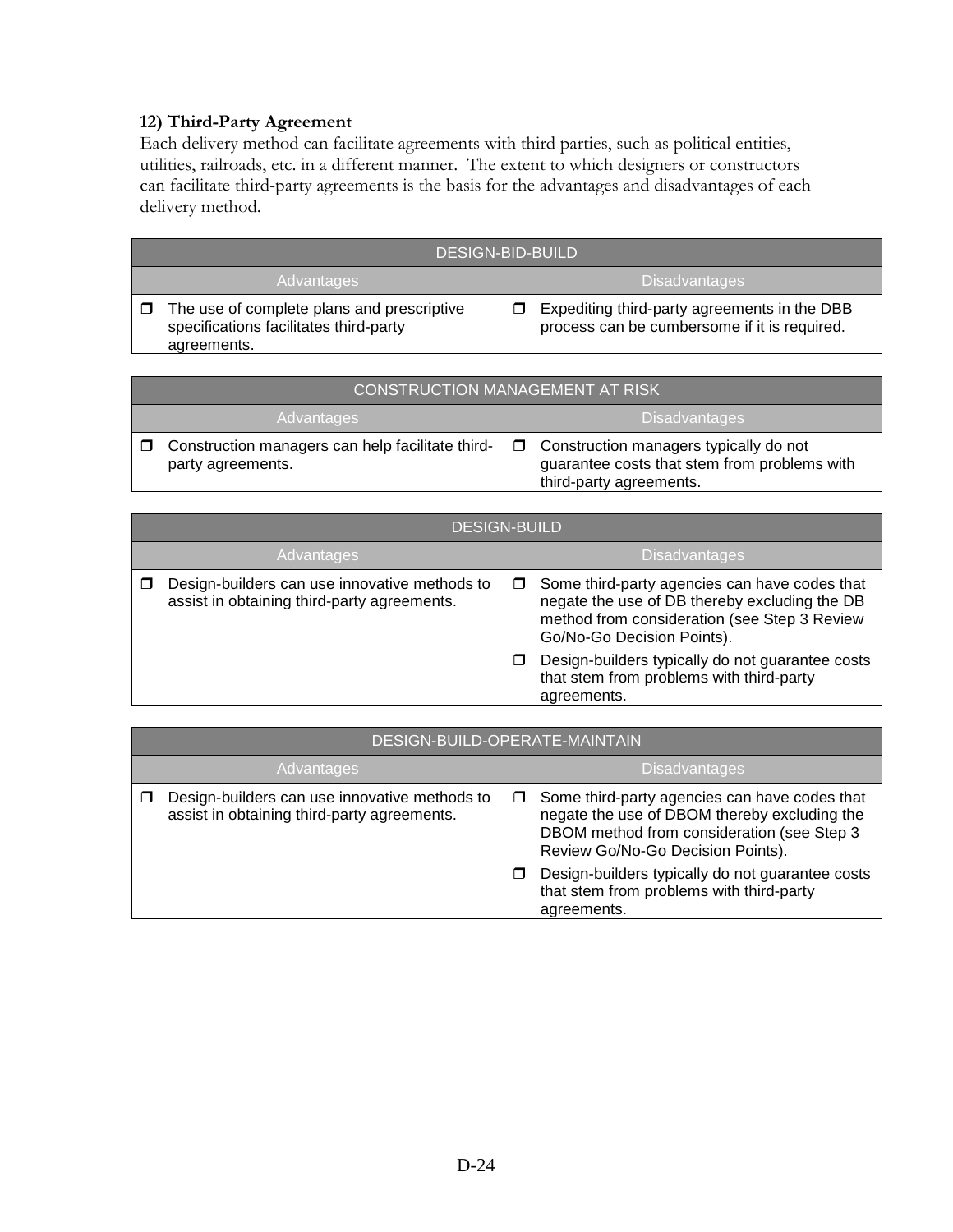|                           | <b>DBB</b> | <b>CMR</b> | <b>DB</b> | <b>DBOM</b> |
|---------------------------|------------|------------|-----------|-------------|
| 12. Third-Party Agreement |            |            |           |             |
| Comments                  |            |            |           |             |
|                           |            |            |           |             |

# Table D-12 - Third-Party Agreement Advantages/Disadvantages Summary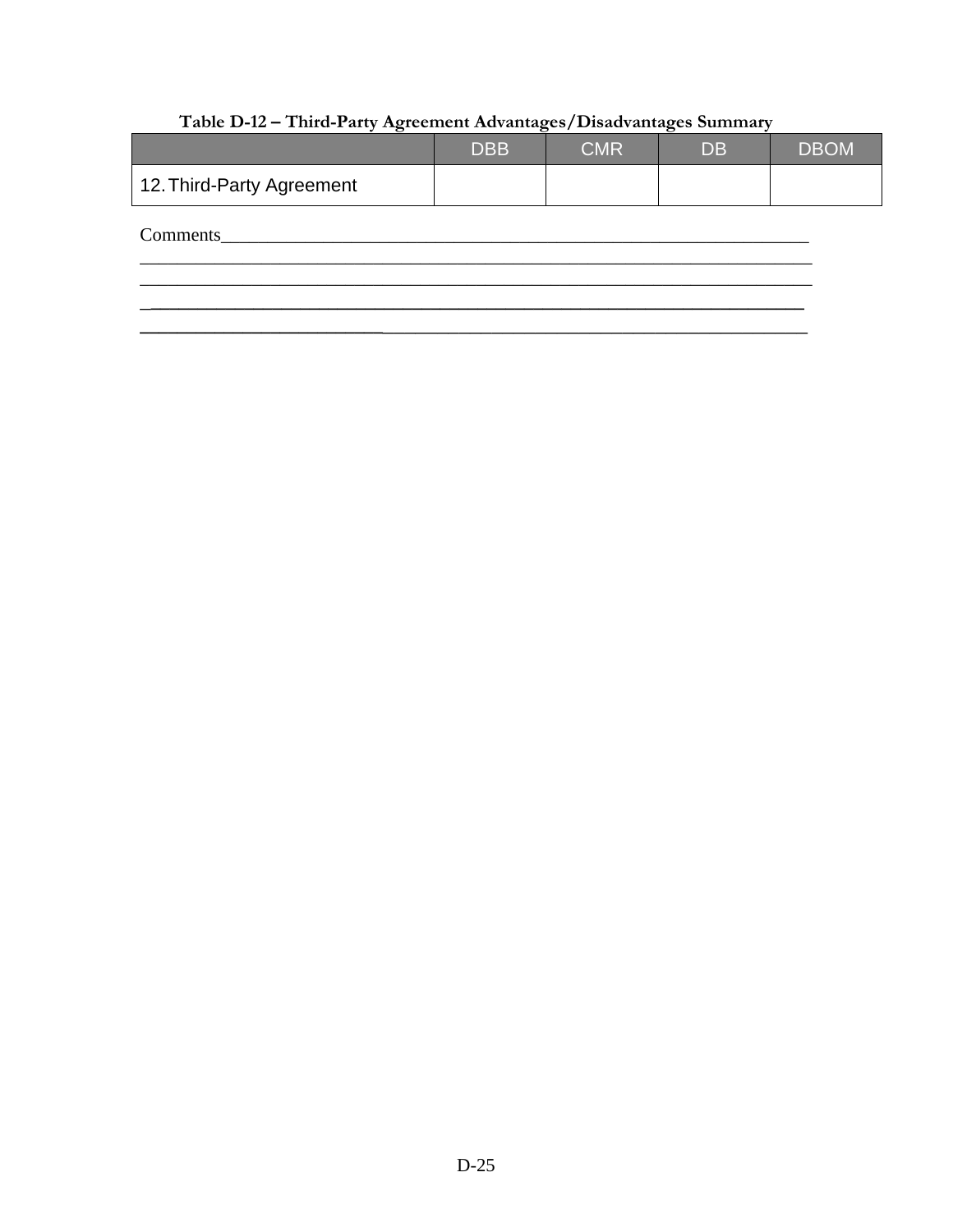# **Public Policy/Regulatory Issues**

#### **13) Competition**

Each delivery method may affect the level of competition. This concerns the evaluation of facilitating effects of each method on competition. Alternative project delivery methods allow agencies to package projects in sizes that effectively enhance or reduce competition.

| <b>DESIGN-BID-BUILD</b>                                                               |                                                                                                                                         |  |  |  |
|---------------------------------------------------------------------------------------|-----------------------------------------------------------------------------------------------------------------------------------------|--|--|--|
| <b>Disadvantages</b><br><b>Advantages</b>                                             |                                                                                                                                         |  |  |  |
| Owner benefits from large pool of potential<br>bidders and high level of competition. | There are issues that follow low-bid<br>procurement such as a higher probability of<br>request for change orders, disputes, and claims. |  |  |  |

|                   | <b>CONSTRUCTION MANAGEMENT AT RISK</b>                                                                                      |  |                                                                                                                              |  |  |
|-------------------|-----------------------------------------------------------------------------------------------------------------------------|--|------------------------------------------------------------------------------------------------------------------------------|--|--|
| <b>Advantages</b> |                                                                                                                             |  | <b>Disadvantages</b>                                                                                                         |  |  |
|                   | Qualifications-based selection factors can be<br>applied to select only the most highly qualified<br>construction managers. |  | Presence of a constructor early in the project<br>may give the owner less competitive leverage<br>when pricing construction. |  |  |

|            | <b>DESIGN-BUILD</b>                                                                                                   |                      |                                                                                                                                                                                  |  |  |
|------------|-----------------------------------------------------------------------------------------------------------------------|----------------------|----------------------------------------------------------------------------------------------------------------------------------------------------------------------------------|--|--|
| Advantages |                                                                                                                       | <b>Disadvantages</b> |                                                                                                                                                                                  |  |  |
|            | Qualifications-based selection factors can be<br>applied to select only the most highly qualified<br>design-builders. |                      | Proposal package size and bid preparation<br>costs can decrease the number of qualified<br>bidders.                                                                              |  |  |
|            |                                                                                                                       |                      | Opposition from public-sector employees,<br>unions, or other interested parties can exclude<br>the DB method from consideration (see Step 3<br>Review Go/No-Go Decision Points). |  |  |

| DESIGN-BUILD-OPERATE-MAINTAIN                                                                                         |        |                                                                                                                                                                                    |  |  |
|-----------------------------------------------------------------------------------------------------------------------|--------|------------------------------------------------------------------------------------------------------------------------------------------------------------------------------------|--|--|
| Advantages                                                                                                            |        | <b>Disadvantages</b>                                                                                                                                                               |  |  |
| Qualifications-based selection factors can be<br>applied to select only the most highly qualified<br>design-builders. | $\Box$ | Proposal package size and bid preparation<br>costs can decrease the number of qualified<br>bidders.                                                                                |  |  |
|                                                                                                                       |        | Lengthy contract duration and extra<br>competencies required for O&M part of the<br>contract decrease the number of bidders.                                                       |  |  |
|                                                                                                                       |        | Opposition from public-sector employees,<br>unions, or other interested parties can exclude<br>the DBOM method from consideration (see Step<br>3 Review Go/No-Go Decision Points). |  |  |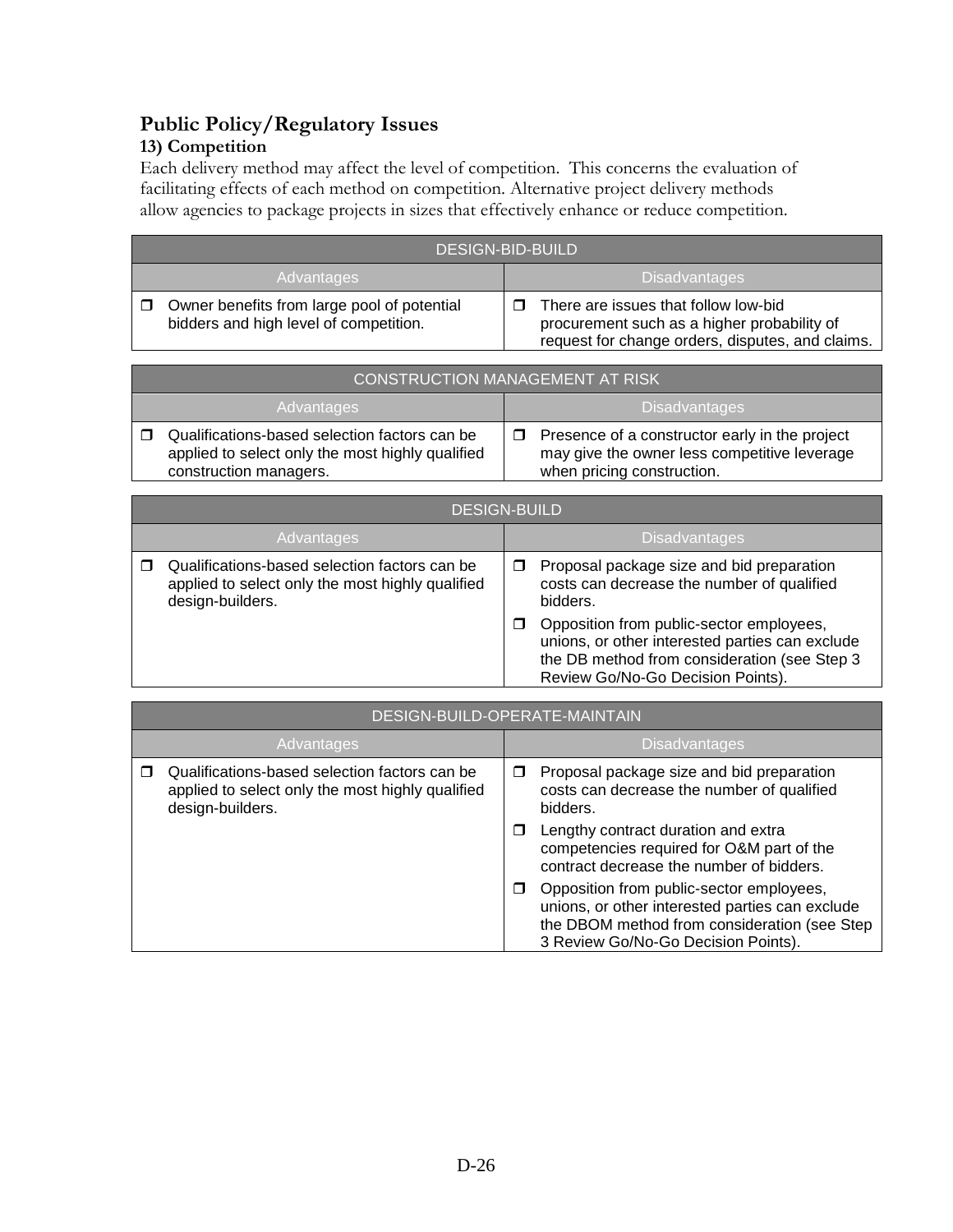|                 | <b>DBB</b> | <b>CMR</b> | <b>DB</b> | <b>DBOM</b> |
|-----------------|------------|------------|-----------|-------------|
| 13. Competition |            |            |           |             |
| Comments        |            |            |           |             |
|                 |            |            |           |             |

# Table D-13 - Competition Advantages/ Disadvantages Summary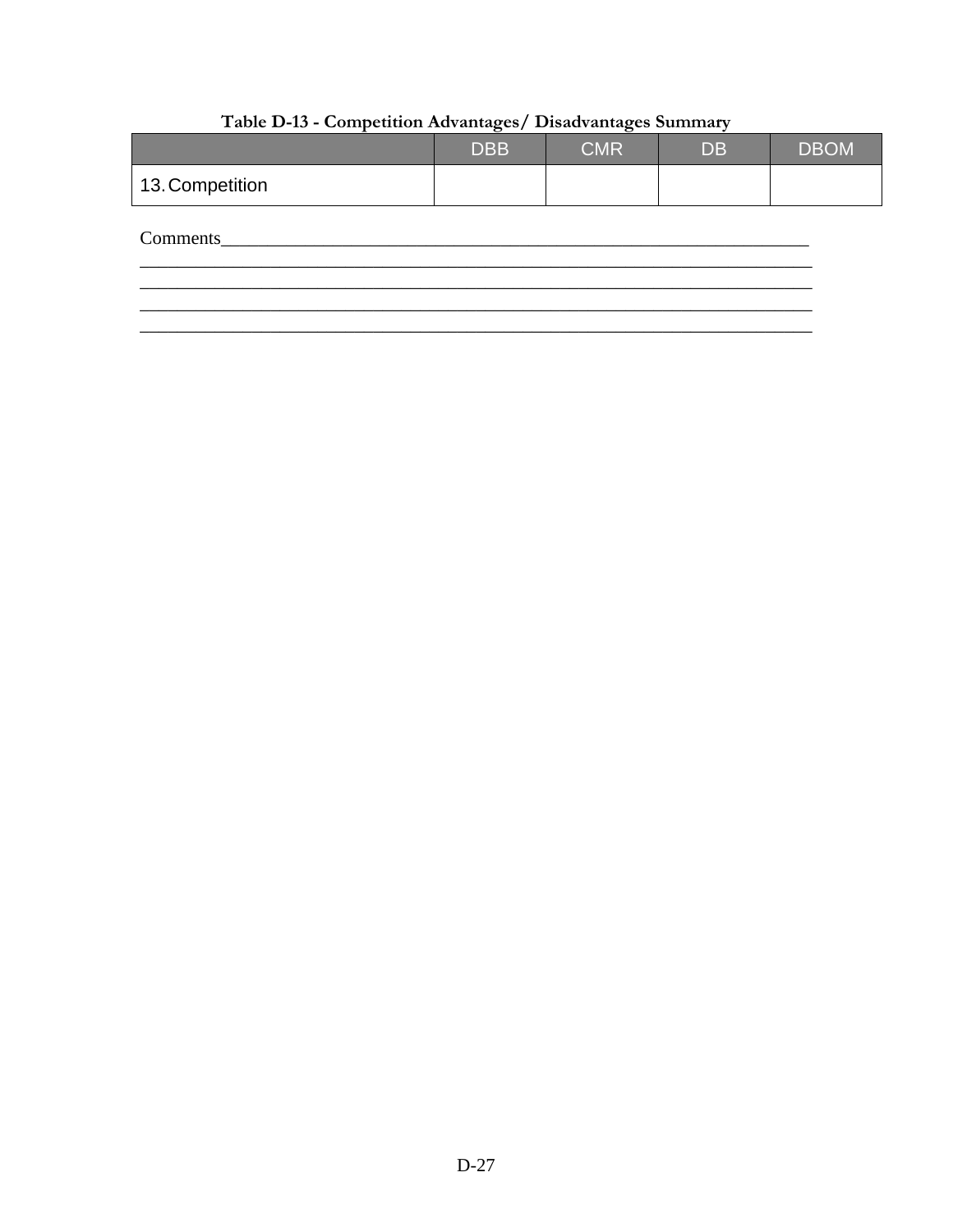# **14) Disadvantaged Business Enterprise (DBE) Impacts**

The extent to which the delivery methods can be used to promote participation of disadvantaged businesses forms the advantages and disadvantages of this issue.

| <b>DESIGN-BID-BUILD</b>                                                                |  |                                                                        |  |  |  |
|----------------------------------------------------------------------------------------|--|------------------------------------------------------------------------|--|--|--|
| <b>Advantages</b>                                                                      |  | <b>Disadvantages</b>                                                   |  |  |  |
| Agencies can include DBE requirements in<br>both design and construction requirements. |  | Low-bidding environment may harm future<br>viability of DBE companies. |  |  |  |
| DBE involvement is known at time of award for<br>design and construction.              |  |                                                                        |  |  |  |

|                   | CONSTRUCTION MANAGEMENT AT RISK                                                                                                                                     |  |                                                                                                                                        |  |  |  |
|-------------------|---------------------------------------------------------------------------------------------------------------------------------------------------------------------|--|----------------------------------------------------------------------------------------------------------------------------------------|--|--|--|
| <b>Advantages</b> |                                                                                                                                                                     |  | <b>Disadvantages</b>                                                                                                                   |  |  |  |
|                   | Agencies can include DBE requirements in<br>both design and construction requirements.<br>DBE involvement is known at time of award for<br>design and construction. |  | Due to the phased nature of CMR contracts, the<br>final DBE involvement may not be known until<br>the project is ultimately completed. |  |  |  |

|            | <b>DESIGN-BUILD</b>                                                                           |   |                                                                                                                                                                                                                     |  |  |
|------------|-----------------------------------------------------------------------------------------------|---|---------------------------------------------------------------------------------------------------------------------------------------------------------------------------------------------------------------------|--|--|
| Advantages |                                                                                               |   | <b>Disadvantages</b>                                                                                                                                                                                                |  |  |
|            | Agencies can include DBE requirements in the<br>RFP for design and construction requirements. | □ | Owners can set DBE requirements, but because<br>all subcontractors are not known at the time of<br>award, there is a risk that design-builders may<br>not achieve the DBE goals they specify in their<br>proposals. |  |  |

| DESIGN-BUILD-OPERATE-MAINTAIN                                                                                  |                      |                                                                                                                                                                                                                     |  |  |
|----------------------------------------------------------------------------------------------------------------|----------------------|---------------------------------------------------------------------------------------------------------------------------------------------------------------------------------------------------------------------|--|--|
| Advantages                                                                                                     | <b>Disadvantages</b> |                                                                                                                                                                                                                     |  |  |
| Agencies can include DBE requirements in the<br>RFP for design, construction, and maintenance<br>requirements. |                      | Owners can set DBE requirements, but because<br>all subcontractors are not known at the time of<br>award, there is a risk that design-builders may<br>not achieve the DBE goals they specify in their<br>proposals. |  |  |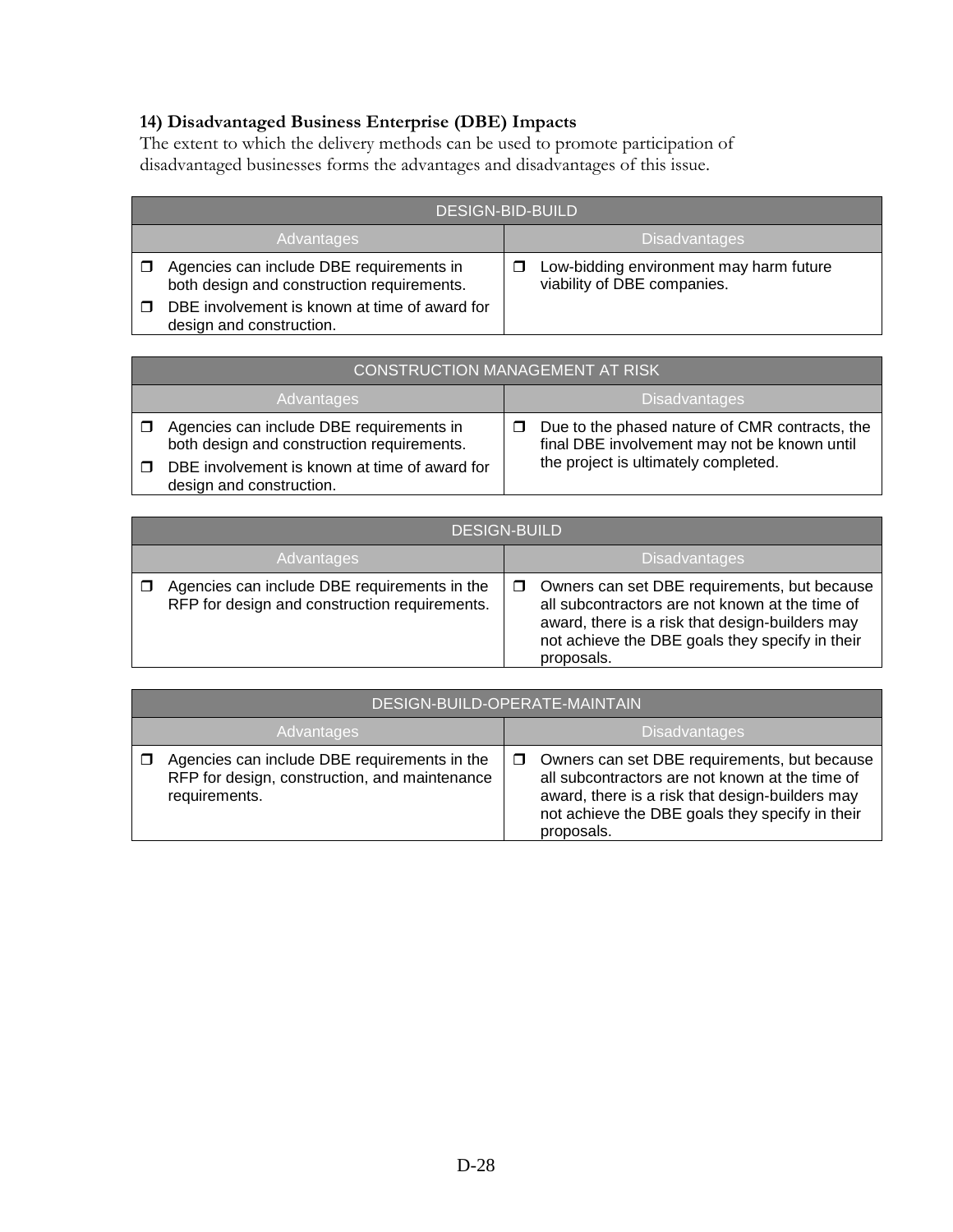|                 | <b>DBB</b> | <b>CMR</b> | <b>DB</b> | <b>DBOM</b> |
|-----------------|------------|------------|-----------|-------------|
| 14. DBE Impacts |            |            |           |             |
| Comments        |            |            |           |             |
|                 |            |            |           |             |

# Table D-14 - DBE Impacts Advantages/Disadvantages Summary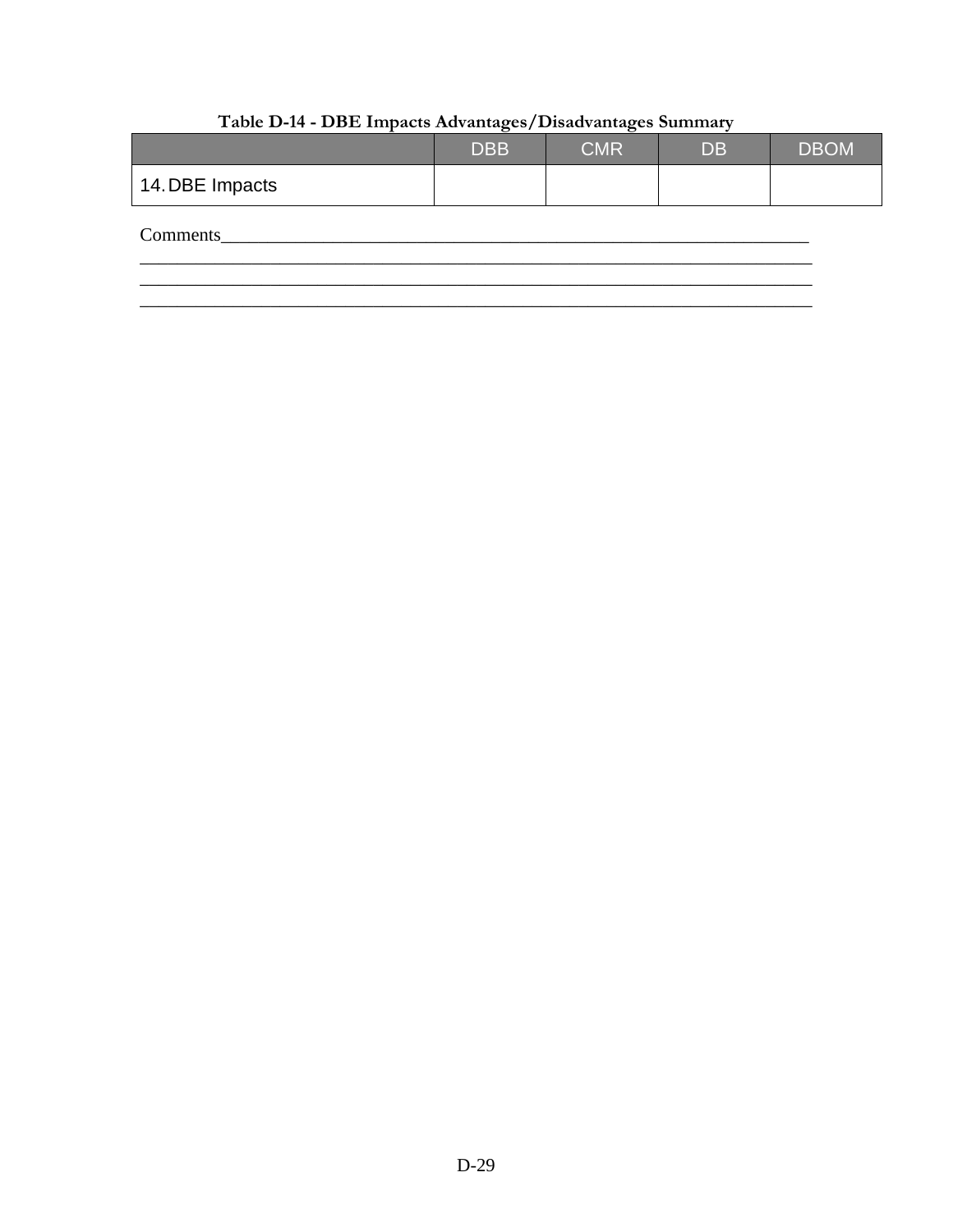#### **15) Labor Unions**

The choice of delivery method may have an impact on labor usage and hence labor union issues. These issues can be both internal to the transit agency as well as external with its contractors.

| <b>DESIGN-BID-BUILD</b>                                                                                 |  |                      |  |  |
|---------------------------------------------------------------------------------------------------------|--|----------------------|--|--|
| Advantages                                                                                              |  | <b>Disadvantages</b> |  |  |
| The DBB process is well established, so there<br>is generally no fundamental opposition from<br>unions. |  | None.                |  |  |

| <b>CONSTRUCTION MANAGEMENT AT RISK</b>                                       |                                                                                                           |  |
|------------------------------------------------------------------------------|-----------------------------------------------------------------------------------------------------------|--|
| <b>Advantages</b>                                                            | <b>Disadvantages</b>                                                                                      |  |
| Similar to DBB, there is generally no<br>fundamental opposition from unions. | Construction managers do not generally<br>П<br>guarantee prices if there are issues with labor<br>unions. |  |

| <b>DESIGN-BUILD</b> |                                                                                                                                            |  |
|---------------------|--------------------------------------------------------------------------------------------------------------------------------------------|--|
| Advantages          | <b>Disadvantages</b>                                                                                                                       |  |
| None.               | Opposition from public design unions can<br>□<br>exclude the DB method from consideration (see<br>Step 3 Review Go/No-Go Decision Points). |  |
|                     | Design-builders do not generally guarantee<br>П<br>prices if there are issues with labor unions.                                           |  |

| DESIGN-BUILD-OPERATE-MAINTAIN |                                                                                                                                            |  |
|-------------------------------|--------------------------------------------------------------------------------------------------------------------------------------------|--|
| Advantages                    | <b>Disadvantages</b>                                                                                                                       |  |
| None                          | Opposition from public design unions can<br>exclude the DBOM method from consideration<br>(see Step 3 Review Go/No-Go Decision Points).    |  |
|                               | Opposition from public maintenance unions can<br>exclude the DB method from consideration (see<br>Step 3 Review Go/No-Go Decision Points). |  |
|                               | Design-builders do not generally guarantee<br>prices if there are issues with labor unions.                                                |  |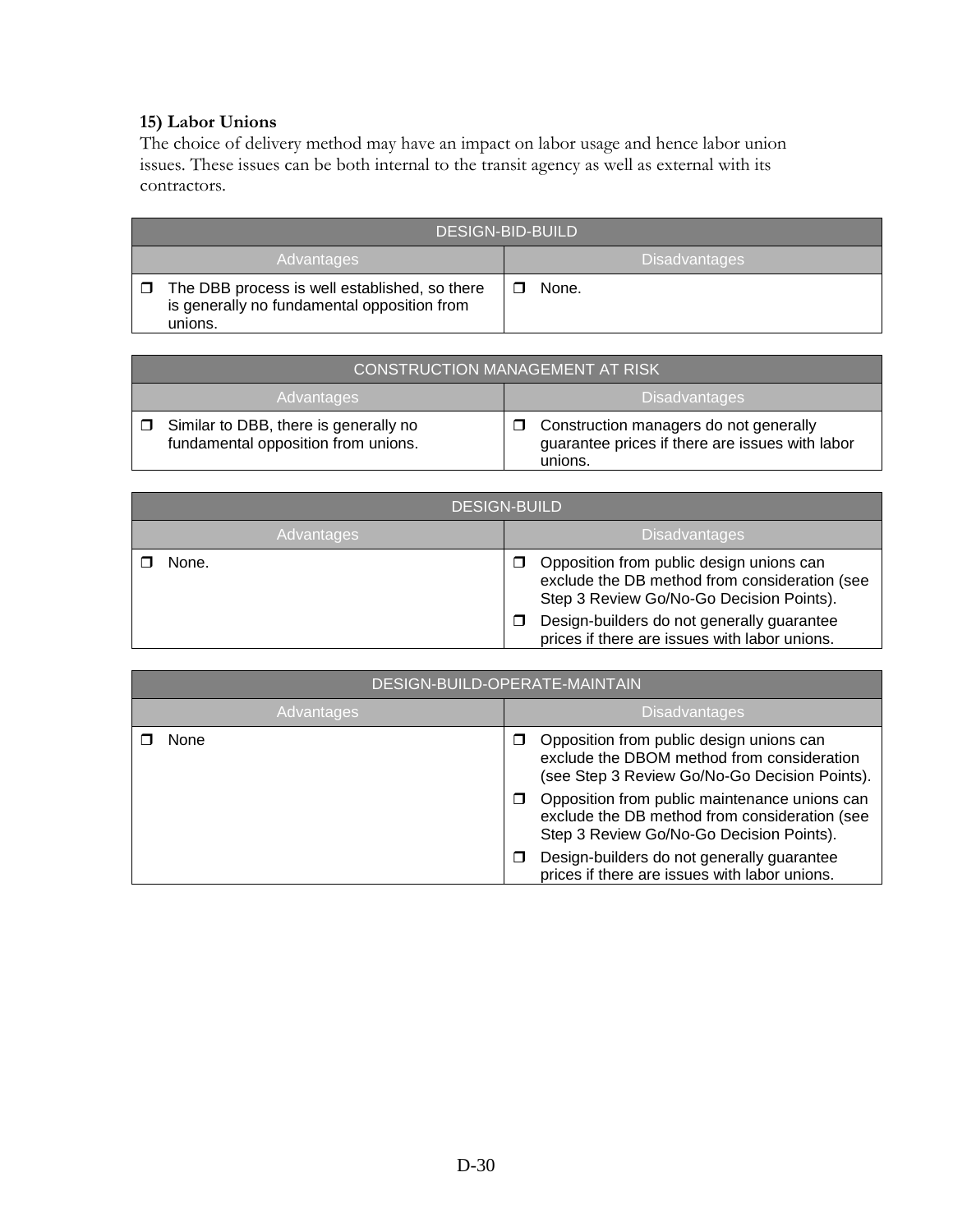|                  | <b>DBB</b> | <b>CMR</b> | <b>DB</b> | <b>DBOM</b> |
|------------------|------------|------------|-----------|-------------|
| 15. Labor Unions |            |            |           |             |
| Comments         |            |            |           |             |
|                  |            |            |           |             |

# Table D-15 - Labor Unions Advantages/Disadvantages Summary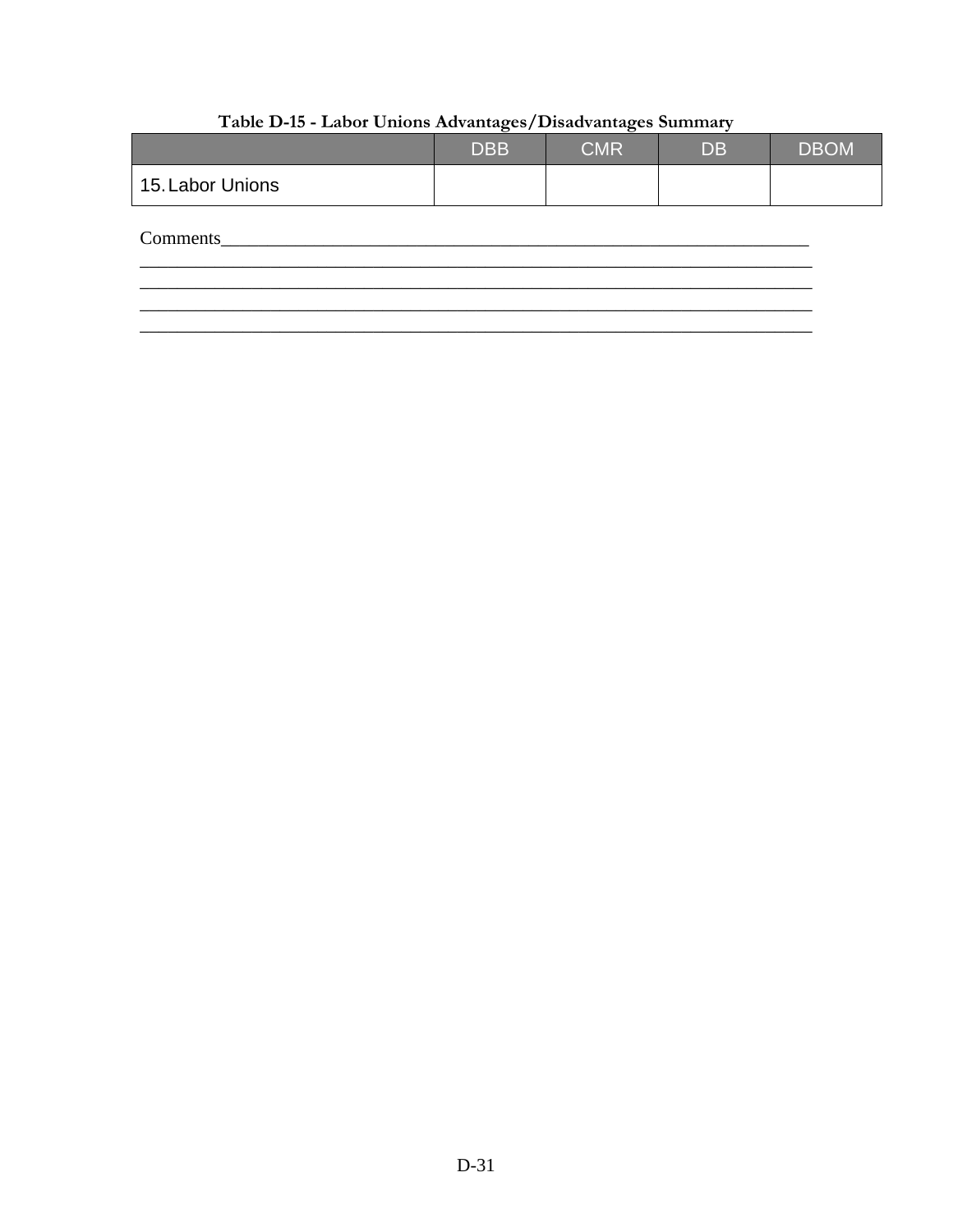#### **16) Federal/State/Local Laws**

Use of some delivery methods may not be allowed for transit agencies due to state or local laws. Some of the states mandate that the transit agencies go through several steps before being allowed to use an alternative delivery method. The level of difficulty of using a delivery method from a legal standpoint constitutes the advantages and disadvantages of this issue.

| DESIGN-BID-BUILD                      |                      |  |
|---------------------------------------|----------------------|--|
| Advantages                            | <b>Disadvantages</b> |  |
| All states are authorized to use DBB. | None.                |  |

|                   | CONSTRUCTION MANAGEMENT AT RISK                                                                                                                                 |  |                                                                                                                                      |  |
|-------------------|-----------------------------------------------------------------------------------------------------------------------------------------------------------------|--|--------------------------------------------------------------------------------------------------------------------------------------|--|
| <b>Advantages</b> |                                                                                                                                                                 |  | Disadvantages                                                                                                                        |  |
|                   | Some states allow more flexible procurement<br>regulations with CMR, which can be<br>advantageous in appropriate situations to<br>expedite project development. |  | Some state agencies are not authorized to use<br>CMR or need to get extra approvals (see Step 3<br>Review Go/No-Go Decision Points). |  |

| <b>DESIGN-BUILD</b>                                                                                                                                                   |                                                                                                                                     |  |  |
|-----------------------------------------------------------------------------------------------------------------------------------------------------------------------|-------------------------------------------------------------------------------------------------------------------------------------|--|--|
| <b>Advantages</b>                                                                                                                                                     | <b>Disadvantages</b>                                                                                                                |  |  |
| $\Box$ Some states allow more flexible procurement<br>regulations with DB, which can be<br>advantageous in appropriate situations to<br>expedite project development. | Some state agencies are not authorized to use<br>DB or need to get extra approvals (see Step 3<br>Review Go/No-Go Decision Points). |  |  |

| DESIGN-BUILD-OPERATE-MAINTAIN                                                                                                                                    |                                                                                                           |  |
|------------------------------------------------------------------------------------------------------------------------------------------------------------------|-----------------------------------------------------------------------------------------------------------|--|
| <b>Disadvantages</b><br><b>Advantages</b>                                                                                                                        |                                                                                                           |  |
| Some states allow more flexible procurement<br>regulations with DBOM, which can be<br>advantageous in appropriate situations to<br>expedite project development. | State laws and regulations for DBOM are similar<br>to DB (see Step 3 Review Go/No-Go Decision<br>Points). |  |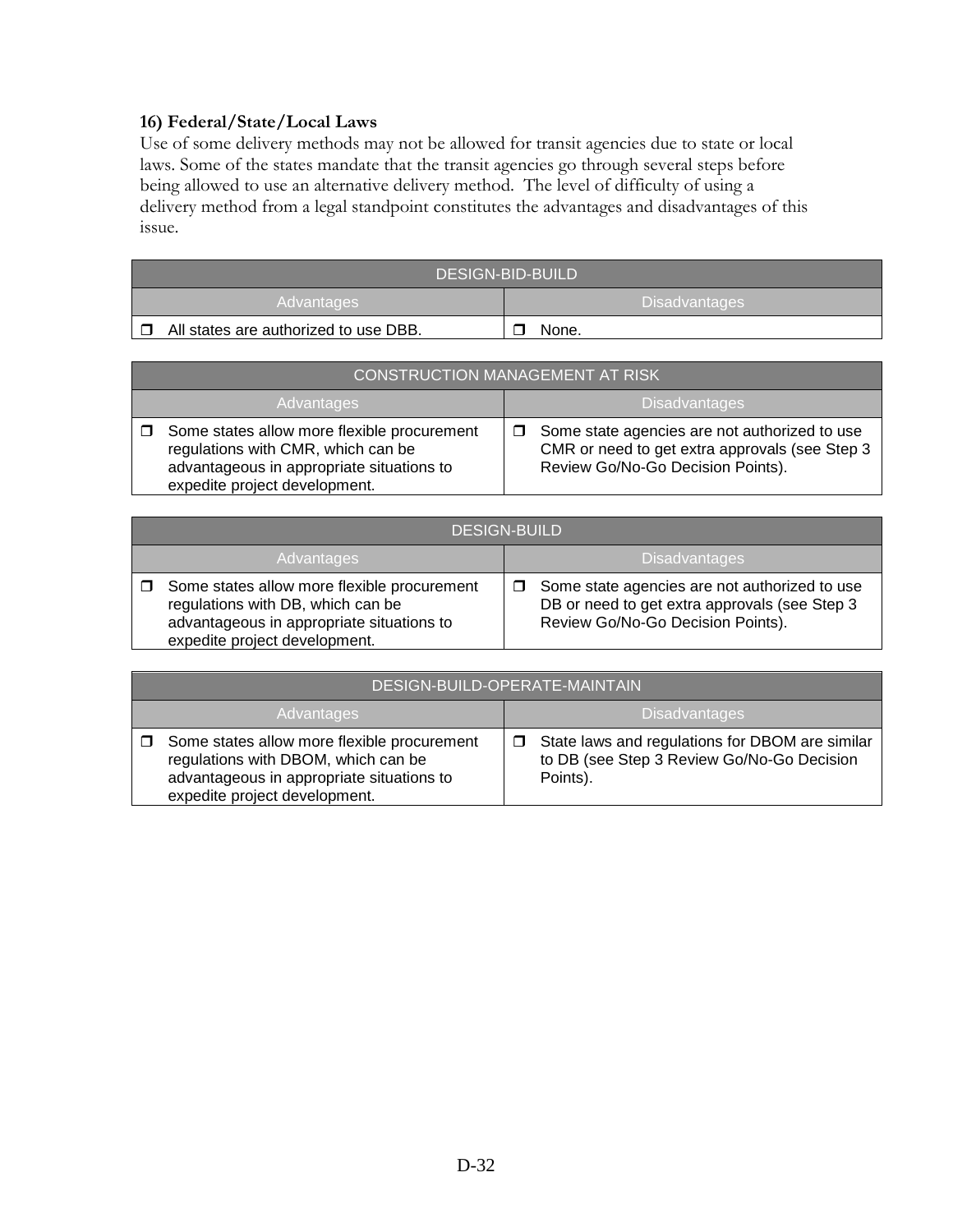# Table D-16 - Federal/State/Local Laws Advantages/ Disadvantages Summary

|                              | <b>DBB</b> | <b>CMR</b> | <b>DB</b> | <b>DBOM</b> |
|------------------------------|------------|------------|-----------|-------------|
| 16. Federal/State/Local Laws |            |            |           |             |
| Comments                     |            |            |           |             |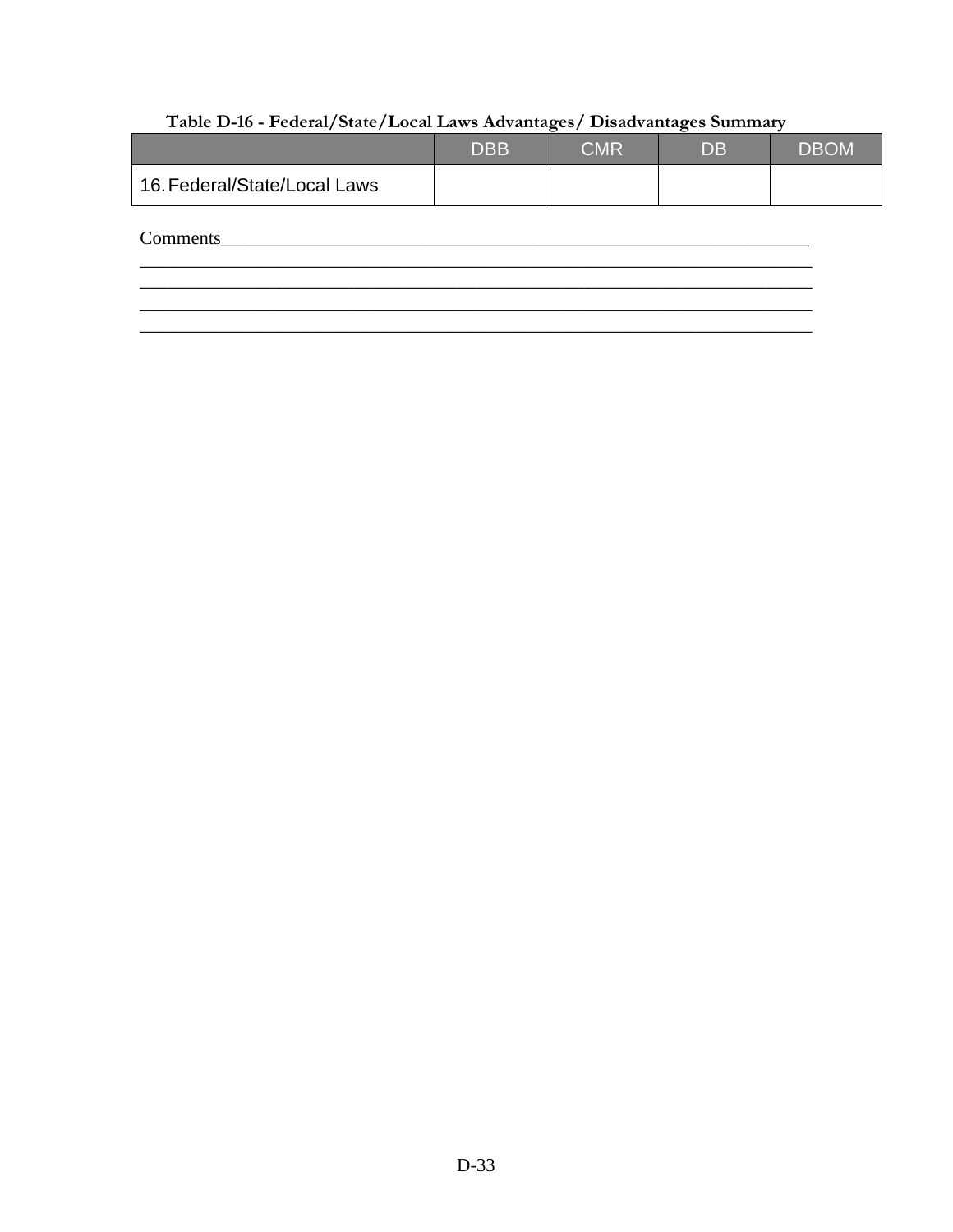# **17) FTA/EPA Regulations**

The extent to which the various delivery methods can facilitate FTA requirements and EPA regulations, given the unique project characteristics, constitutes the advantages and disadvantages of this issue.

|            | <b>DESIGN-BID-BUILD</b>                                                               |                      |                                                                                                                                                                                        |
|------------|---------------------------------------------------------------------------------------|----------------------|----------------------------------------------------------------------------------------------------------------------------------------------------------------------------------------|
| Advantages |                                                                                       | <b>Disadvantages</b> |                                                                                                                                                                                        |
| $\Box$     | Familiarity of agencies with this method<br>facilitates permit and funding processes. | п                    | The final cost and schedule are established long<br>after the Full Funding Grant Authorization<br>(FFGA), which can be problematic if FFGA cost<br>and schedule estimates are not met. |

| CONSTRUCTION MANAGEMENT AT RISK <sup>1</sup>                                      |                                                                                                                                                           |  |
|-----------------------------------------------------------------------------------|-----------------------------------------------------------------------------------------------------------------------------------------------------------|--|
| <b>Advantages</b>                                                                 | <b>Disadvantages</b>                                                                                                                                      |  |
| Construction managers can help facilitate the<br>$\Box$<br>environmental process. | The use of a GMP with separate design and<br>$\Box$<br>construction packages can result in a final cost<br>and schedule confirmation long after the FFGA. |  |

|                             | <b>DESIGN-BUILD</b>                                                                 |  |                                                                                            |  |
|-----------------------------|-------------------------------------------------------------------------------------|--|--------------------------------------------------------------------------------------------|--|
| Disadvantages<br>Advantages |                                                                                     |  |                                                                                            |  |
|                             | $\Box$ FTA has gained some experience and has<br>modified its procedures to use DB. |  | The design required to acquire environmental<br>permits before hiring a design-builder may |  |
| □                           | Cost and schedule are fixed near the FFGA.                                          |  | cause delays and negate some of the<br>advantages of the DB method.                        |  |

| DESIGN-BUILD-OPERATE-MAINTAIN                                             |  |                                                                                            |  |  |
|---------------------------------------------------------------------------|--|--------------------------------------------------------------------------------------------|--|--|
| <b>Disadvantages</b><br><b>Advantages</b>                                 |  |                                                                                            |  |  |
| $\Box$ FTA has gained some experience and has<br>modified its procedures. |  | The design required to acquire environmental<br>permits before hiring a design-builder may |  |  |
| Cost and schedule are fixed near the FFGA.                                |  | cause delays and negate some of the<br>advantages of the DB method.                        |  |  |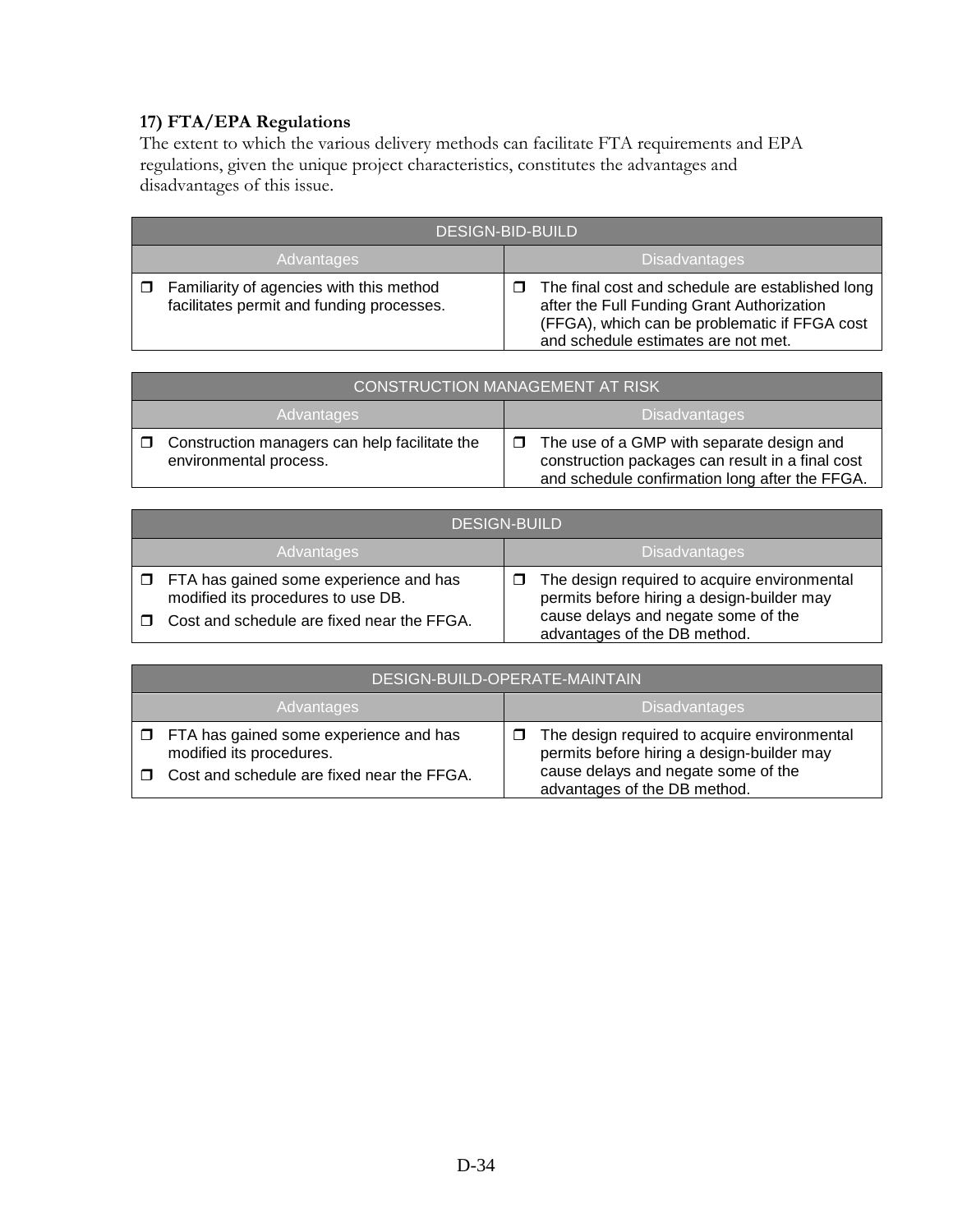|                         | <b>DBB</b> | <b>CMR</b> | <b>DB</b> | <b>DBOM</b> |
|-------------------------|------------|------------|-----------|-------------|
| 17. FTA/EPA Regulations |            |            |           |             |
| Comments                |            |            |           |             |
|                         |            |            |           |             |

# Table D-17 - FTA/EPA Regulations Advantages/Disadvantages Summary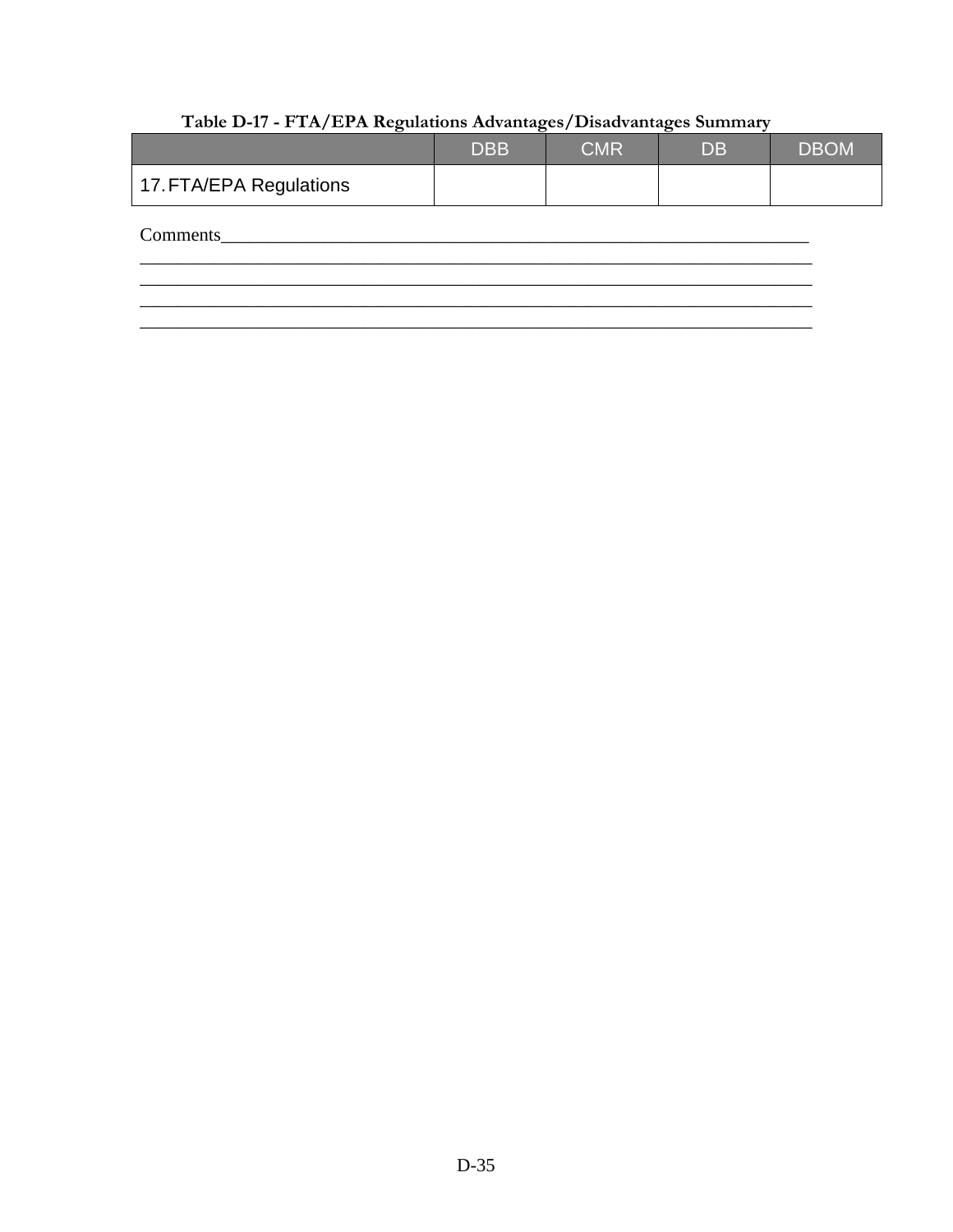#### **18) Stakeholder/Community Input**

This issue addresses the opportunity for stakeholder involvement afforded by the delivery methods.

|            | <b>DESIGN-BID-BUILD</b>                                                                                                                |  |                                                                                                                                            |  |  |
|------------|----------------------------------------------------------------------------------------------------------------------------------------|--|--------------------------------------------------------------------------------------------------------------------------------------------|--|--|
| Advantages |                                                                                                                                        |  | <b>Disadvantages</b>                                                                                                                       |  |  |
|            | Separate design and construction phases give<br>an opportunity to get stakeholders' inputs<br>before the commencement of construction. |  | The opportunity for stakeholder changes in<br>design can cause delays in the project and add<br>to the costs in the form of change orders. |  |  |

| CONSTRUCTION MANAGEMENT AT RISK                                                                   |        |                                                                                     |  |  |
|---------------------------------------------------------------------------------------------------|--------|-------------------------------------------------------------------------------------|--|--|
| <b>Disadvantages</b><br>Advantages                                                                |        |                                                                                     |  |  |
| The construction experience of the construction<br>manager can help facilitate stakeholder input. | $\Box$ | Stakeholder input can make GMP negotiation<br>troublesome if not managed correctly. |  |  |

|            | <b>DESIGN-BUILD</b>                                                                                                                   |  |                                                                                    |  |  |
|------------|---------------------------------------------------------------------------------------------------------------------------------------|--|------------------------------------------------------------------------------------|--|--|
| Advantages |                                                                                                                                       |  | <b>Disadvantages</b>                                                               |  |  |
|            | The owner can require the DB contractor to<br>include a public information and outreach<br>program to facilitate communities' inputs. |  | Any change because of community inputs after<br>the issuance of RFP can be costly. |  |  |
|            | Design-builders can be innovative in helping<br>gain community involvement.                                                           |  |                                                                                    |  |  |

| DESIGN-BUILD-OPERATE-MAINTAIN                                                                                                         |  |                                                                                    |  |  |
|---------------------------------------------------------------------------------------------------------------------------------------|--|------------------------------------------------------------------------------------|--|--|
| Advantages                                                                                                                            |  | <b>Disadvantages</b>                                                               |  |  |
| The owner can require the DB contractor to<br>include a public information and outreach<br>program to facilitate communities' inputs. |  | Any change because of community inputs after<br>the issuance of RFP can be costly. |  |  |
| Design-builders can be innovative in helping<br>gain community involvement.                                                           |  |                                                                                    |  |  |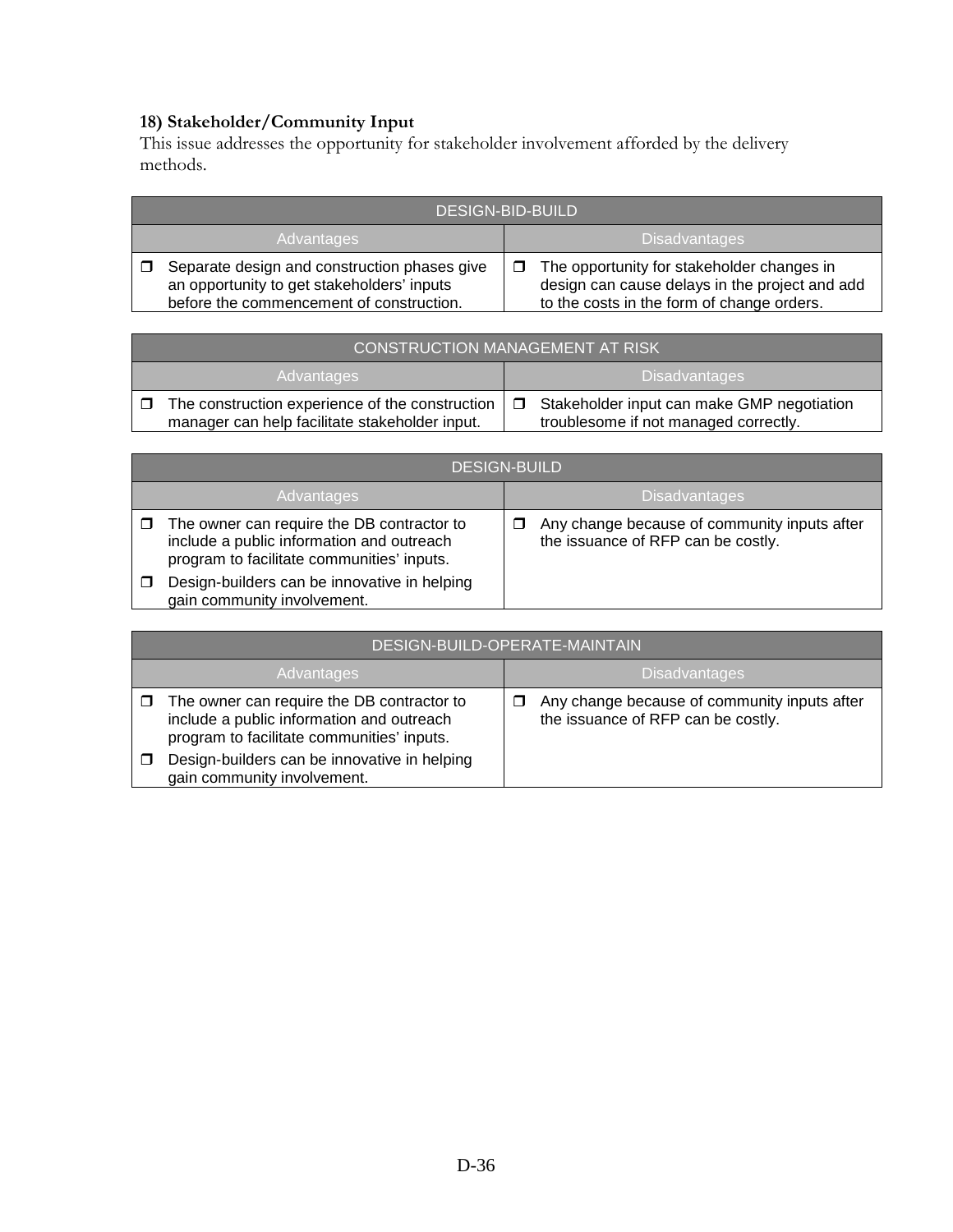# Table D-18 - Stakeholder/Community Input Advantages/Disadvantages Summary

| <b>DBB</b> | <b>CMR</b> | <b>DB</b> | <b>DBOM</b> |
|------------|------------|-----------|-------------|
|            |            |           |             |
|            |            |           |             |
|            |            |           |             |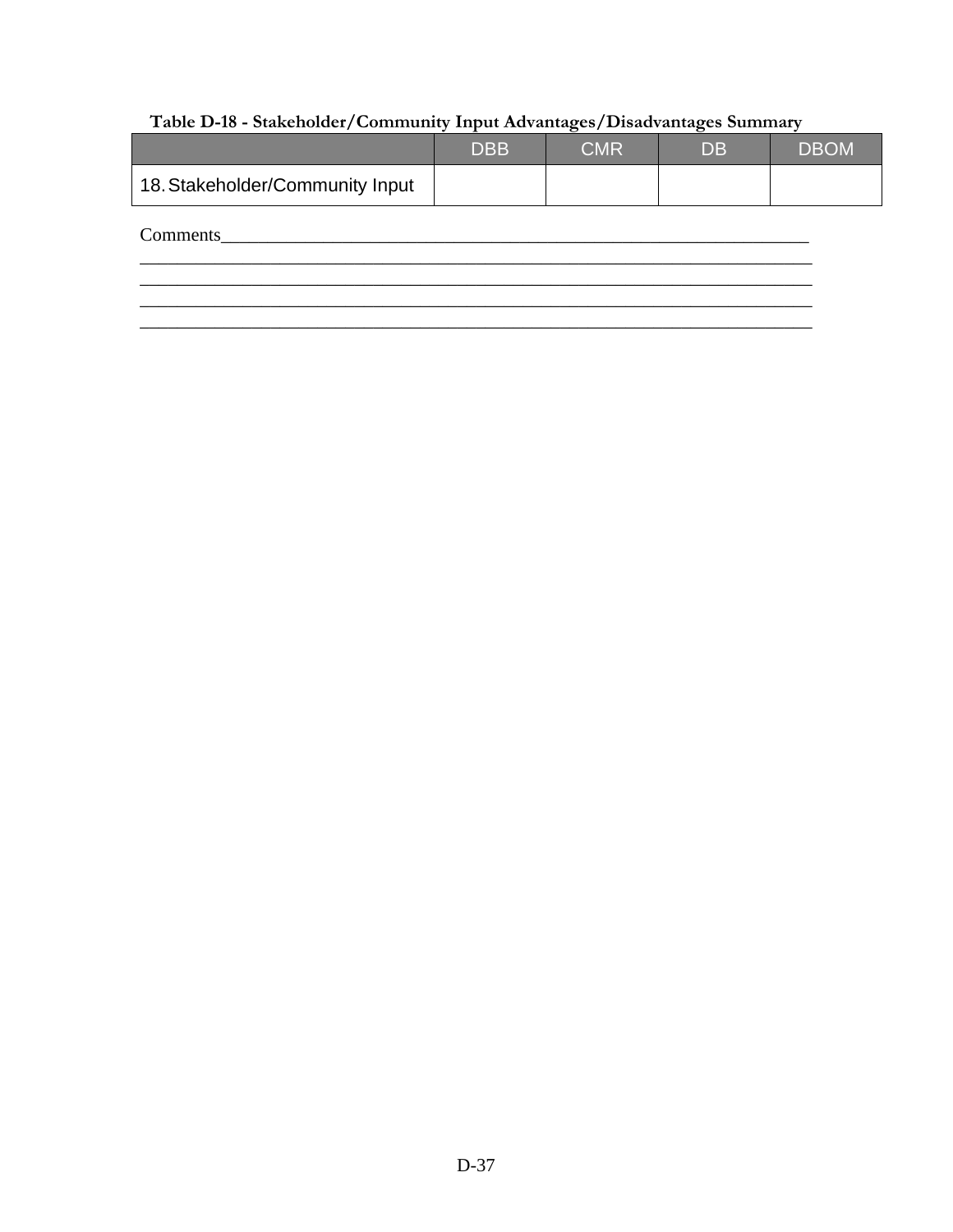# **Lifecycle Issues 19) Lifecycle Costs**

Delivery methods can influence costs in the operation and maintenance phase. This issue focuses on the opportunities or barriers that each delivery method provides with regard to lifecycle costs.

| <b>DESIGN-BID-BUILD</b>                                                                               |                                                                             |  |  |
|-------------------------------------------------------------------------------------------------------|-----------------------------------------------------------------------------|--|--|
| Advantages                                                                                            | <b>Disadvantages</b>                                                        |  |  |
| The agency can control lifecycle costs through<br>completed design and performance<br>specifications. | The DBB system allows for little constructor<br>input into lifecycle costs. |  |  |

| CONSTRUCTION MANAGEMENT AT RISK                                                                                        |                                                                                                                                                                                |  |  |  |
|------------------------------------------------------------------------------------------------------------------------|--------------------------------------------------------------------------------------------------------------------------------------------------------------------------------|--|--|--|
| <b>Advantages</b>                                                                                                      | <b>Disadvantages</b>                                                                                                                                                           |  |  |  |
| CMR has all the benefits of DBB, plus the<br>agency can leverage construction manager's<br>input into lifecycle costs. | If lifecycle performance criteria are not well<br>understood during the development of the GMP,<br>lifecycle issues may be difficult to incorporate<br>into the final product. |  |  |  |

|            | <b>DESIGN-BUILD</b>                                                                                                                                       |  |                                                                                                                                                                              |  |  |
|------------|-----------------------------------------------------------------------------------------------------------------------------------------------------------|--|------------------------------------------------------------------------------------------------------------------------------------------------------------------------------|--|--|
| Advantages |                                                                                                                                                           |  | <b>Disadvantages</b><br>$\Box$ If lifecycle performance criteria are not well<br>understood at the procurement stage, they will<br>not be incorporated into the DB contract. |  |  |
|            | The agency can use performance criteria to set<br>lifecycle performance standards and rely on<br>design-builder innovation to achieve these<br>standards. |  |                                                                                                                                                                              |  |  |

|            | DESIGN-BUILD-OPERATE-MAINTAIN                                                                                                                             |        |                                                                                                                                          |  |  |
|------------|-----------------------------------------------------------------------------------------------------------------------------------------------------------|--------|------------------------------------------------------------------------------------------------------------------------------------------|--|--|
| Advantages |                                                                                                                                                           |        | <b>Disadvantages</b>                                                                                                                     |  |  |
|            | The design-builder is responsible for<br>maintenance in the DBOM contract and will be<br>highly motivated to provide optimal lifecycle<br>designs.        | $\Box$ | The agency will not have complete control over<br>all lifecycle issues that are not included as<br>performance criteria in the contract. |  |  |
|            | The agency can use performance criteria to set<br>lifecycle performance standards and rely on<br>design-builder innovation to achieve these<br>standards. |        |                                                                                                                                          |  |  |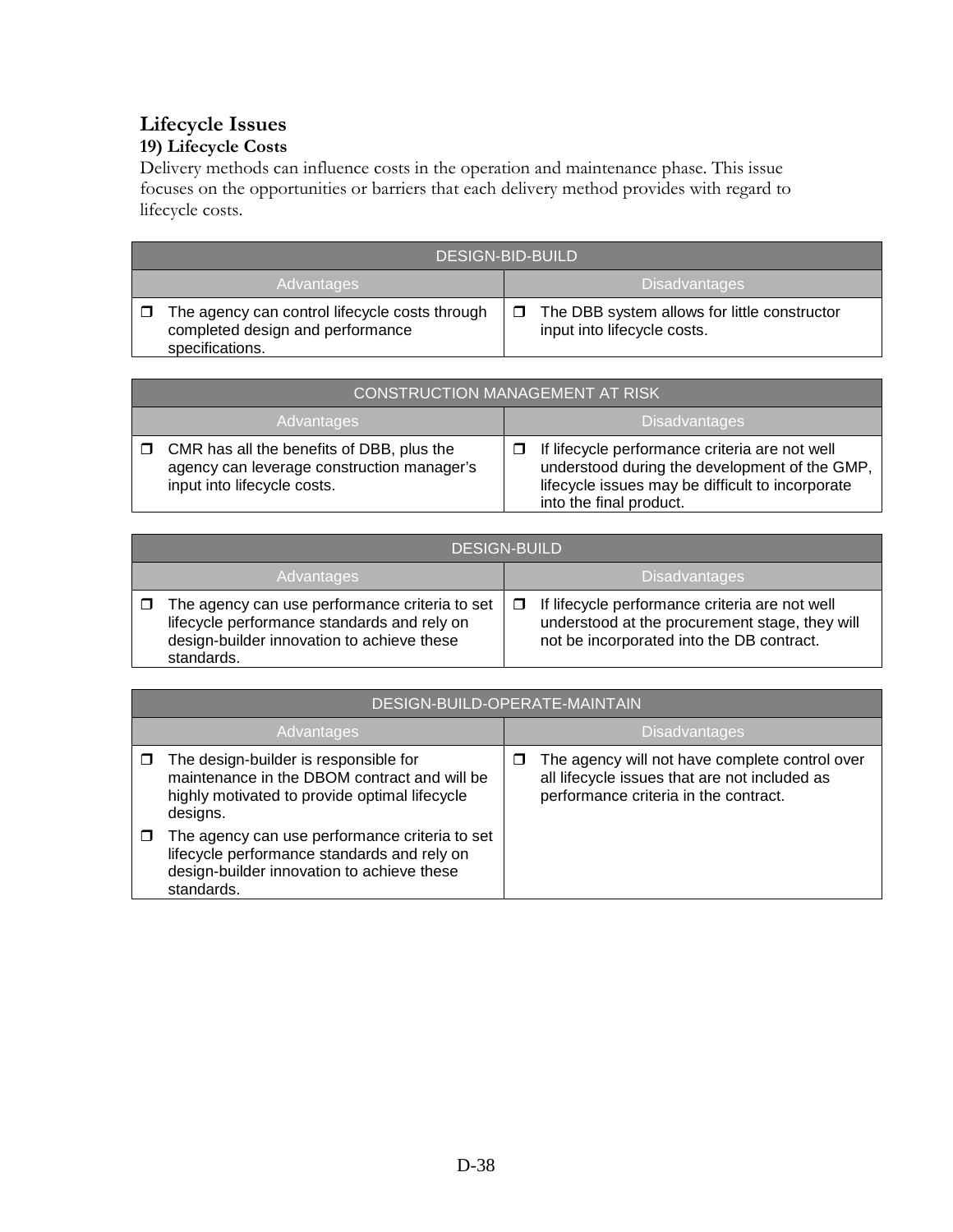|                     | <b>DBB</b> | <b>CMR</b> | <b>DB</b> | <b>DBOM</b> |
|---------------------|------------|------------|-----------|-------------|
| 19. Lifecycle Costs |            |            |           |             |
| Comments            |            |            |           |             |
|                     |            |            |           |             |

# Table D-19 - Lifecycle Costs Advantages/Disadvantages Summary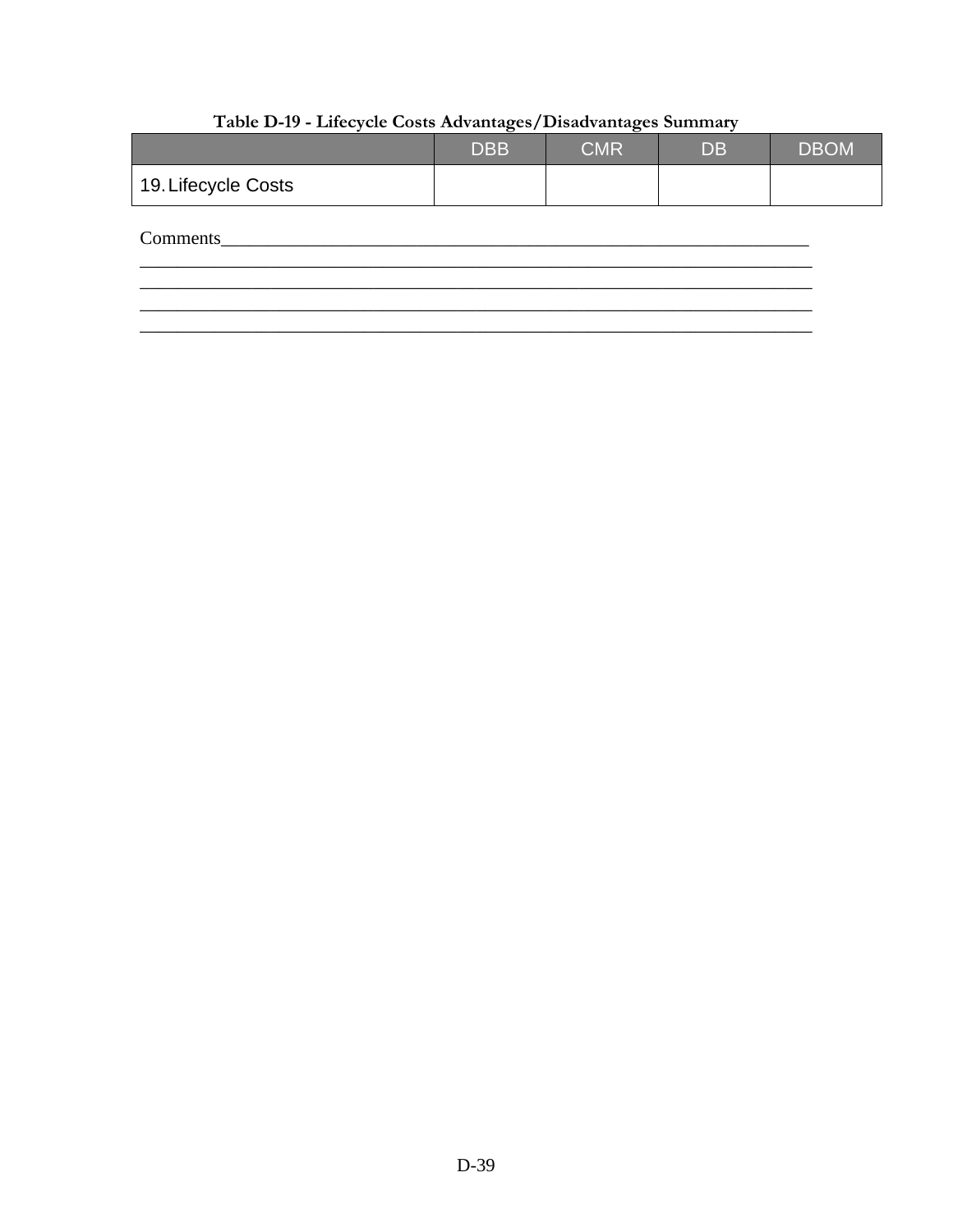#### **20) Maintainability**

There can be advantages and disadvantages to each delivery method with regard to how maintainability is achieved. This issue describes these advantages and disadvantages as they relate to the owner's ability to specify quality and ease of maintenance.

|                   | <b>DESIGN-BID-BUILD</b>                                                                                             |                             |                                                                                        |
|-------------------|---------------------------------------------------------------------------------------------------------------------|-----------------------------|----------------------------------------------------------------------------------------|
| <b>Advantages</b> |                                                                                                                     | 'Disadvantages <sub>'</sub> |                                                                                        |
|                   | The opportunity to view completed plans before<br>award allows agencies to review maintenance<br>issues in designs. | $\Box$                      | There is little opportunity for constructors to<br>have input into maintenance issues. |

| <b>CONSTRUCTION MANAGEMENT AT RISK</b>                                                                                       |                                                                                                                                                                |  |
|------------------------------------------------------------------------------------------------------------------------------|----------------------------------------------------------------------------------------------------------------------------------------------------------------|--|
| <b>Advantages</b>                                                                                                            | Disadvantages                                                                                                                                                  |  |
| $\Box$ CMR has all benefits of DBB, plus the agency<br>can leverage construction manager's input into<br>maintenance issues. | $\Box$ If maintainability issues are not well understood<br>during the development of the GMP, they may<br>be difficult to incorporate into the final product. |  |

|            | <b>DESIGN-BUILD</b>                                                                                               |                      |                                                                                                                                       |
|------------|-------------------------------------------------------------------------------------------------------------------|----------------------|---------------------------------------------------------------------------------------------------------------------------------------|
| Advantages |                                                                                                                   | <b>Disadvantages</b> |                                                                                                                                       |
|            | The agency can emphasize maintainability<br>issues through performance criteria and best-<br>value award factors. |                      | If maintainability issues are not well understood<br>at the procurement stage, they will not be<br>incorporated into the DB contract. |

| DESIGN-BUILD-OPERATE-MAINTAIN                                                                                                                      |        |                                                                                                                                                |  |
|----------------------------------------------------------------------------------------------------------------------------------------------------|--------|------------------------------------------------------------------------------------------------------------------------------------------------|--|
| Advantages                                                                                                                                         |        | <b>Disadvantages</b>                                                                                                                           |  |
| The design-builder is responsible for<br>maintenance in the DBOM contract and will be<br>highly motivated to provide optimal lifecycle<br>designs. | $\Box$ | The agency will not have complete control over<br>all maintainability issues that are not included as<br>performance criteria in the contract. |  |
| The agency can emphasize maintainability<br>issues through performance criteria and best-<br>value award factors.                                  |        |                                                                                                                                                |  |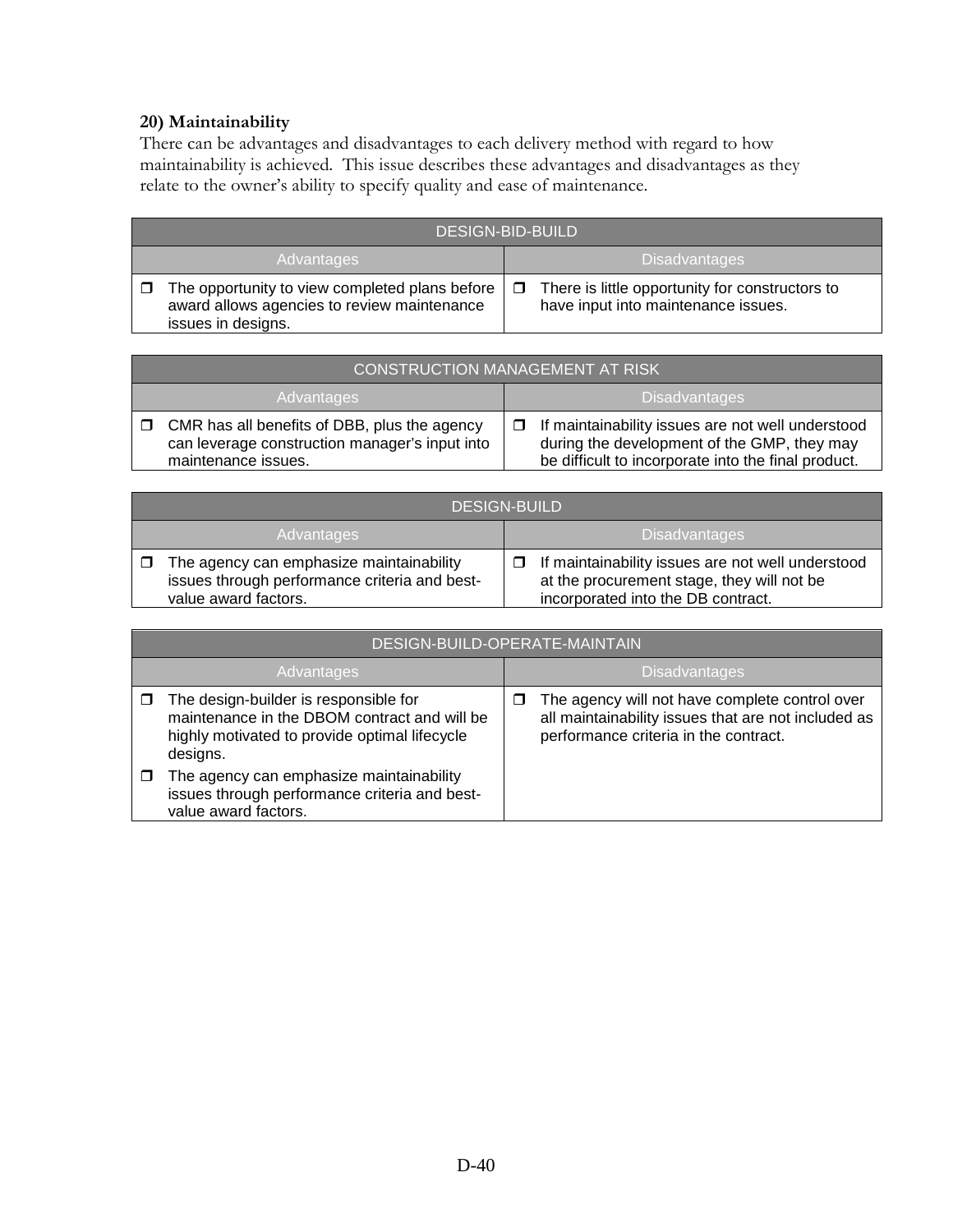|                     | <b>DBB</b> | <b>CMR</b> | <b>DB</b> | <b>DBOM</b> |
|---------------------|------------|------------|-----------|-------------|
| 20. Maintainability |            |            |           |             |
| Comments            |            |            |           |             |
|                     |            |            |           |             |

# Table D-20 - Maintainability Advantages/Disadvantages Summary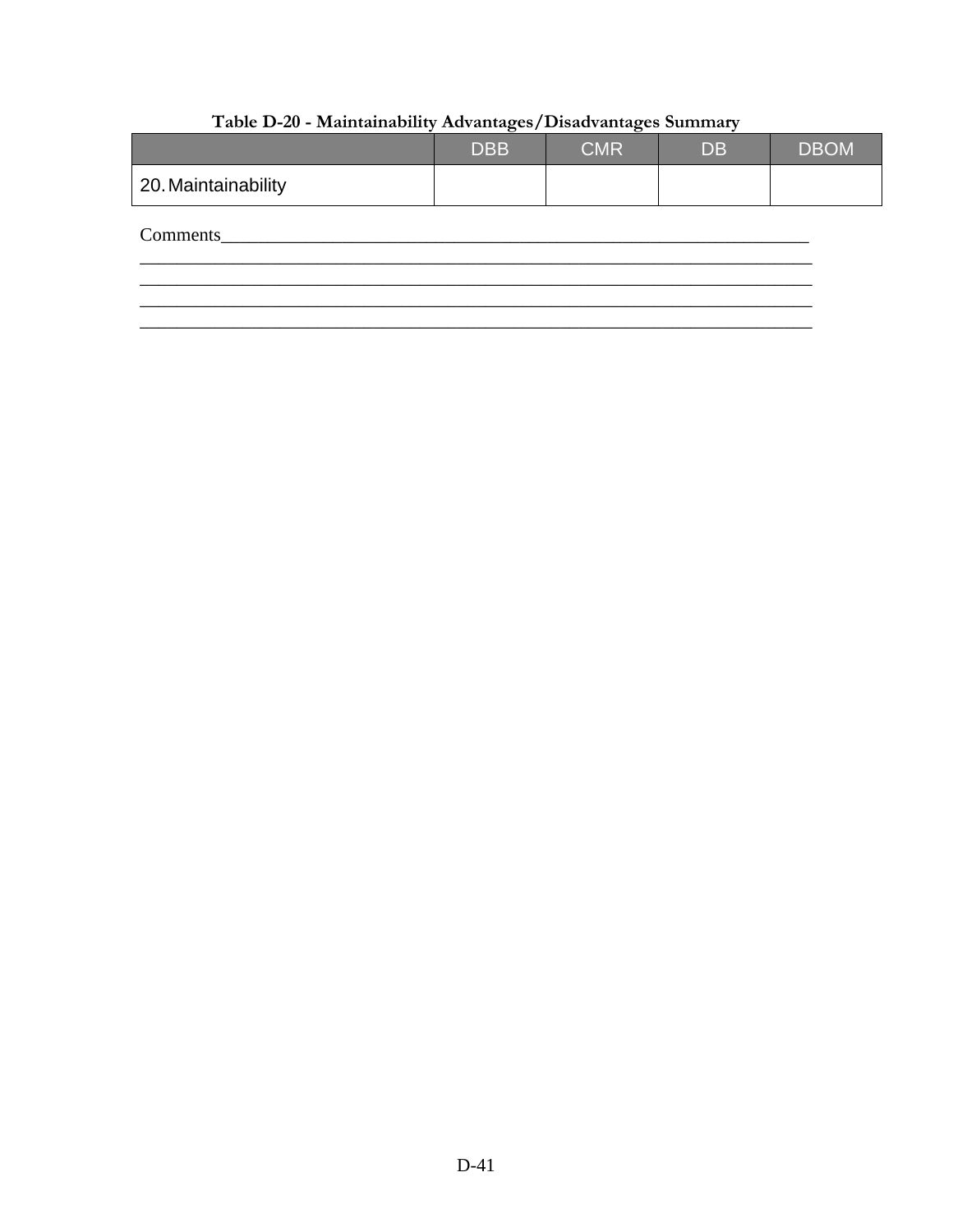# **21) Sustainable Design Goals**

Sustainable design is becoming ever more important in achieving overall sustainability goals for projects. The effect of delivery method in facilitating the process of implementing sustainability issues in the design is the focus of this issue.

| <b>DESIGN-BID-BUILD</b>                                                                          |  |                                                                                                                                                                               |
|--------------------------------------------------------------------------------------------------|--|-------------------------------------------------------------------------------------------------------------------------------------------------------------------------------|
| Advantages                                                                                       |  | <b>Disadvantages</b>                                                                                                                                                          |
| Agencies can work with designers to<br>incorporate sustainable designs into complete<br>designs. |  | The process provides little opportunity for<br>constructability reviews to ensure that<br>sustainable designs can be constructed<br>efficiently and are not cost prohibitive. |

| <b>CONSTRUCTION MANAGEMENT AT RISK</b>                                                                                           |                                                                                                                                     |  |  |
|----------------------------------------------------------------------------------------------------------------------------------|-------------------------------------------------------------------------------------------------------------------------------------|--|--|
| Advantages                                                                                                                       | <b>Disadvantages</b>                                                                                                                |  |  |
| CMR has all the benefits of DBB, plus the<br>agency can leverage construction manager's<br>input into sustainable design issues. | The use of separate bid packages can create<br>barriers in the integration of sustainable<br>solutions if not approached correctly. |  |  |

|            | <b>DESIGN-BUILD</b>                                                                                                  |                      |                                                                                                                                          |  |  |
|------------|----------------------------------------------------------------------------------------------------------------------|----------------------|------------------------------------------------------------------------------------------------------------------------------------------|--|--|
| Advantages |                                                                                                                      | <b>Disadvantages</b> |                                                                                                                                          |  |  |
|            | The agency can emphasize sustainable design<br>issues through performance criteria and best-<br>value award factors. |                      | If sustainable design issues are not well<br>understood at the procurement stage, they will<br>not be incorporated into the DB contract. |  |  |
|            | Integration of the design and construction team<br>can enhance constructability of designs.                          |                      |                                                                                                                                          |  |  |

| DESIGN-BUILD-OPERATE-MAINTAIN                                                                                                                                                 |   |                                                                                                                                          |  |  |
|-------------------------------------------------------------------------------------------------------------------------------------------------------------------------------|---|------------------------------------------------------------------------------------------------------------------------------------------|--|--|
| Advantages                                                                                                                                                                    |   | <b>Disadvantages</b>                                                                                                                     |  |  |
| The agency can emphasize sustainable design<br>issues through performance criteria and best-<br>value award factors.                                                          | □ | If sustainable design issues are not well<br>understood at the procurement stage, they will<br>not be incorporated into the DB contract. |  |  |
| Integration of the design and construction team<br>can enhance constructability of designs.                                                                                   |   |                                                                                                                                          |  |  |
| DBOM contractors can realize economic<br>returns for sustainable designs since they have<br>an inherent bias toward minimizing operations<br>and maintenance lifecycle costs. |   |                                                                                                                                          |  |  |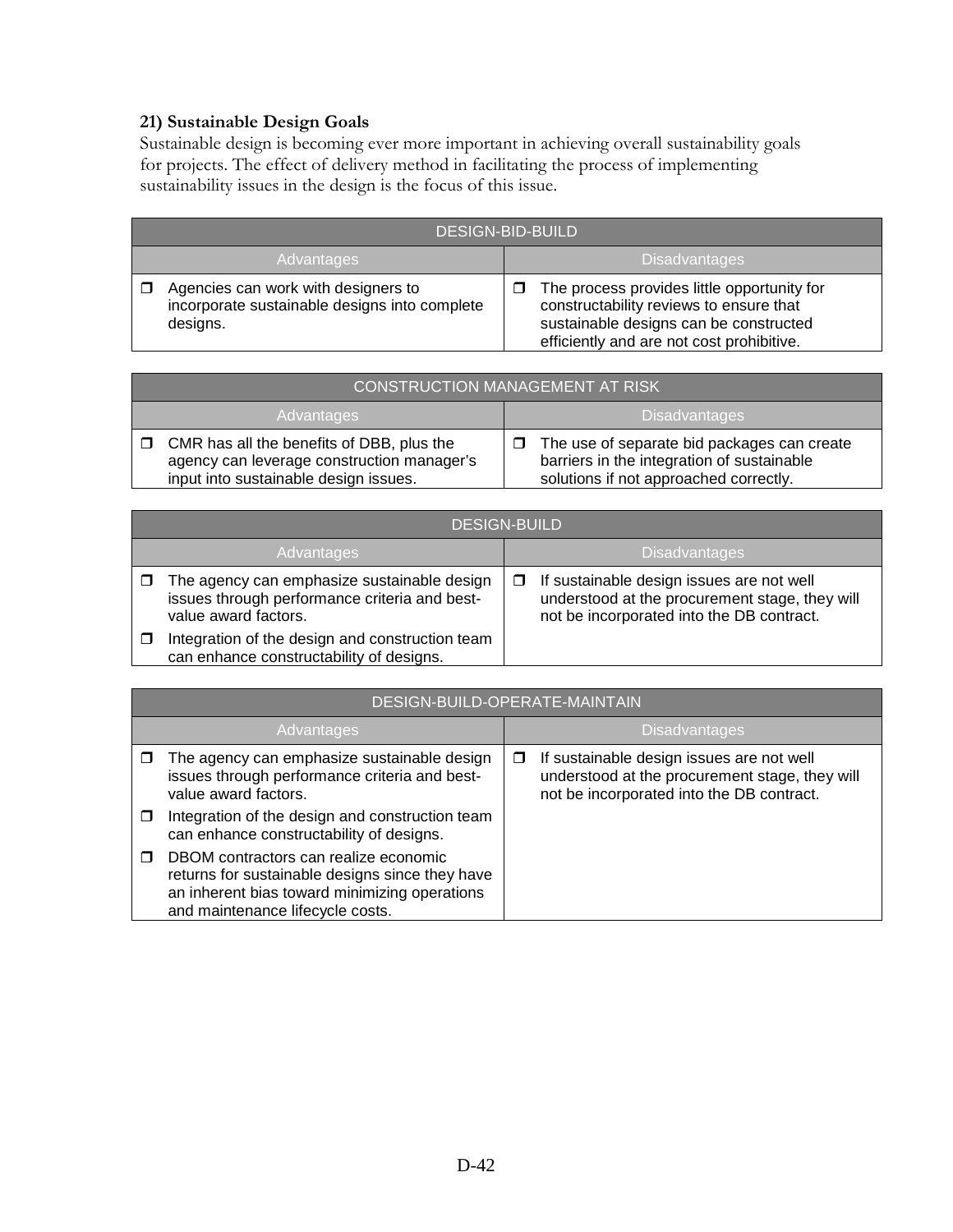# Table D-21 - Sustainable Design Goals Advantages/Disadvantages Summary

|                              | <b>DBB</b> | <b>CMR</b> | <b>DB</b> | <b>DBOM</b> |
|------------------------------|------------|------------|-----------|-------------|
| 21. Sustainable Design Goals |            |            |           |             |
| Comments                     |            |            |           |             |
|                              |            |            |           |             |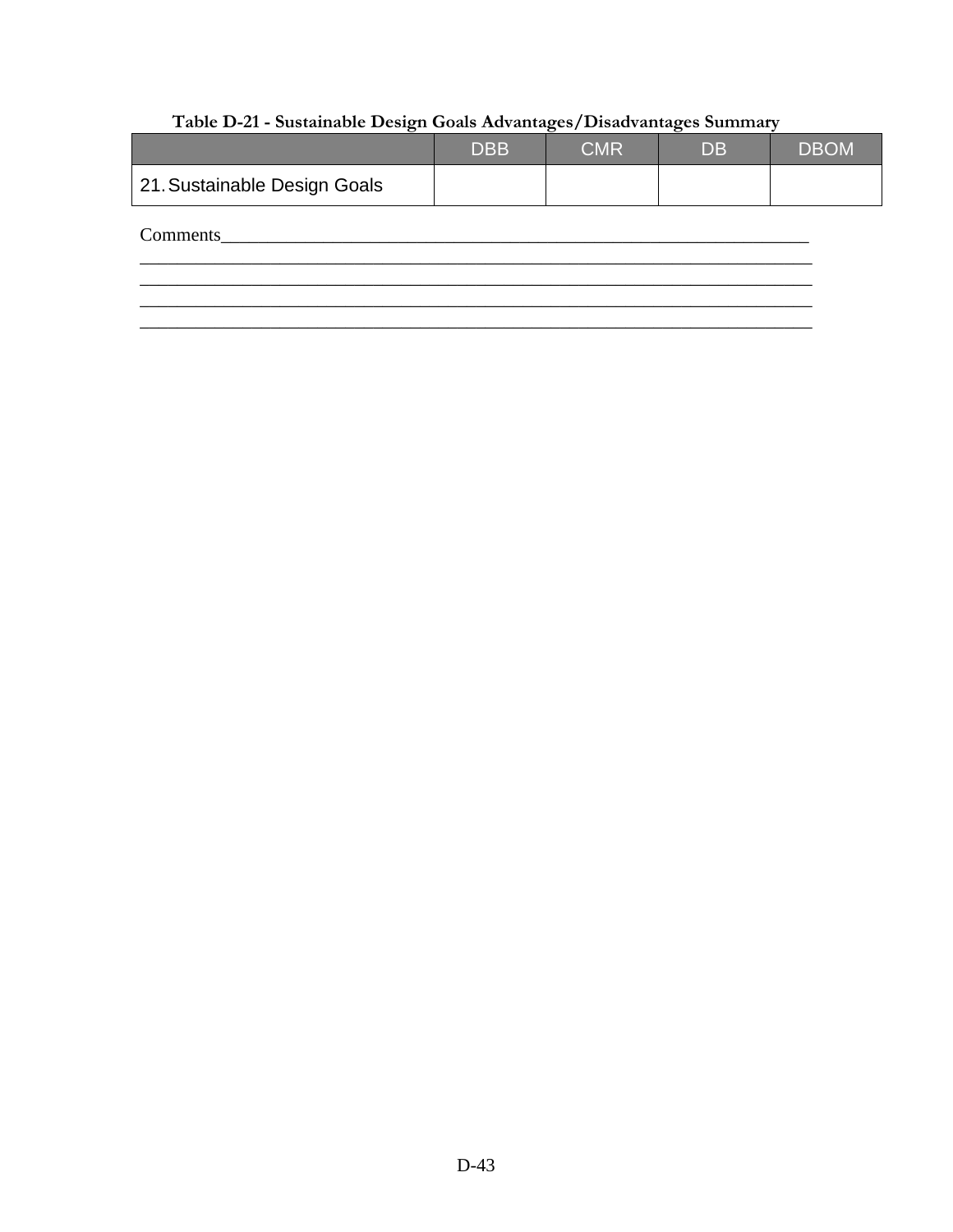#### **22) Sustainable Construction Goals**

Sustainable construction is an important vehicle for achieving overall sustainability goals as well. The effect of delivery method in facilitating the process of sustainable construction is the focus of this issue.

|            | <b>DESIGN-BID-BUILD</b>                                                                                     |                      |                                                                                                                                                      |
|------------|-------------------------------------------------------------------------------------------------------------|----------------------|------------------------------------------------------------------------------------------------------------------------------------------------------|
| Advantages |                                                                                                             | <b>Disadvantages</b> |                                                                                                                                                      |
|            | Prescriptive specifications can be used to<br>define sustainable construction practices prior<br>to design. | □                    | There is little opportunity or incentive for the<br>constructor to do more than what is specified in<br>terms of sustainable construction practices. |
|            |                                                                                                             |                      | Agencies can assume liability when prescribing<br>construction methods.                                                                              |

| <b>CONSTRUCTION MANAGEMENT AT RISK</b>                                                           |                                                                                                                                     |  |
|--------------------------------------------------------------------------------------------------|-------------------------------------------------------------------------------------------------------------------------------------|--|
| <b>Advantages</b>                                                                                | <b>Disadvantages</b>                                                                                                                |  |
| The agency can leverage construction<br>manager's input into sustainable construction<br>issues. | The use of separate bid packages can create<br>barriers in the integration of sustainable<br>solutions if not approached correctly. |  |

| <b>DESIGN-BUILD</b>                                                                                                       |  |                                                                                                                                                |  |
|---------------------------------------------------------------------------------------------------------------------------|--|------------------------------------------------------------------------------------------------------------------------------------------------|--|
| Advantages                                                                                                                |  | <b>Disadvantages</b>                                                                                                                           |  |
| The agency can emphasize sustainable<br>construction issues through performance<br>criteria and best-value award factors. |  | If sustainable construction issues are not well<br>understood at the procurement stage, they will<br>not be incorporated into the DB contract. |  |
| Integration of the design and construction team<br>can enhance the use of sustainable<br>construction practices.          |  |                                                                                                                                                |  |

|                   | DESIGN-BUILD-OPERATE-MAINTAIN                                                                                                                                                 |                      |                                                                                                                                                         |
|-------------------|-------------------------------------------------------------------------------------------------------------------------------------------------------------------------------|----------------------|---------------------------------------------------------------------------------------------------------------------------------------------------------|
| <b>Advantages</b> |                                                                                                                                                                               | <b>Disadvantages</b> |                                                                                                                                                         |
|                   | DBOM contractors can realize economic<br>returns for sustainable designs since they have<br>an inherent bias toward minimizing operations<br>and maintenance lifecycle costs. |                      | $\Box$ If sustainable construction issues are not well<br>understood at the procurement stage, they will<br>not be incorporated into the DBOM contract. |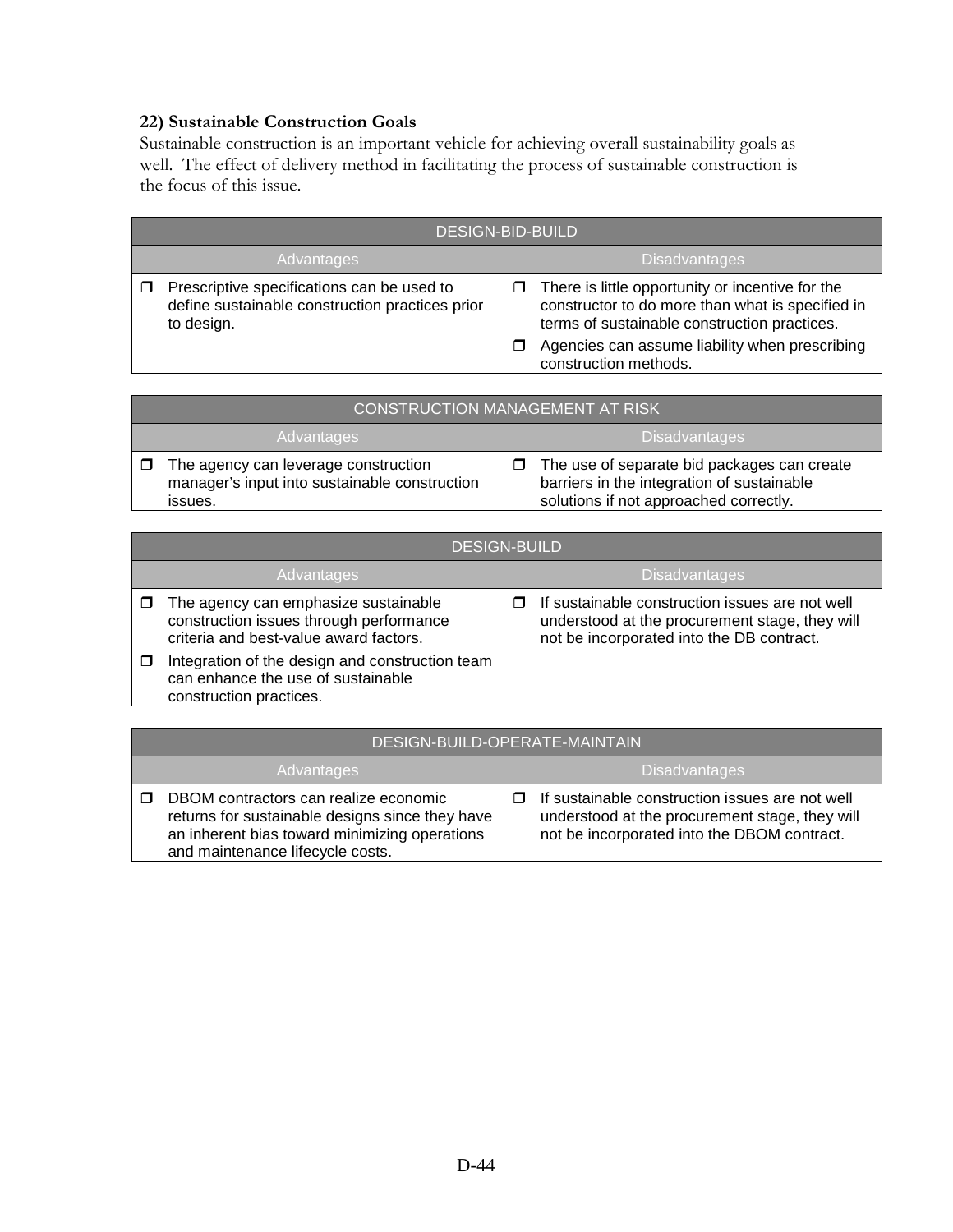# Table D-22 - Sustainable Construction Goals Advantages/Disadvantages Summary

|                                    | <b>DBB</b> | <b>CMR</b> | <b>DB</b> | <b>DBOM</b> |
|------------------------------------|------------|------------|-----------|-------------|
| 22. Sustainable Construction Goals |            |            |           |             |
| Comments                           |            |            |           |             |
|                                    |            |            |           |             |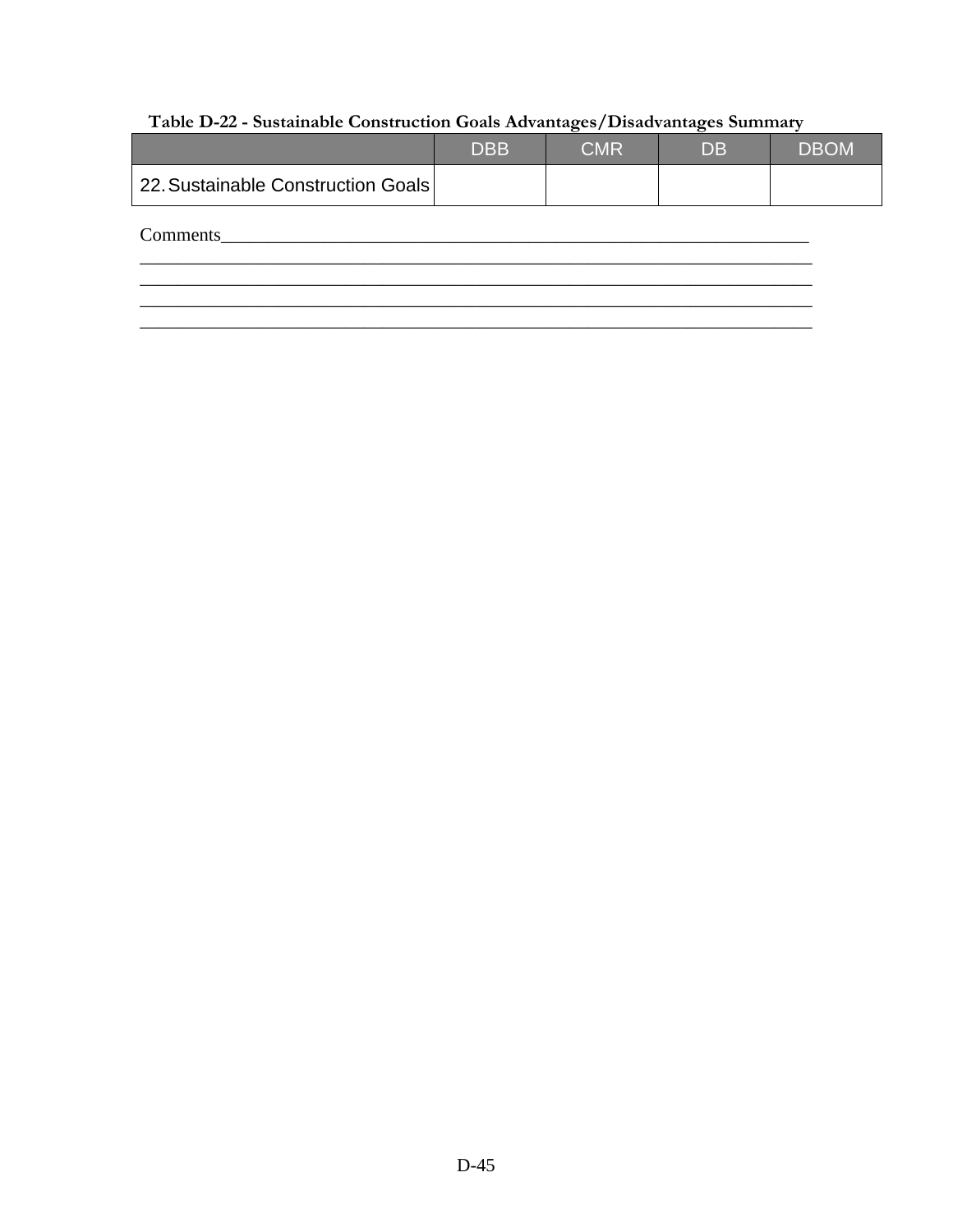# **Other Issues**

#### **23) Construction Claims**

The effect of each delivery method in exposing the agency to potential conflicts and claims is addressed under this issue.

| <b>DESIGN-BID-BUILD</b>                                             |   |                                                                                                                                                     |
|---------------------------------------------------------------------|---|-----------------------------------------------------------------------------------------------------------------------------------------------------|
| Advantages                                                          |   | <b>Disadvantages</b>                                                                                                                                |
| DBB has well-understood legal precedent for<br>construction claims. | □ | DBB historically has the highest occurrence of<br>claims and disputes, which often occur in the<br>areas of authority, responsibility, and quality. |
|                                                                     | □ | The low-bid environment can provide incentives<br>for a constructor to file claims-particularly if<br>any ambiguity in plans exists.                |

|            | <b>CONSTRUCTION MANAGEMENT AT RISK</b>                                                                                            |   |                                                                                                                                  |  |
|------------|-----------------------------------------------------------------------------------------------------------------------------------|---|----------------------------------------------------------------------------------------------------------------------------------|--|
| Advantages |                                                                                                                                   |   | <b>Disadvantages</b>                                                                                                             |  |
|            | Having the constructor on the team early<br>during design can lessen the likelihood for<br>disputes and claims regarding designs. |   | Since design and construction contracts are<br>separate, the potential for disputes and claims<br>regarding design still exists. |  |
|            |                                                                                                                                   | □ | If multiple bid packages are not managed<br>correctly, the coordination of these bid<br>packages can result in claims.           |  |

| <b>DESIGN-BUILD</b>                                                                                                                 |   |                                                                                                                            |
|-------------------------------------------------------------------------------------------------------------------------------------|---|----------------------------------------------------------------------------------------------------------------------------|
| Advantages                                                                                                                          |   | <b>Disadvantages</b>                                                                                                       |
| The single source for design and construction<br>eliminates claims for design errors or<br>omissions from the agency's perspective. | □ | There is potential for claims with regard to<br>scope definition if the form of the DB contract is<br>not well understood. |

|                   | DESIGN-BUILD-OPERATE-MAINTAIN                                                                                                                         |                      |                                                                                                                              |
|-------------------|-------------------------------------------------------------------------------------------------------------------------------------------------------|----------------------|------------------------------------------------------------------------------------------------------------------------------|
| <b>Advantages</b> |                                                                                                                                                       | <b>Disadvantages</b> |                                                                                                                              |
|                   | DBOM has similar advantages to DB and<br>additionally eliminates claims regarding<br>operating performance due to the integration of<br>the operator. |                      | There is potential for claims with regard to<br>scope definition if the form of the DBOM<br>contract is not well understood. |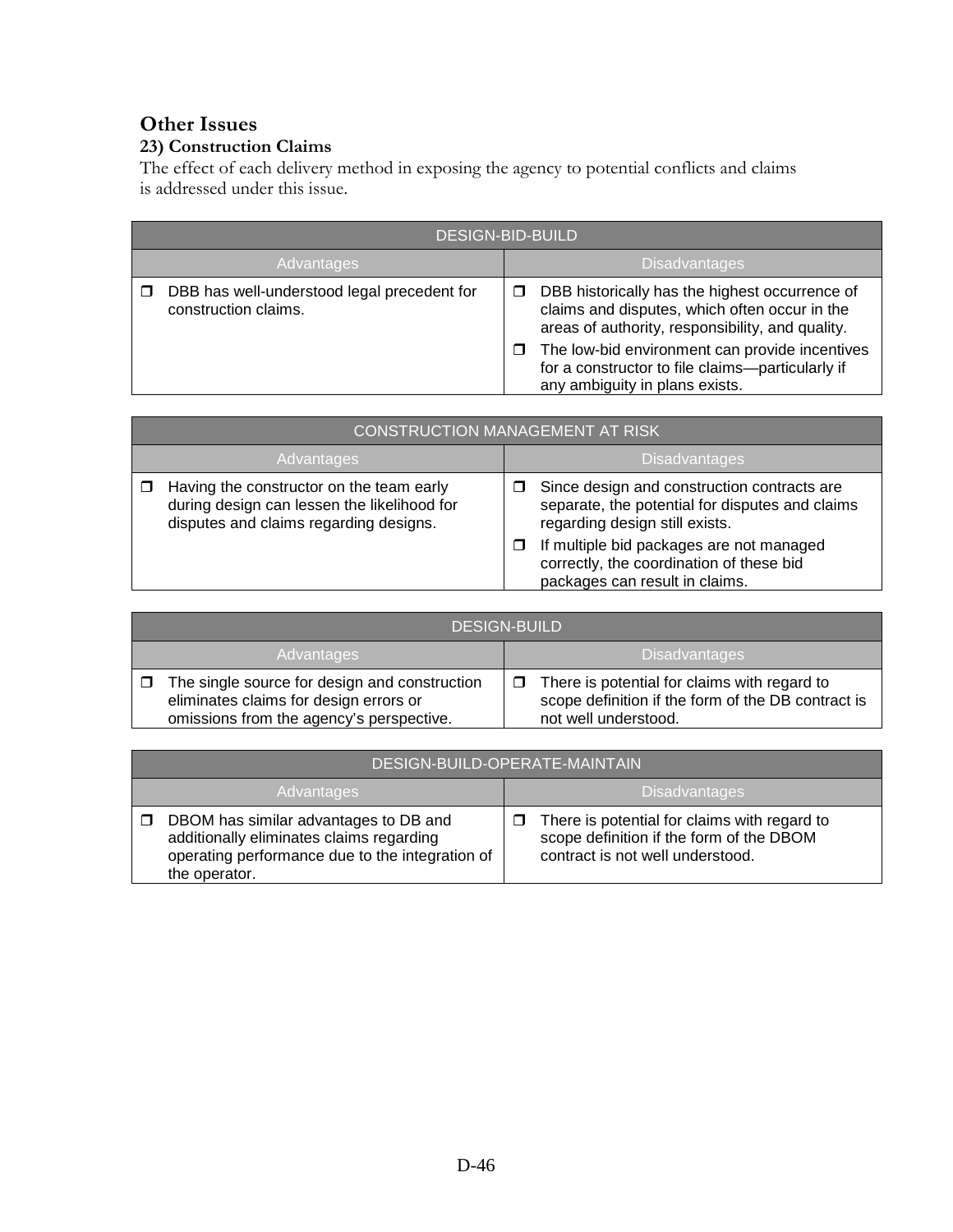|                         | <b>DBB</b> | <b>CMR</b> | <b>DB</b> | <b>DBOM</b> |
|-------------------------|------------|------------|-----------|-------------|
| 23. Construction Claims |            |            |           |             |
| Comments                |            |            |           |             |
|                         |            |            |           |             |

# Table D-23 - Construction Claims Advantages/Disadvantages Summary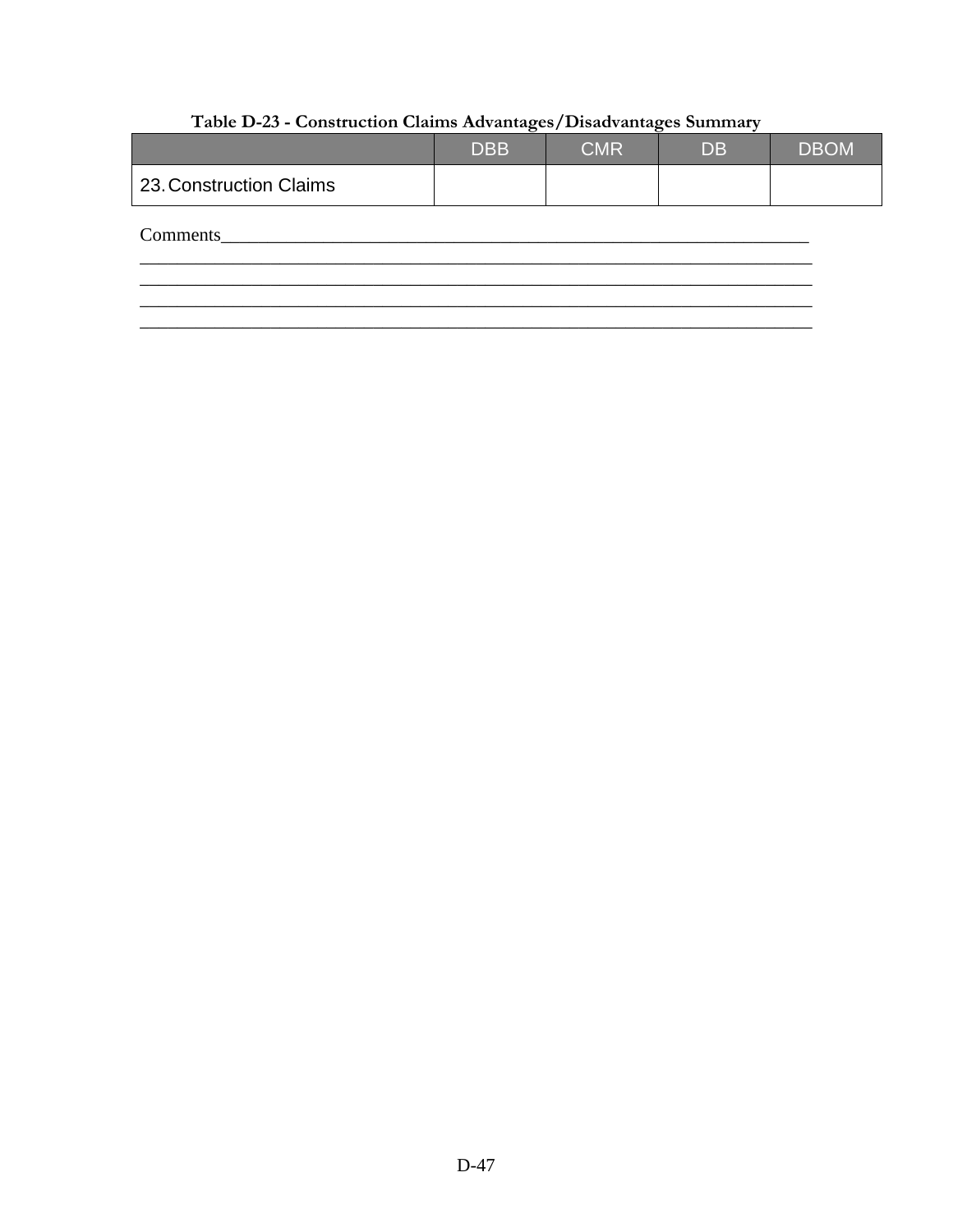#### **24) Adversarial Relationship**

The extent to which a delivery method can prevent adversarial relationships on the project team varies depending upon the nature of the project and the owner's experience with the delivery methods.

| <b>DESIGN-BID-BUILD</b>                                                                   |                                                                                                                                    |  |
|-------------------------------------------------------------------------------------------|------------------------------------------------------------------------------------------------------------------------------------|--|
| Advantages                                                                                | <b>Disadvantages</b>                                                                                                               |  |
| Roles and responsibilities in a DBB contract<br>are very well understood in the industry. | DBB can create an adversarial relationship<br>between the parties, primarily between the<br>owner and the construction contractor. |  |

| <b>CONSTRUCTION MANAGEMENT AT RISK</b>                                                                                         |  |                                                                                                  |
|--------------------------------------------------------------------------------------------------------------------------------|--|--------------------------------------------------------------------------------------------------|
| Advantages                                                                                                                     |  | <b>Disadvantages</b>                                                                             |
| Inclusion of the construction manager in the<br>design process can align team members and<br>lessen adversarial relationships. |  | Negotiation of GMP can create an adversarial<br>situation if the process is not well understood. |

| <b>DESIGN-BUILD</b>                                                                                    |  |                                                                                                                                                                                                  |  |
|--------------------------------------------------------------------------------------------------------|--|--------------------------------------------------------------------------------------------------------------------------------------------------------------------------------------------------|--|
| Advantages                                                                                             |  | <b>Disadvantages</b>                                                                                                                                                                             |  |
| Inclusion of the designer and constructor on<br>the same team can lessen adversarial<br>relationships. |  | Due to the loss of control over the details of<br>design, DB requires a high level of trust<br>between the owner and design-builder. Without<br>this trust, design-build can become adversarial. |  |

| DESIGN-BUILD-OPERATE-MAINTAIN                                                                                                   |                                                                            |  |
|---------------------------------------------------------------------------------------------------------------------------------|----------------------------------------------------------------------------|--|
| Advantages                                                                                                                      | <b>Disadvantages</b>                                                       |  |
| Inclusion of the designer, constructor, and<br>maintenance contractor on the same team can<br>lessen adversarial relationships. | Similar to DB, DBOM delivery requires a high<br>level of trust to succeed. |  |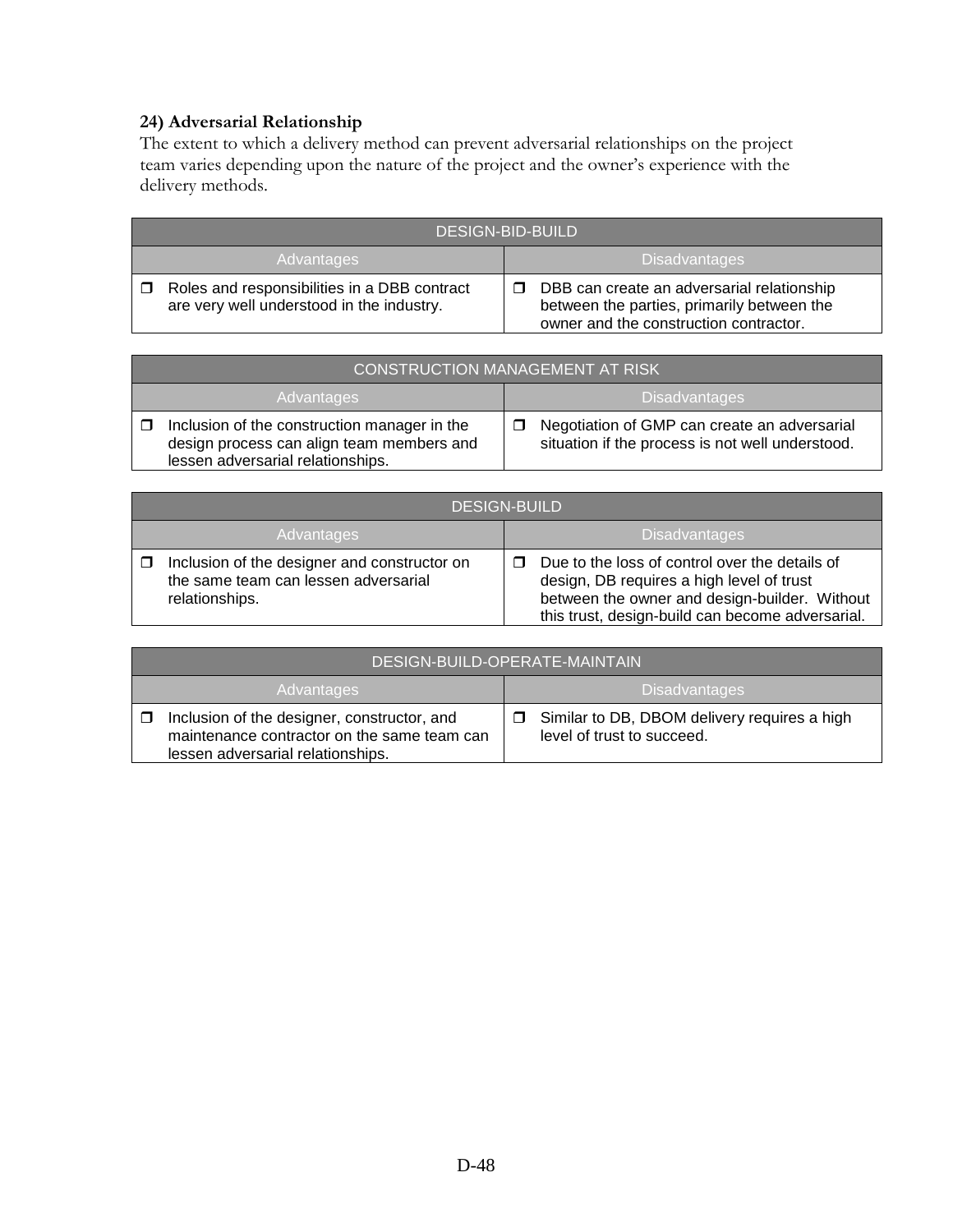# Table D-24 - Adversarial Relationship Advantages/Disadvantages Summary

|                              | <b>DBB</b> | <b>CMR</b> | <b>DB</b> | <b>DBOM</b> |
|------------------------------|------------|------------|-----------|-------------|
| 24. Adversarial Relationship |            |            |           |             |
| Comments                     |            |            |           |             |
|                              |            |            |           |             |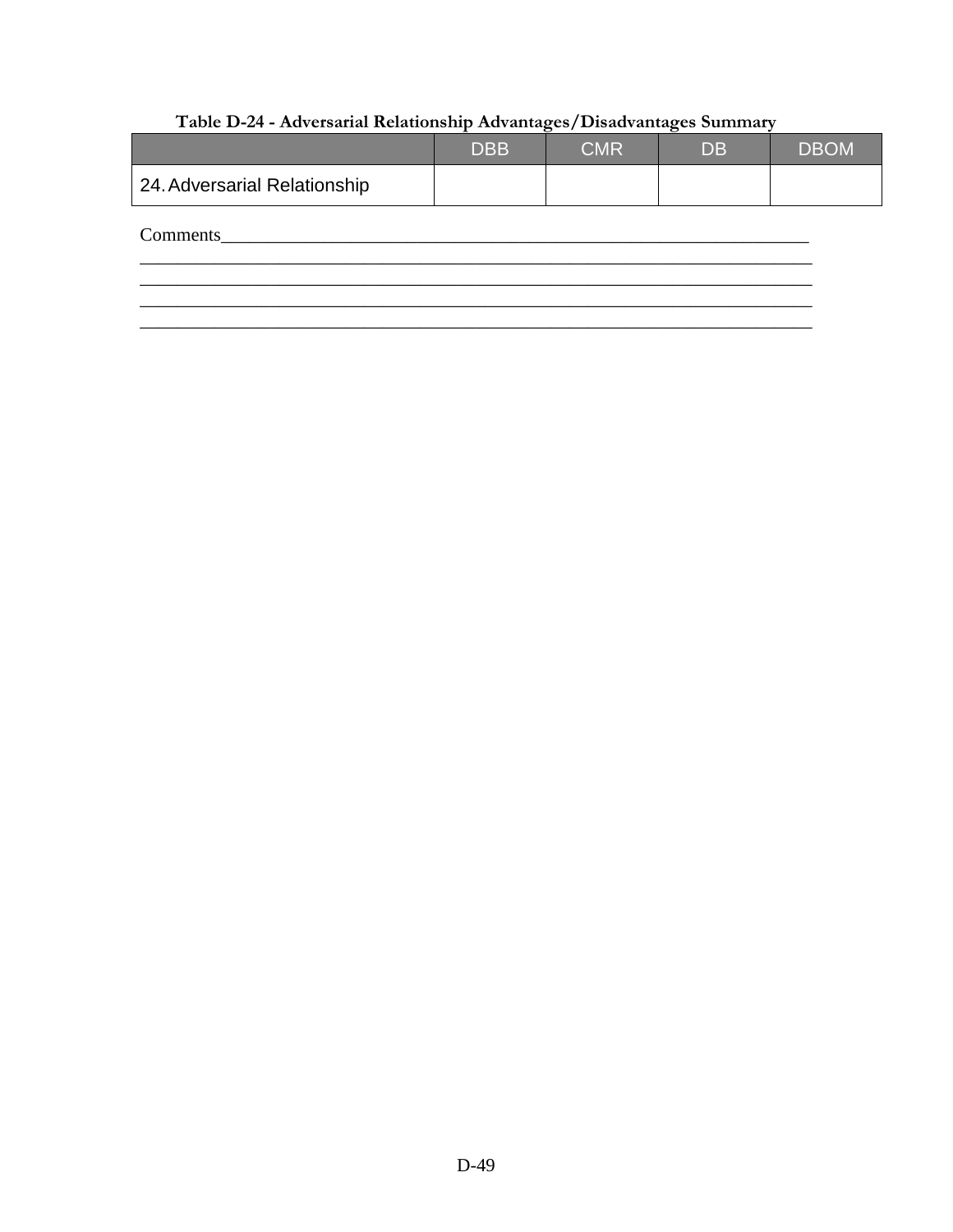| PROJECT DELIVERY METHOD ADVANTAGE/DISADVANTAGE SUMMARY |            |            |           |             |  |  |
|--------------------------------------------------------|------------|------------|-----------|-------------|--|--|
|                                                        | <b>DBB</b> | <b>CMR</b> | <b>DB</b> | <b>DBOM</b> |  |  |
| <b>Project Level Issues Rating</b>                     |            |            |           |             |  |  |
| 1. Project Size                                        |            |            |           |             |  |  |
| 2. Cost                                                |            |            |           |             |  |  |
| 3. Schedule                                            |            |            |           |             |  |  |
| 4. Risk Management                                     |            |            |           |             |  |  |
| 5. Risk Allocation                                     |            |            |           |             |  |  |
| 6. LEED Certification                                  |            |            |           |             |  |  |
| <b>Agency Level Issues Rating</b>                      |            |            |           |             |  |  |
| 7. Agency Experience                                   |            |            |           |             |  |  |
| 8. Staffing Required                                   |            |            |           |             |  |  |
| 9. Staff Capability                                    |            |            |           |             |  |  |
| 10. Agency Goals and Objectives                        |            |            |           |             |  |  |
| 11. Agency Control of Project                          |            |            |           |             |  |  |
| 12. Third-Party Agreement                              |            |            |           |             |  |  |
| <b>Public Policy/Regulatory Issues Rating</b>          |            |            |           |             |  |  |
| 13. Competition                                        |            |            |           |             |  |  |
| 14. DBE Impacts                                        |            |            |           |             |  |  |
| 15. Labor Unions                                       |            |            |           |             |  |  |
| 16. Federal/State/Local Laws                           |            |            |           |             |  |  |
| 17. FTA/EPA Regulations                                |            |            |           |             |  |  |
| 18. Stakeholder/Community Input                        |            |            |           |             |  |  |
| <b>Lifecycle Issues Rating</b>                         |            |            |           |             |  |  |
| 19. Lifecycle Costs                                    |            |            |           |             |  |  |
| 20. Maintainability                                    |            |            |           |             |  |  |
| 21. Sustainable Design Goals                           |            |            |           |             |  |  |
| 22. Sustainable Construction                           |            |            |           |             |  |  |
| Goals                                                  |            |            |           |             |  |  |
| <b>Other Issues Rating</b>                             |            |            |           |             |  |  |
| 23. Construction Claims                                |            |            |           |             |  |  |
| 24. Adversarial Relationships                          |            |            |           |             |  |  |
| Other                                                  |            |            |           |             |  |  |
| Other                                                  |            |            |           |             |  |  |
| Other                                                  |            |            |           |             |  |  |

**Table D-25 - Project Delivery Method Advantage/Disadvantage Summary**

Key: ● Most appropriate delivery method

**O** Appropriate delivery method

Least appropriate delivery method

**X** Not Applicable (discontinue evaluation of this method)